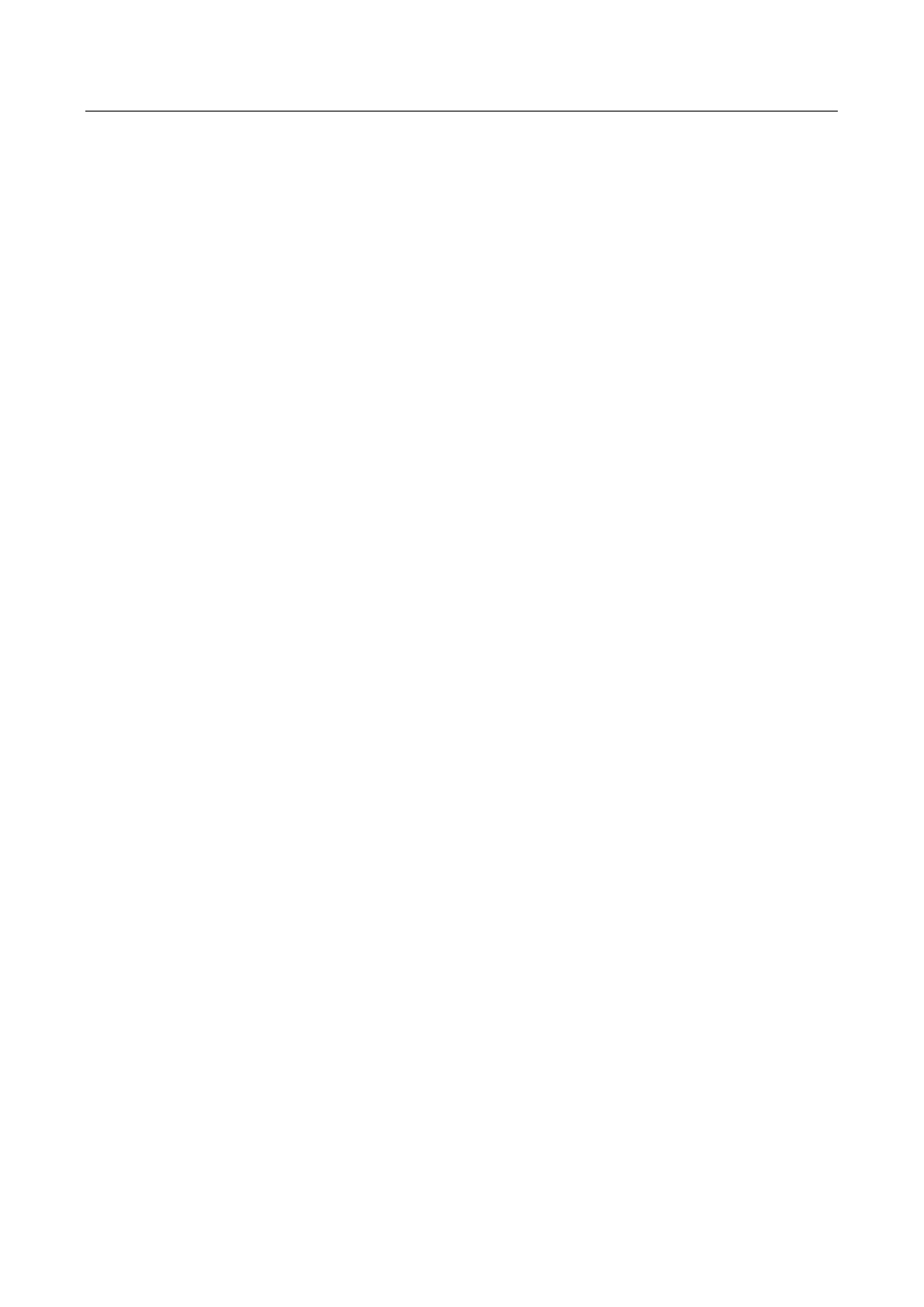# **Regulation No. 100**

## **Uniform provisions concerning the approval of vehicles with regard to specific requirements for the electric power train**

# Contents

| Regulation   |                                                                                                                                                                                                             |
|--------------|-------------------------------------------------------------------------------------------------------------------------------------------------------------------------------------------------------------|
| 1.           | Scope                                                                                                                                                                                                       |
| 2.           |                                                                                                                                                                                                             |
| 3.           |                                                                                                                                                                                                             |
| 4.           | Approval 9                                                                                                                                                                                                  |
| 5.           |                                                                                                                                                                                                             |
| 6.           | Part II: Requirements of a Rechargeable Energy Storage System (REESS) with regard                                                                                                                           |
| 7.           |                                                                                                                                                                                                             |
| 8.           |                                                                                                                                                                                                             |
| 9.           |                                                                                                                                                                                                             |
| 10.          |                                                                                                                                                                                                             |
| 11.          | Names and addresses of Technical Services responsible for conducting approval tests and                                                                                                                     |
| 12.          |                                                                                                                                                                                                             |
| Annexes      |                                                                                                                                                                                                             |
| $\mathbf{1}$ | Part 1 - Communication concerning the approval or extension or refusal or withdrawal of approval<br>or production definitively discontinued of a vehicle type with regard to its electrical safety pursuant |
| 1            | Part 2 - Communication concerning the approval or extension or refusal or withdrawal of approval<br>or production definitively discontinued of a REESS type as component/separate technical unit            |
| 2            |                                                                                                                                                                                                             |
| 3            |                                                                                                                                                                                                             |
| 4A           |                                                                                                                                                                                                             |
| 4B           |                                                                                                                                                                                                             |
| 5            | Confirmation method for function of on-board isolation resistance monitoring system                                                                                                                         |
| 6            |                                                                                                                                                                                                             |
| 6            |                                                                                                                                                                                                             |
| 7            | Determination of hydrogen emissions during the charge procedures of the REESS                                                                                                                               |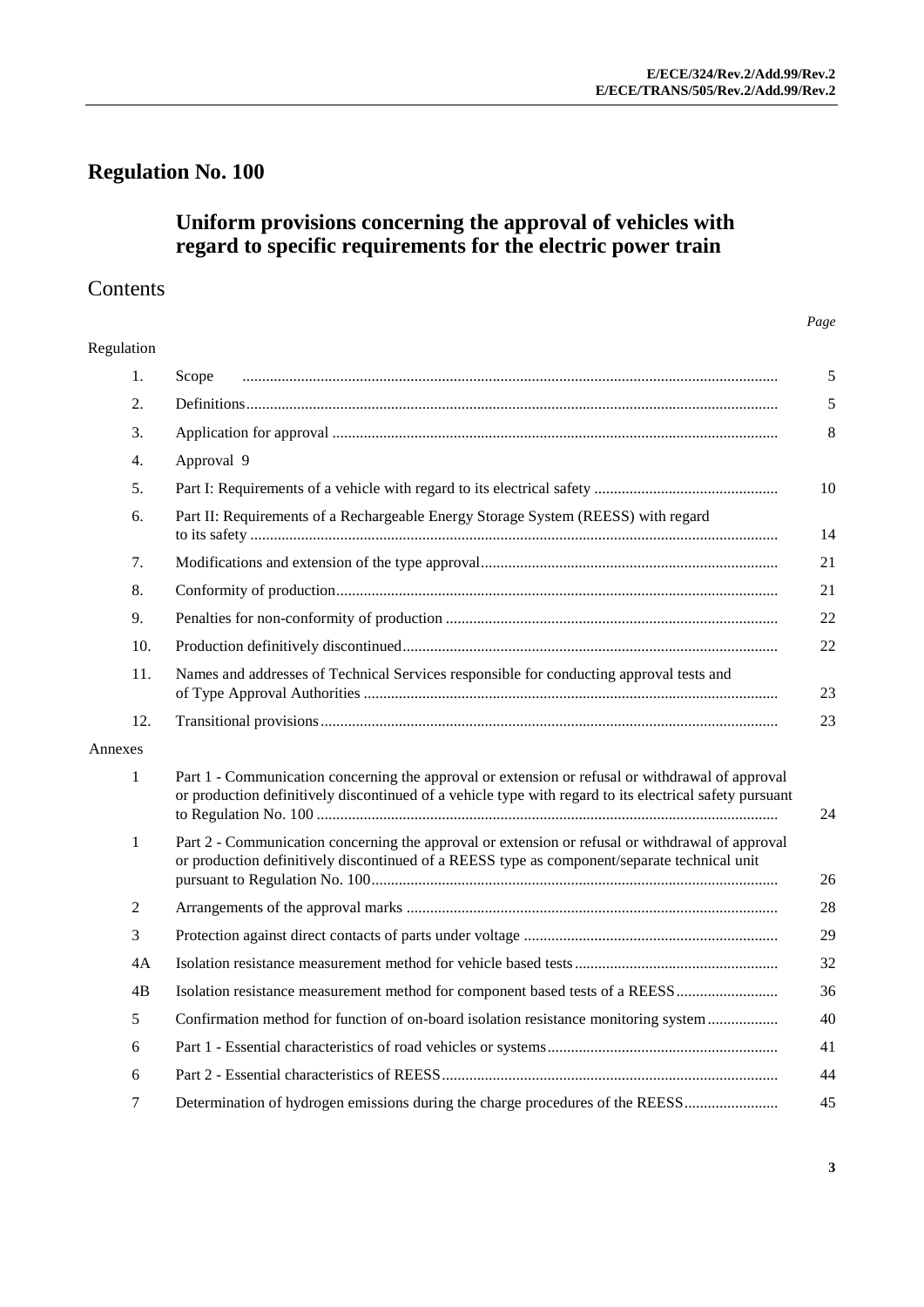|                | 56 |
|----------------|----|
|                | 60 |
| 8              | 61 |
|                | 62 |
| 8A             | 63 |
| 8B             | 65 |
| 8C             | 66 |
| 8 <sub>D</sub> | 69 |
| 8E             | 71 |
|                | 75 |
| 8F             | 76 |
| 8G             | 78 |
| 8H             | 79 |
| 81             | 81 |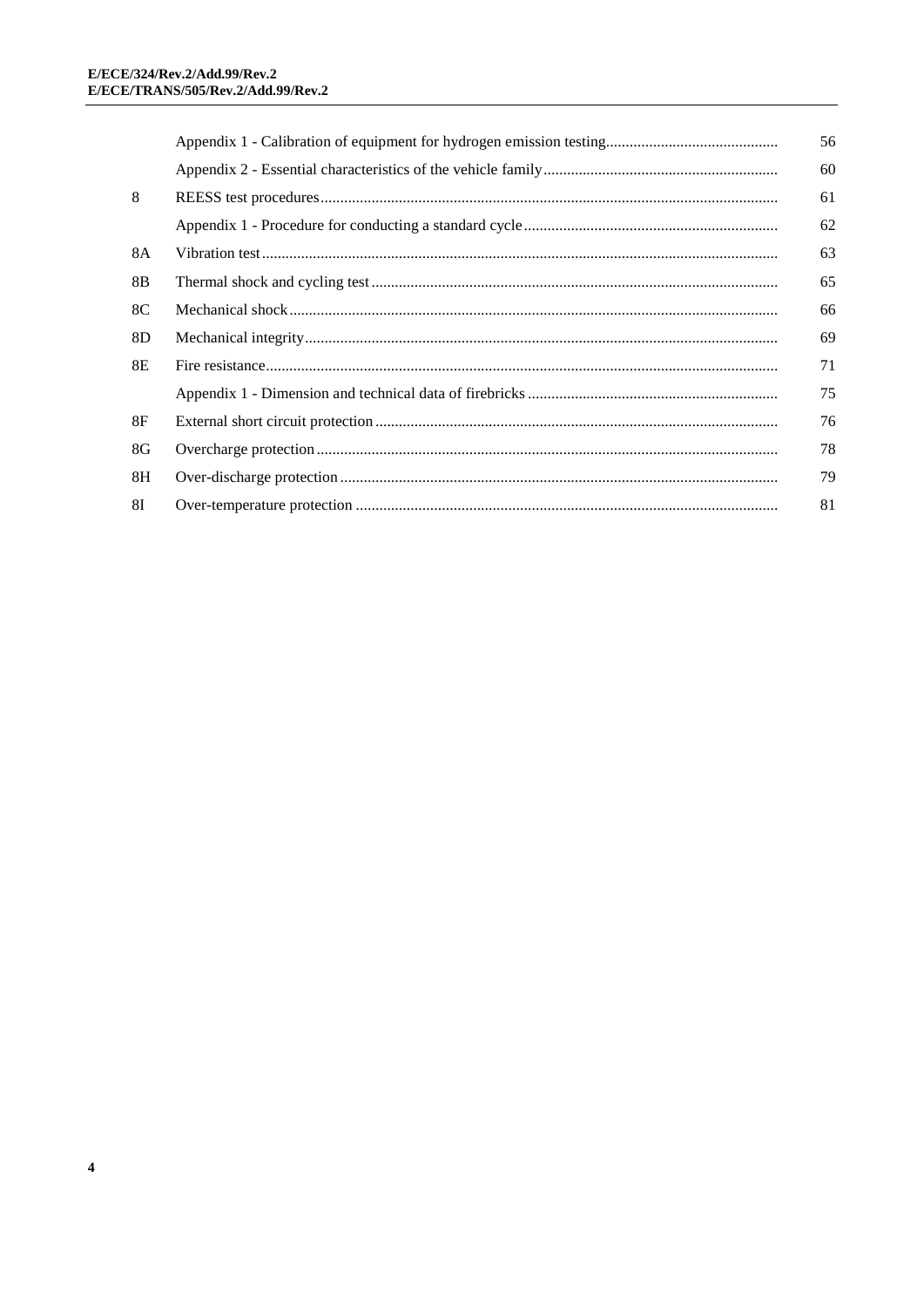# <span id="page-4-0"></span>**1. Scope**

1.1. Part I: Safety requirements with respect to the electric power train of road vehicles of categories M and  $N<sup>1</sup>$ , with a maximum design speed exceeding 25 km/h, equipped with one or more traction motor(s) operated by electric power and not permanently connected to the grid, as well as their high voltage components and systems which are galvanically connected to the high voltage bus of the electric power train.

> Part I of this regulation does not cover post-crash safety requirements of road vehicles.

1.2. Part II: Safety requirements with respect to the Rechargeable Energy Storage System (REESS), of road vehicles of categories M and N equipped with one or more traction motors operated by electric power and not permanently connected to the grid.

> Part II of this Regulation does not apply to REESS(s) whose primary use is to supply power for starting the engine and/or lighting and/or other vehicle auxiliaries systems.

## <span id="page-4-1"></span>**2. Definitions**

For the purpose of this Regulation the following definitions apply:

- 2.1. "*Active driving possible mode*" means the vehicle mode when application of pressure to the accelerator pedal (or activation of an equivalent control) or release of the brake system will cause the electric power train to move the vehicle.
- 2.2. "*Barrier*" means the part providing protection against direct contact to the live parts from any direction of access.
- 2.3. "*Cell*" means a single encased electrochemical unit containing one positive and one negative electrode which exhibits a voltage differential across its two terminals.
- 2.4 "*Conductive connection*" means the connection using connectors to an external power supply when the rechargeable energy storage system (REESS) is charged.
- 2.5. "*Coupling system for charging the Rechargeable Energy Storage System (REESS)*" means the electrical circuit used for charging the REESS from an external electric power supply including the vehicle inlet.
- 2.6. "*C Rate*" *of* "*n C*" is defined as the constant current of the tested-device, which takes 1/n hours to charge or discharge the tested-device between 0 per cent of the state of charge and 100 per cent of the state of charge.
- 2.7. "*Direct contact*" means the contact of persons with live parts.

 $1$  As defined in the Consolidated Resolution on the Construction of Vehicles (R.E.3.), document ECE/TRANS/WP.29/78/Rev.2, para. 2.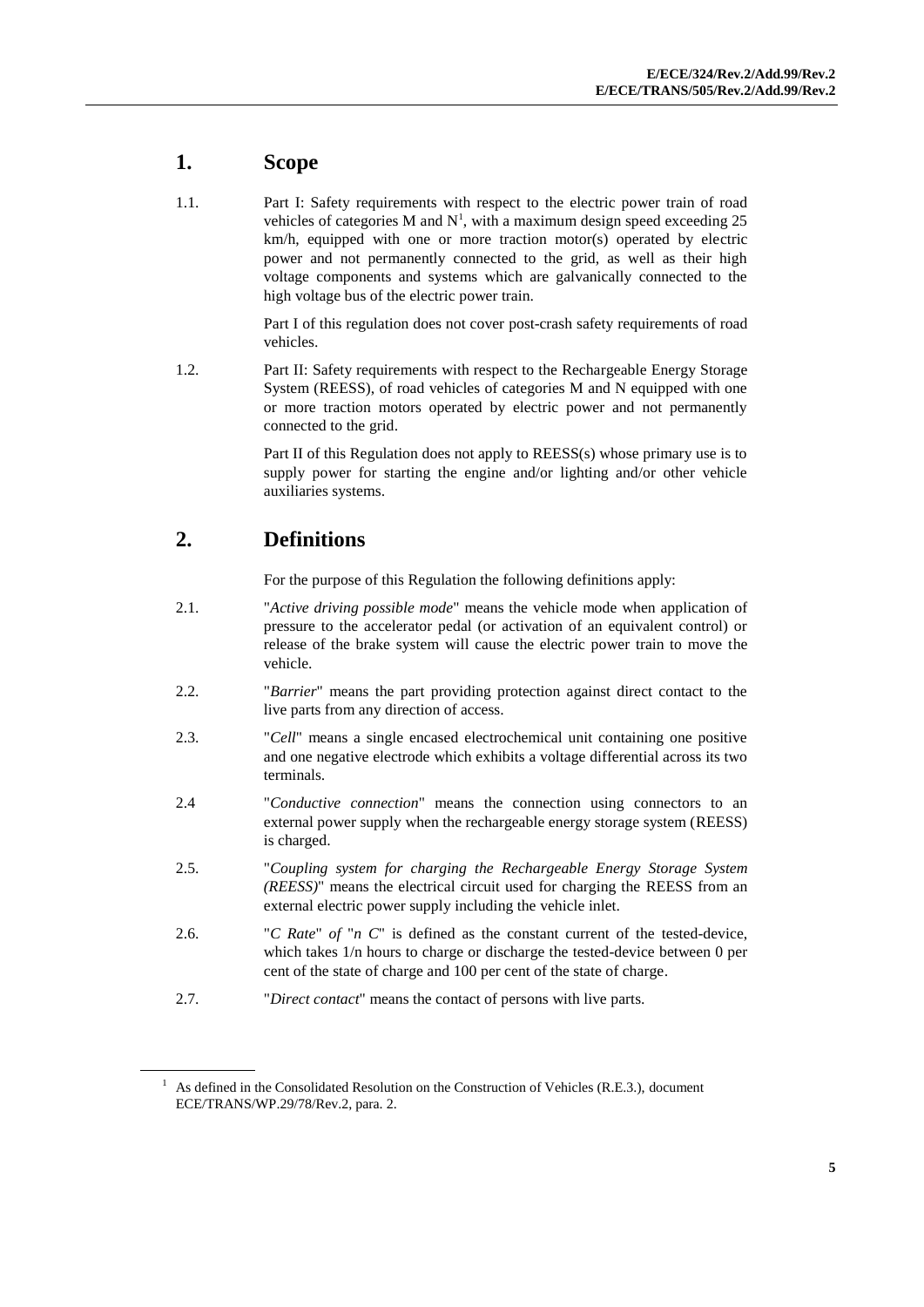- 2.8. "*Electrical chassis*" means a set made of conductive parts electrically linked together, whose potential is taken as reference.
- 2.9. "*Electrical circuit*" means an assembly of connected live parts which is designed to be electrically energized in normal operation.
- 2.10. "*Electric energy conversion system*" means a system that generates and provides electric energy for electric propulsion.
- 2.11. "*Electric power train*" means the electrical circuit which includes the traction motor(s), and may include the REESS, the electric energy conversion system, the electronic converters, the associated wiring harness and connectors, and the coupling system for charging the REESS.
- 2.12. "*Electronic converter*" means a device capable of controlling and/or converting electric power for electric propulsion.
- 2.13. "*Enclosure*" means the part enclosing the internal units and providing protection against direct contact from any direction of access.
- 2.14. "*Exposed conductive part*" means the conductive part which can be touched under the provisions of the protection IPXXB, and which becomes electrically energized under isolation failure conditions. This includes parts under a cover that can be removed without using tools.
- 2.15. "*Explosion*" means the sudden release of energy sufficient to cause pressure waves and/or projectiles that may cause structural and/or physical damage to the surrounding of the tested-device.
- 2.16. "*External electric power supply*" means an alternating current (AC) or direct current (DC) electric power supply outside of the vehicle.
- 2.17. "*High Voltage*" means the classification of an electric component or circuit, if its working voltage is  $> 60$  V and  $\leq 1500$  V DC or  $> 30$  V and  $\leq 1000$  V AC root mean square (rms).
- 2.18. "*Fire*" means the emission of flames from a tested-device. Sparks and arcing shall not be considered as flames.
- 2.19. "*Flammable electrolyte*" means an electrolyte that contains substances classified as Class 3 "flammable liquid" under "UN Recommendations on the Transport of Dangerous Goods – Model Regulations (Revision 17 from June 2011), Volume I, Chapter 2.3"<sup>2</sup>
- 2.20. "*High voltage bus*" means the electrical circuit, including the coupling system for charging the REESS that operates on high voltage.
- 2.21. "*Indirect contact*" means the contact of persons with exposed conductive parts.
- 2.22. "*Live parts*" means the conductive part(s) intended to be electrically energized in normal use.

<sup>2</sup> www.unece.org/trans/danger/publi/unrec/rev17/17files\_e.html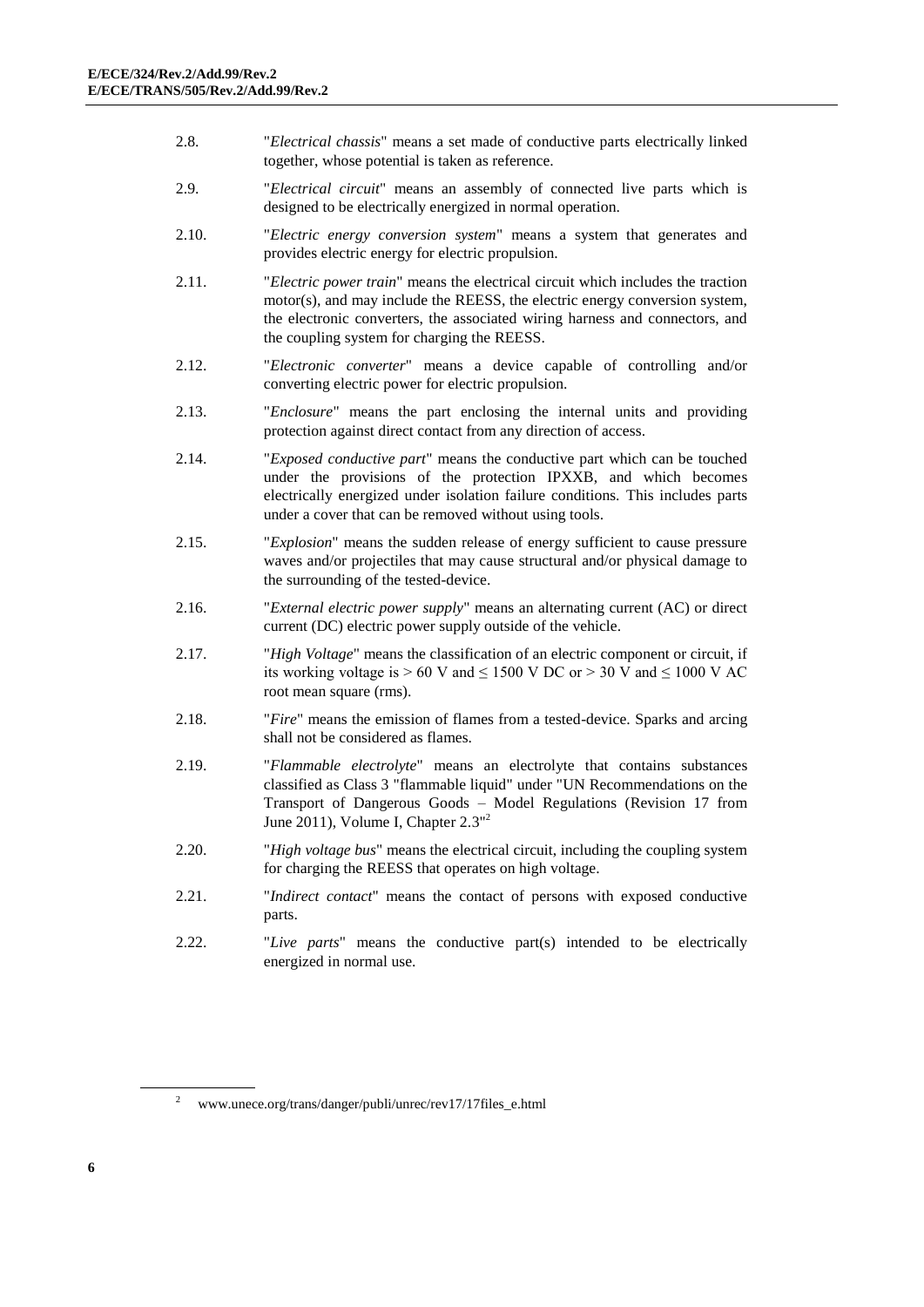- 2.23. "*Luggage compartment*" means the space in the vehicle for luggage accommodation, bounded by the roof, hood, floor, side walls, as well as by the barrier and enclosure provided for protecting the occupants from direct contact with live parts, being separated from the passenger compartment by the front bulkhead or the rear bulk head.
- 2.24. "*Manufacturer*" means the person or body who is responsible to the approval authority for all aspects of the type approval process and for ensuring conformity of production. It is not essential that the person or body be directly involved in all stages of the construction of the vehicle, system or component which is the subject of the approval process.
- 2.25. "*On*-*board isolation resistance monitoring system*" means the device which monitors the isolation resistance between the high voltage buses and the electrical chassis.
- 2.26. "*Open type traction battery*" means a liquid type battery requiring refilling with water and generating hydrogen gas released to the atmosphere.
- 2.27. "*Passenger compartment*" means the space for occupant accommodation, bounded by the roof, floor, side walls, doors, window glass, front bulkhead and rear bulkhead, or rear gate, as well as by the barriers and enclosures provided for protecting the occupants from direct contact with live parts.
- 2.28. "*Protection degree*" means the protection provided by a barrier/enclosure related to the contact with live parts by a test probe, such as a test finger (IPXXB) or a test wire (IPXXD), as defined in Annex 3.
- 2.29. "*Rechargeable Energy Storage System (REESS)*" means the rechargeable energy storage system that provides electric energy for electric propulsion.

The REESS may include subsystem(s) together with the necessary ancillary systems for physical support, thermal management, electronic control and enclosures.

- 2.30. "*Rupture*" means opening(s) through the casing of any functional cell assembly created or enlarged by an event, large enough for a 12 mm diameter test finger (IPXXB) to penetrate and make contact with live parts (see Annex 3).
- 2.31. "*Service disconnect*" means the device for deactivation of the electrical circuit when conducting checks and services of the REESS, fuel cell stack, etc.
- 2.32. "*State of Charge (SOC)*" means the available electrical charge in a testeddevice expressed as a percentage of its rated capacity.
- 2.33. "*Solid insulator*" means the insulating coating of wiring harnesses provided in order to cover and protect the live parts against direct contact from any direction of access; covers for insulating the live parts of connectors, and varnish or paint for the purpose of insulation.
- 2.34. "*Subsystem*" means any functional assembly of REESS components.
- 2.35. "*Tested-device*" means either the complete REESS or the subsystem of a REESS that is subjected to the tests prescribed by this Regulation.
- 2.36. "*Type of REESS*" means systems which do not differ significantly in such essential aspects as:
	- (a) The manufacturer's trade name or mark;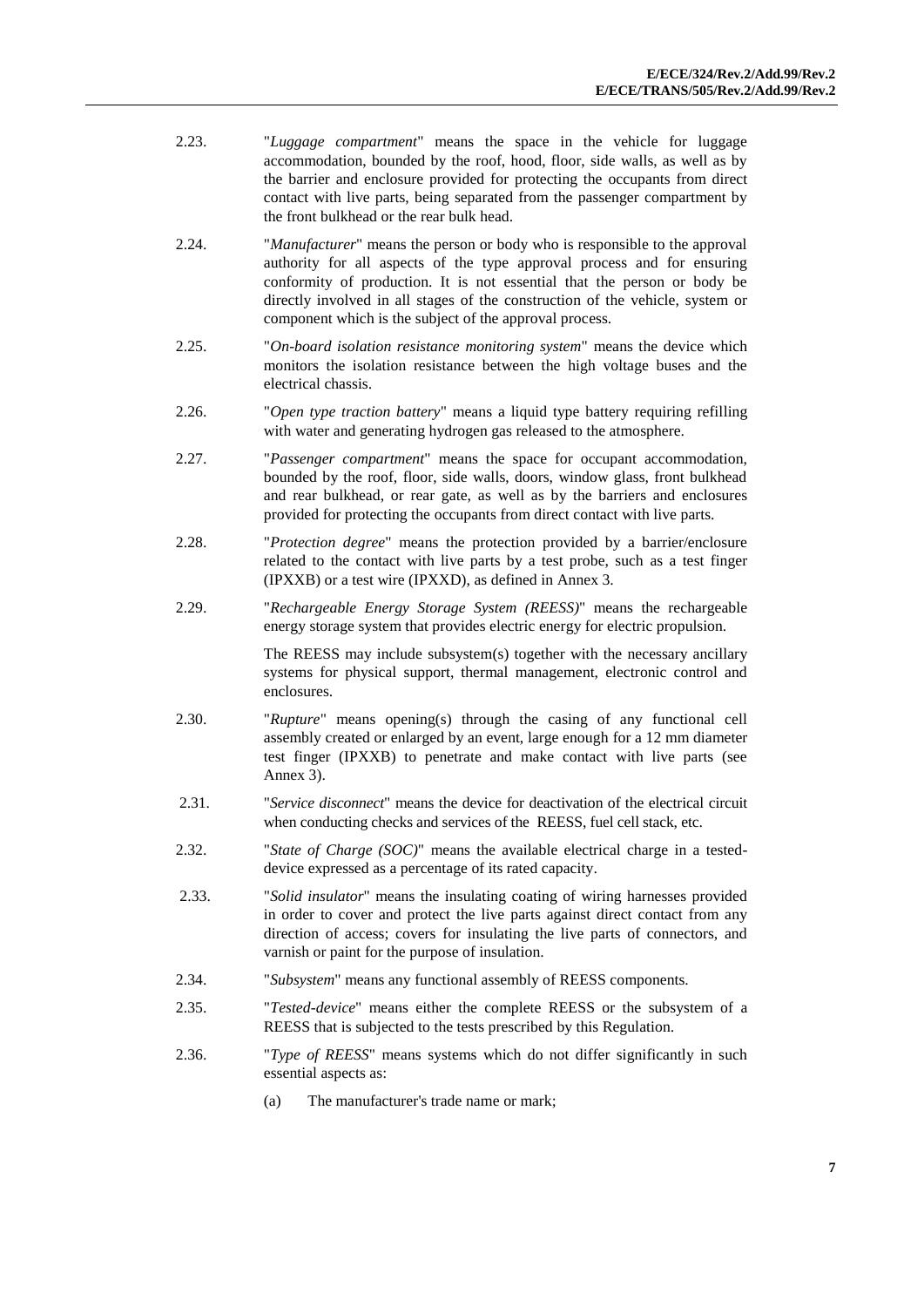- (b) The chemistry, capacity and physical dimensions of its cells;
- (c) The number of cells, the mode of connection of the cells and the physical support of the cells;
- (d) The construction, materials and physical dimensions of the casing and
- (e) The necessary ancillary devices for physical support, thermal management and electronic control.
- 2.37. "*Vehicle type*" means vehicles which do not differ in such essential aspects as:
	- (a) Installation of the electric power train and the galvanically connected high voltage bus;
	- (b) Nature and type of electric power train and the galvanically connected high voltage components.
- 2.38. "*Working voltage*" means the highest value of an electrical circuit voltage root-mean-square (rms), specified by the manufacturer, which may occur between any conductive parts in open circuit conditions or under normal operating condition. If the electrical circuit is divided by galvanic isolation, the working voltage is defined for each divided circuit, respectively.

## <span id="page-7-0"></span>**3. Application for approval**

- 3.1. Part I: Approval of a vehicle type with regard to its electrical safety, including the High Voltage System
- 3.1.1. The application for approval of a vehicle type with regard to specific requirements for the electric power train shall be submitted by the vehicle manufacturer or by his duly accredited representative.
- 3.1.2. It shall be accompanied by the under-mentioned documents in triplicate and following particulars:
- 3.1.2.1. Detailed description of the vehicle type as regards the electric power train and the galvanically connected high voltage bus.
- 3.1.2.2. For vehicles with REESS, additional evidence showing that the REESS is in compliance with the requirements of paragraph 6. of this Regulation.
- 3.1.3. A vehicle representative of the vehicle type to be approved shall be submitted to the Technical Service responsible for conducting the approval tests and, if applicable, at the manufacturer's discretion with the agreement of the Technical Service, either additional vehicle(s), or those parts of the vehicle regarded by the Technical Service as essential for the test(s) referred to in the paragraph 6. of this Regulation.
- 3.2. Part II: Approval of a Rechargeable Energy Storage System (REESS)
- 3.2.1. The application for approval of a type of REESS or separate technical unit with regard to the safety requirements of the REESS shall be submitted by the REESS manufacturer or by his duly accredited representative.
- 3.2.2. It shall be accompanied by the under-mentioned documents in triplicate and comply with the following particulars: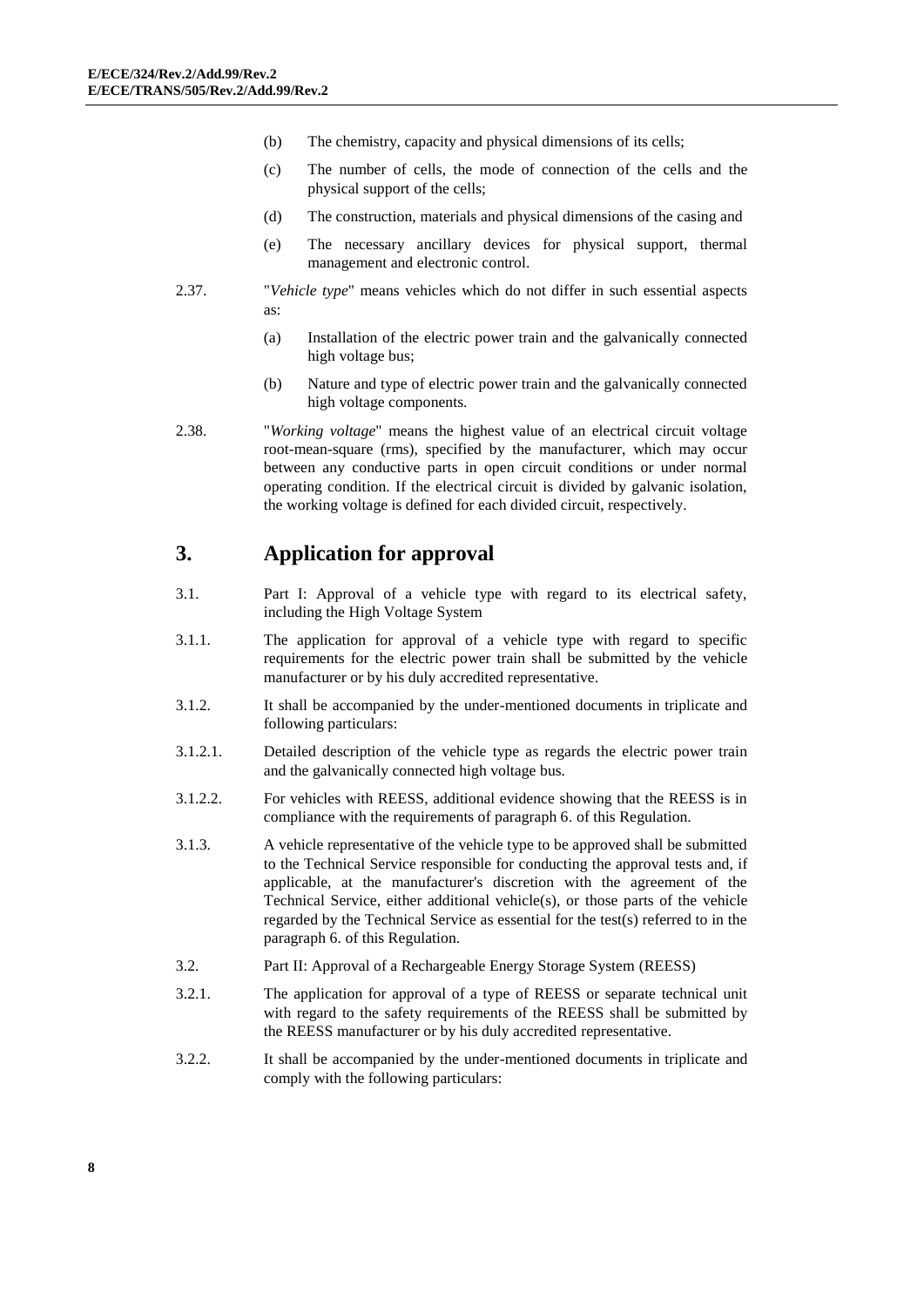- 3.2.2.1. Detailed description of the type of REESS or separate technical unit as regards the safety of the REESS.
- 3.2.3. A component(s) representative of the type of REESS to be approved plus, at the manufacturer's discretion, and with the agreement of the Technical Service, those parts of the vehicle regarded by the Technical Service as essential for the test, shall be submitted to the Technical Service responsible for conducting the approval tests.
- 3.3. The Type Approval Authority shall verify the existence of satisfactory arrangements for ensuring effective control of the conformity of production before type approval is granted.

## <span id="page-8-0"></span>**4. Approval**

- 4.1. If the type submitted for approval pursuant to this Regulation meets the requirements of the relevant parts of this Regulation, approval of that type shall be granted.
- 4.2. An approval number shall be assigned to each type approved. Its first two digits (at present 02 for the Regulation in its form) shall indicate the series of amendments incorporating the most recent major technical amendments made to the Regulation at the time of issue of the approval. The same Contracting Party shall not assign the same number to another vehicle type.
- 4.3. Notice of approval or of refusal or of extension or withdrawal of approval or production definitively discontinued of a vehicle type pursuant to this Regulation shall be communicated to the Parties to the Agreement applying this Regulation, by means of a form conforming to the model in Annex 1, Part 1 or 2 as appropriate to this Regulation.
- 4.4. There shall be affixed, conspicuously and in a readily accessible place specified on the approval form, to every vehicle or REESS or separate technical unit conforming to a type approved under this Regulation an international approval mark consisting of:
- 4.4.1. A circle surrounding the letter "E" followed by the distinguishing number of the country which has granted approval<sup>3</sup>.
- 4.4.2. The number of this Regulation, followed by the letter "R", a dash and the approval number to the right of the circle described in paragraph 4.4.1.
- 4.4.3. In the case of an approval of a REESS or a separate technical unit of the REESS the "R" shall be followed by the symbol "ES".
- 4.5. If the vehicle or REESS conforms to a type approved under one or more other Regulations annexed to the Agreement in the country which has granted approval under this Regulation, the symbol prescribed in paragraph 4.4.1. need not be repeated; in this case the Regulation and approval numbers and the additional symbols of all the Regulations under which approval has been granted in the country which has granted approval under this Regulation shall be placed in vertical columns to the right of the symbol prescribed in paragraph 4.4.1.

<sup>&</sup>lt;sup>3</sup> The distinguishing numbers of the Contracting Parties to the 1958 Agreement are reproduced in Annex 3 to Consolidated Resolution on the Construction of Vehicles (R.E.3), document ECE/TRANS/WP.29/78/Rev.2/Amend.3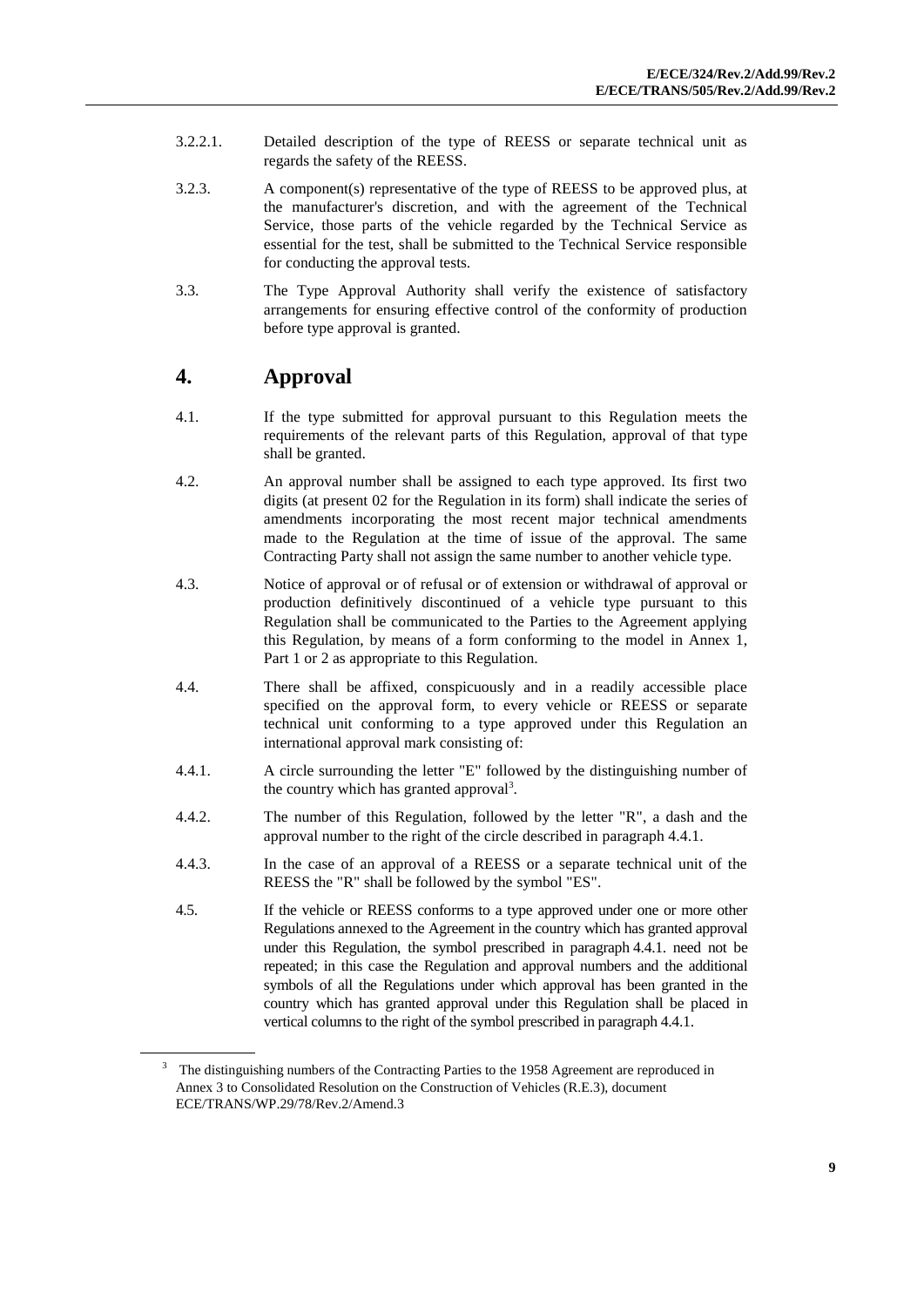- 4.6. The approval mark shall be clearly legible and shall be indelible.
- 4.6.1. In the case of a vehicle, the approval mark shall be placed on or close to the vehicle data plate affixed by the manufacturer.
- 4.6.2. In the case of a REESS or separate technical unit approved as a REESS, the approval mark shall be affixed on the major element of the REESS by the manufacturer.
- 4.7. Annex 2 to this Regulation gives examples of the arrangements of the approval mark.

## <span id="page-9-0"></span>**5. Part I: Requirements of a vehicle with regard to its electrical safety**

5.1. Protection against electrical shock

These electrical safety requirements apply to high voltage buses under conditions where they are not connected to external high voltage power supplies.

5.1.1. Protection against direct contact

Protection against direct contact with live parts is also required for vehicles equipped with any REESS type approved under Part II of this Regulation.

The protection against direct contact with the live parts, shall comply with paragraphs 5.1.1.1. and 5.1.1.2. These protections (solid insulator, barrier, enclosure, etc.) shall not be able to be opened, disassembled or removed without the use of tools.

- 5.1.1.1. For protection of live parts inside the passenger compartment or luggage compartment, the protection degree IPXXD shall be provided.
- 5.1.1.2. For protection of live parts in areas other than the passenger compartment or luggage compartment, the protection degree IPXXB shall be satisfied.
- 5.1.1.3. Connectors

Connectors (including vehicle inlet) are deemed to meet this requirement if:

- (a) They comply with 5.1.1.1. and 5.1.1.2. when separated without the use of tools, or
- (b) They are located underneath the floor and are provided with a locking mechanism, or
- (c) They are provided with a locking mechanism and other components shall be removed with the use of tools in order to separate the connector, or
- (d) The voltage of the live parts becomes equal or below DC 60V or equal or below AC 30V (rms) within one second after the connector is separated.
- 5.1.1.4. Service disconnect

For a service disconnect which can be opened, disassembled or removed without tools, it is acceptable if protection degree IPXXB is satisfied under a condition where it is opened, disassembled or removed without tools.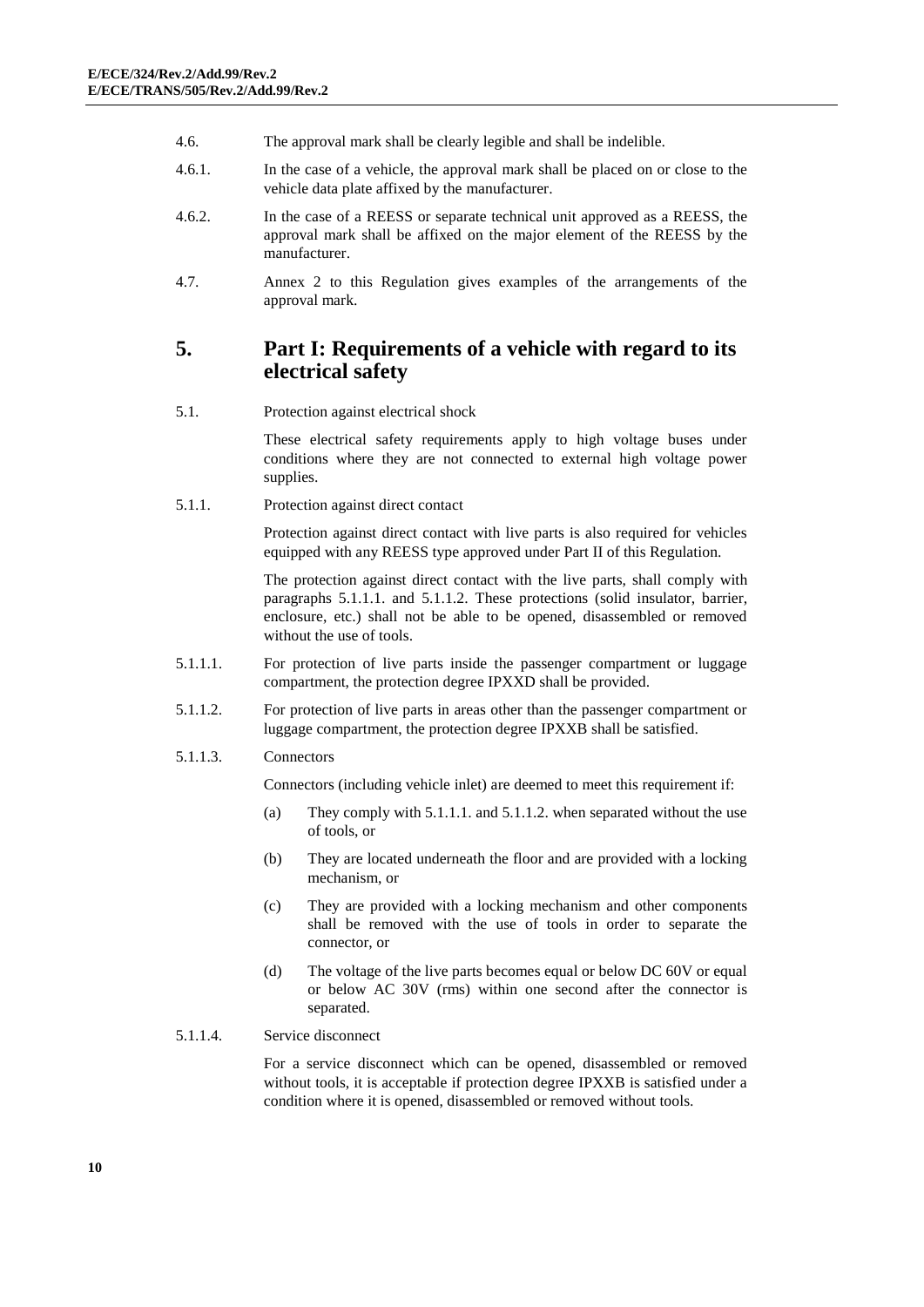### 5.1.1.5. Marking

5.1.1.5.1. In the case of a REESS having high voltage capability the symbol shown in Figure 1 shall appear on or near the REESS. The symbol background shall be yellow, the bordering and the arrow shall be black.

### Figure 1

### **Marking of high voltage equipment**



- 5.1.1.5.2. The symbol shall also be visible on enclosures and barriers, which, when removed expose live parts of high voltage circuits. This provision is optional to any connector for high voltage buses. This provision shall not apply to any of the following cases:
	- (a) Where barriers or enclosures cannot be physically accessed, opened, or removed; unless other vehicle components are removed with the use of tools;
	- (b) Where barriers or enclosures are located underneath the vehicle floor.
- 5.1.1.5.3. Cables for high voltage buses which are not located within enclosures shall be identified by having an outer covering with the colour orange.
- 5.1.2. Protection against indirect contact

Protection against indirect contact is also required for vehicles equipped with any REESS type approved under Part II of this Regulation.

- 5.1.2.1. For protection against electrical shock which could arise from indirect contact, the exposed conductive parts, such as the conductive barrier and enclosure, shall be galvanically connected securely to the electrical chassis by connection with electrical wire or ground cable, or by welding, or by connection using bolts, etc. so that no dangerous potentials are produced.
- 5.1.2.2. The resistance between all exposed conductive parts and the electrical chassis shall be lower than 0.1 ohm when there is current flow of at least 0.2 amperes.

This requirement is satisfied if the galvanic connection has been established by welding.

5.1.2.3. In the case of motor vehicles which are intended to be connected to the grounded external electric power supply through the conductive connection, a device to enable the galvanical connection of the electrical chassis to the earth ground shall be provided.

> The device should enable connection to the earth ground before exterior voltage is applied to the vehicle and retain the connection until after the exterior voltage is removed from the vehicle.

> Compliance to this requirement may be demonstrated either by using the connector specified by the car manufacturer, or by analysis.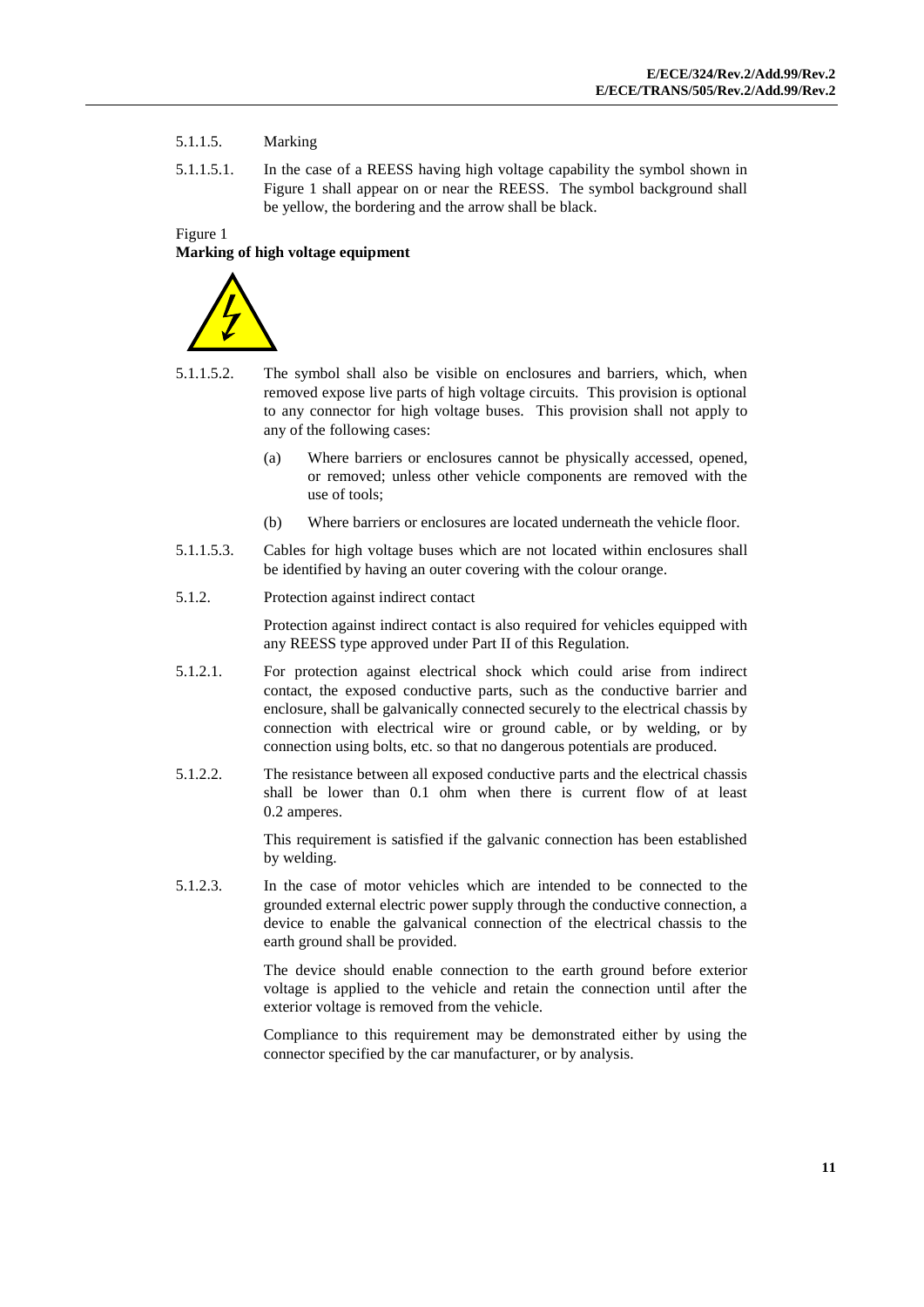- 5.1.3. Isolation resistance
- 5.1.3.1. Electric power train consisting of separate Direct Current- or Alternating Current-buses

If AC high voltage buses and DC high voltage buses are galvanically isolated from each other, isolation resistance between the high voltage bus and the electrical chassis shall have a minimum value of 100  $\Omega$ /volt of the working voltage for DC buses, and a minimum value of 500  $\Omega$ /volt of the working voltage for AC buses.

The measurement shall be conducted according to Annex 4A "Isolation resistance measurement method for vehicle based tests".

5.1.3.2. Electric power train consisting of combined DC- and AC-buses

If AC high voltage buses and DC high voltage buses are galvanically connected isolation resistance between the high voltage bus and the electrical chassis shall have a minimum value of 500  $\Omega$ /volt of the working voltage.

However, if all AC high voltage buses are protected by one of the 2 following measures, isolation resistance between the high voltage bus and the electrical chassis shall have a minimum value of 100  $\Omega$ /V of the working voltage:

- (a) Double or more layers of solid insulators, barriers or enclosures that meet the requirement in paragraph 5.1.1. independently, for example wiring harness;
- (b) Mechanically robust protections that have sufficient durability over vehicle service life such as motor housings, electronic converter cases or connectors;

The isolation resistance between the high voltage bus and the electrical chassis may be demonstrated by calculation, measurement or a combination of both.

The measurement shall be conducted according to Annex 4A "Isolation resistance measurement method for vehicle based tests".

5.1.3.3. Fuel cell vehicles

If the minimum isolation resistance requirement cannot be maintained over time, then protection shall be achieved by any of the following:

- (a) Double or more layers of solid insulators, barriers or enclosures that meet the requirement in paragraph 5.1.1. independently;
- (b) On-board isolation resistance monitoring system together with a warning to the driver if the isolation resistance drops below the minimum required value. The isolation resistance between the high voltage bus of the coupling system for charging the REESS, which is not energized besides during charging the REESS, and the electrical chassis need not be monitored. The function of the on-board isolation resistance monitoring system shall be confirmed as described in Annex 5.
- 5.1.3.4. Isolation resistance requirement for the coupling system for charging the **REESS**

For the vehicle inlet intended to be conductively connected to the grounded external AC power supply and the electrical circuit that is galvanically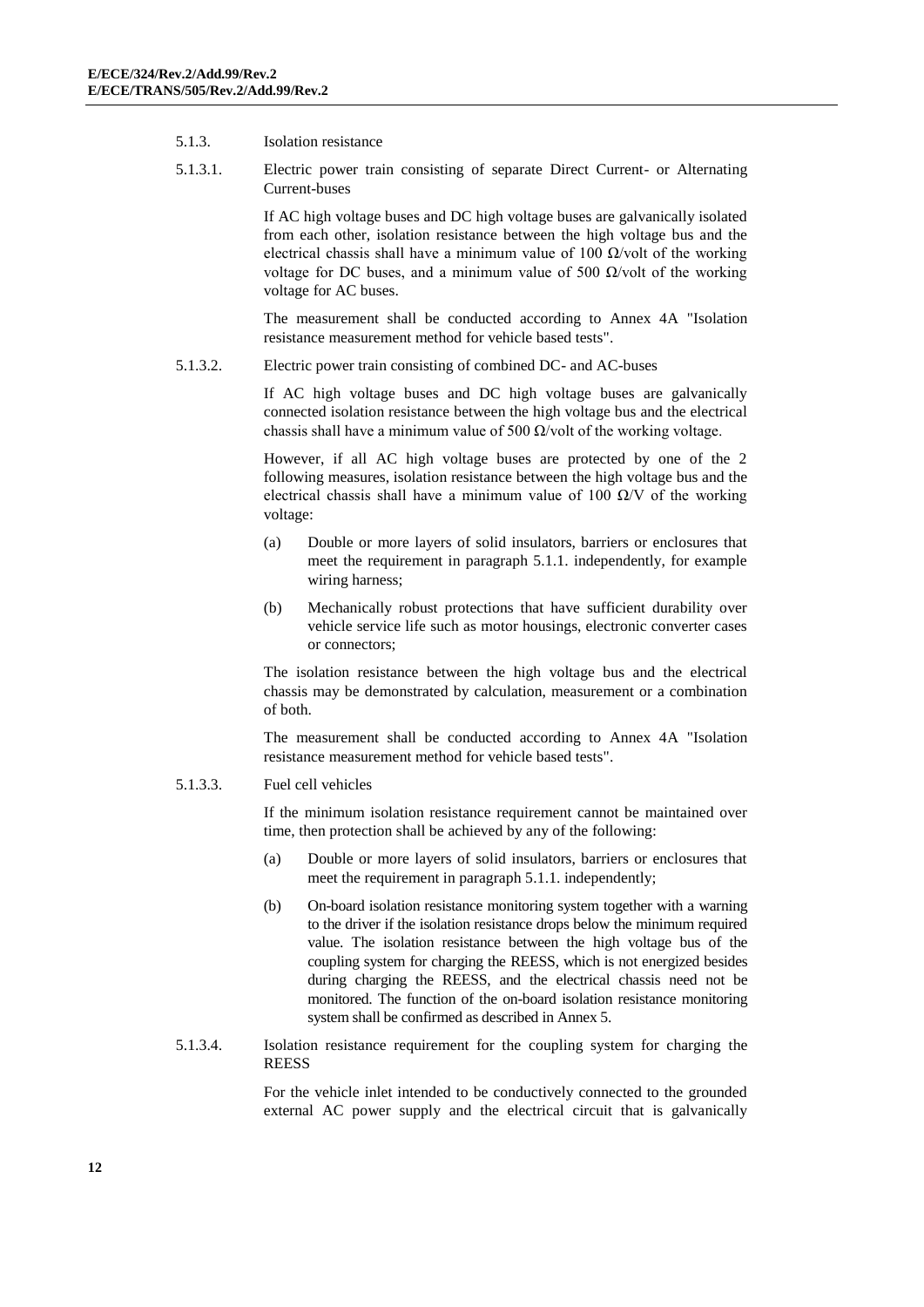connected to the vehicle inlet during charging of the REESS, the isolation resistance between the high voltage bus and the electrical chassis shall be at least 1 MΩ when the charger coupler is disconnected. During the measurement, the traction battery may be disconnected.

- 5.2. Rechargeable Energy Storage System (REESS)
- 5.2.1. For a vehicle with a REESS, the requirement of either paragraph 5.2.1.1. or paragraph 5.2.1.2. shall be satisfied.
- 5.2.1.1. For a REESS which has been type approved in accordance with Part II of this Regulation, it shall be installed in accordance with the instructions provided by the manufacturer of the REESS, and in conformity with the description provided in Part 2 of Annex 6 to this Regulation.
- 5.2.1.2. The REESS shall comply with the respective requirements of paragraph 6. of this Regulation.
- 5.2.2. Accumulation of gas

Places for containing open type traction batteries that may produce hydrogen gas shall be provided with a ventilation fan or a ventilation duct to prevent the accumulation of hydrogen gas.

5.3. Functional safety

At least a momentary indication shall be given to the driver when the vehicle is in "active driving possible mode''.

However, this provision does not apply under conditions where an internal combustion engine provides directly or indirectly the vehicle´s propulsion power.

When leaving the vehicle, the driver shall be informed by a signal (e.g. optical or audible signal) if the vehicle is still in the active driving possible mode.

If the on-board REESS can be externally charged by the user, vehicle movement by its own propulsion system shall be impossible as long as the connector of the external electric power supply is physically connected to the vehicle inlet.

This requirement shall be demonstrated by using the connector specified by the car manufacturer.

The state of the drive direction control unit shall be identified to the driver.

- 5.4. Determination of hydrogen emissions
- 5.4.1. This test shall be carried out on all vehicles equipped with open type traction batteries. If the REESS has been approved under Part II of this Regulation and installed in accordance with paragraph 5.2.1.1. this test can be omitted for the approval of the vehicle.
- 5.4.2. The test shall be conducted following the method described in Annex 7 to the present Regulation. The hydrogen sampling and analysis shall be the ones prescribed. Other analysis methods can be approved if it is proven that they give equivalent results.
- 5.4.3. During a normal charge procedure in the conditions given in Annex 7, hydrogen emissions shall be below 125 g during 5 h, or below 25 x  $t_2$  g during  $t_2$  (in h).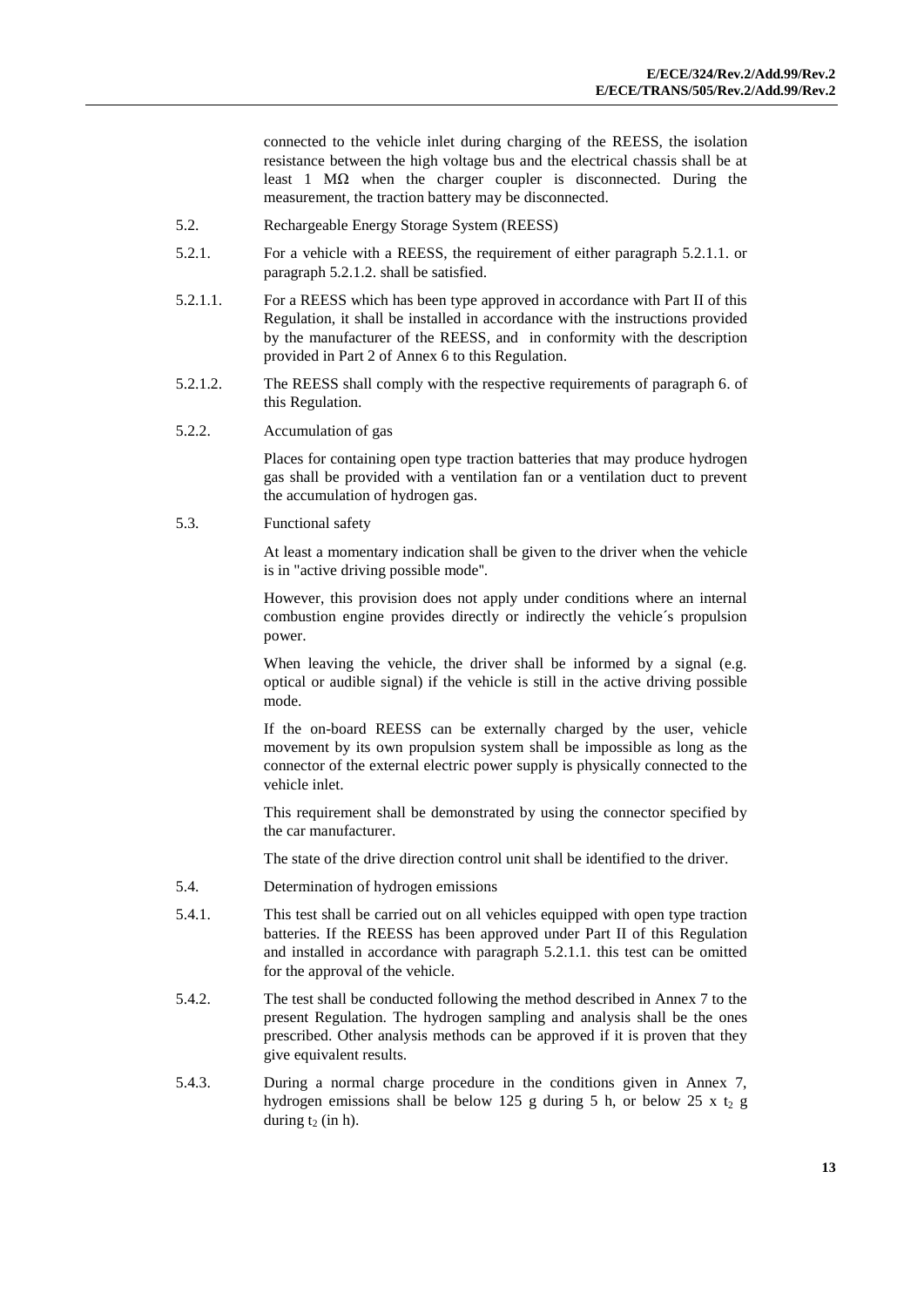- 5.4.4. During a charge carried out by a charger presenting a failure (conditions given in Annex 7), hydrogen emissions shall be below 42 g. Furthermore the charger shall limit this possible failure to 30 minutes.
- 5.4.5. All the operations linked to the REESS charging shall be controlled automatically, included the stop for charging.
- 5.4.6. It shall not be possible to take a manual control of the charging phases.
- 5.4.7. Normal operations of connection and disconnection to the mains or power cuts shall not affect the control system of the charging phases.
- 5.4.8. Important charging failures shall be permanently indicated. An important failure is a failure that can lead to a malfunction of the charger during charging later on.
- 5.4.9. The manufacturer has to indicate in the owner's manual, the conformity of the vehicle to these requirements.
- 5.4.10. The approval granted to a vehicle type relative to hydrogen emissions can be extended to different vehicle types belonging to the same family, in accordance with the definition of the family given in Annex 7, Appendix 2.

## <span id="page-13-0"></span>**6. Part II: Requirements of a Rechargeable Energy Storage System (REESS) with regard to its safety**

### 6.1. General

The procedures prescribed in Annex 8 of this Regulation shall be applied.

- 6.2. Vibration
- 6.2.1. The test shall be conducted in accordance with Annex 8A to this Regulation.
- 6.2.2. Acceptance criteria
- 6.2.2.1. During the test, there shall be no evidence of:
	- (a) Electrolyte leakage;
	- (b) Rupture (applicable to high voltage REESS (s) only);
	- (c) Fire;
	- (d) Explosion.

Evidence of electrolyte leakage shall be verified by visual inspection without disassembling any part of the tested-device.

- 6.2.2.2. For a high voltage REESS, the isolation resistance measured after the test in accordance with Annex 4B to this Regulation shall not be less than  $100$  Ω/Volt.
- 6.3. Thermal shock and cycling
- 6.3.1. The test shall be conducted in accordance with Annex 8B to this Regulation.
- 6.3.2. Acceptance criteria
- 6.3.2.1. During the test, there shall be no evidence of:
	- (a) Electrolyte leakage;
	- (b) Rupture (applicable to high voltage REESS(s) only);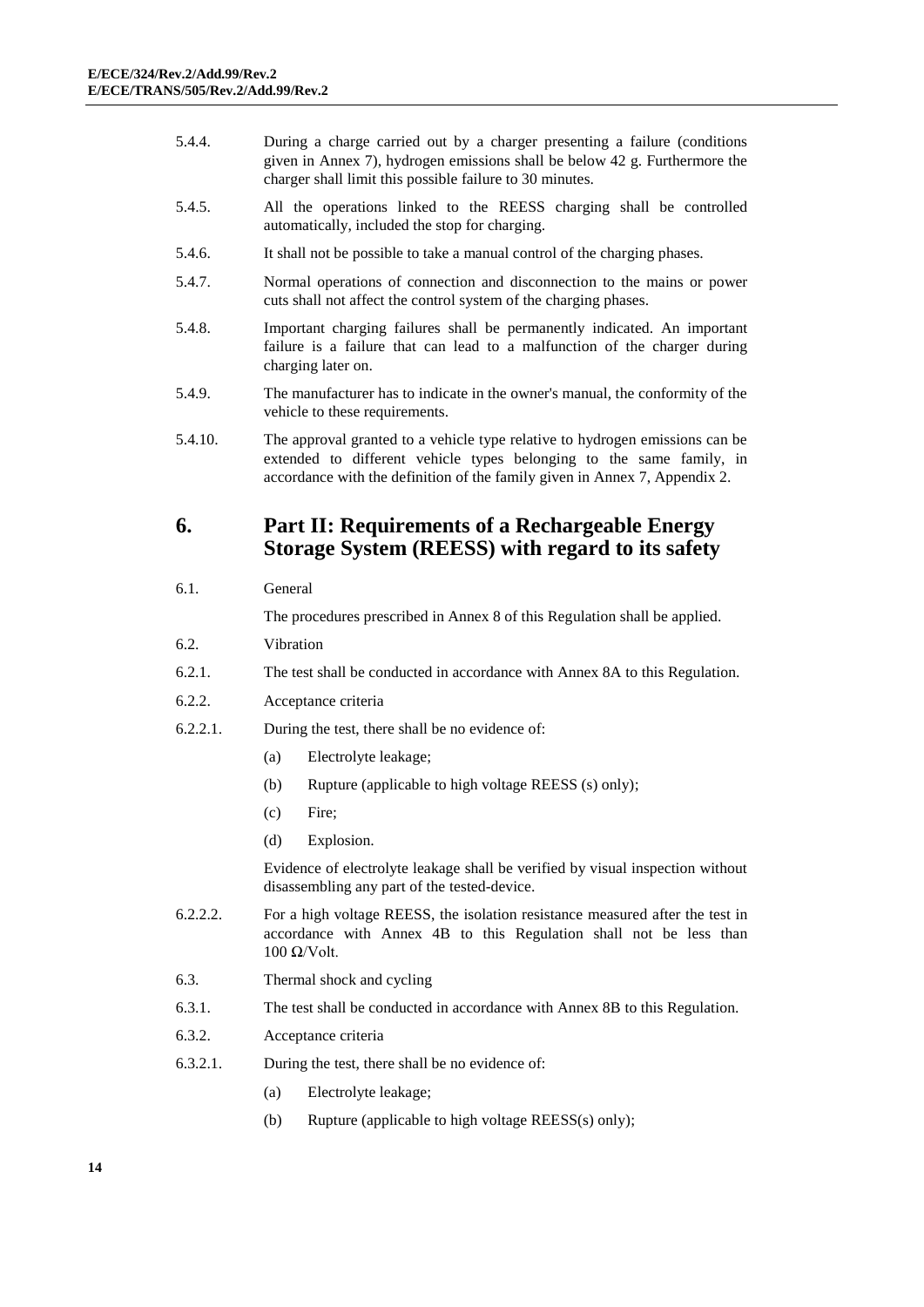- (c) Fire;
- (d) Explosion.

Evidence of electrolyte leakage shall be verified by visual inspection without disassembling any part of the tested-device.

- 6.3.2.2. For a high voltage REESS, the isolation resistance measured after the test in accordance with Annex 4B of this Regulation shall not be less than  $100$  Ω/Volt.
- 6.4. Mechanical impact
- 6.4.1. Mechanical Shock

At the manufacturer´s choice the test may be performed as, either

- (a) Vehicle based tests in accordance with paragraph 6.4.1.1. of this Regulation, or
- (b) Component based tests in accordance with paragraph 6.4.1.2. of this Regulation, or
- (c) Any combination of (a) and (b) above, for different direction of vehicle travel.
- 6.4.1.1. Vehicle based test

Compliance with the requirements of the acceptance criteria of paragraph 6.4.1.3. below may be demonstrated by REESS(s) installed in vehicles that have been subjected to vehicle crash tests in accordance with Regulation No. 12, Annex 3 or Regulation No. 94, Annex 3 for frontal impact, and Regulation No. 95, Annex 4 for side impact. The ambient temperature and the SOC shall be in accordance with the said Regulations.

The approval of a REESS tested under this paragraph shall be limited to the specific vehicle type.

6.4.1.2. Component based test

The test shall be conducted in accordance with Annex 8C to this Regulation.

6.4.1.3. Acceptance criteria

During the test there shall be no evidence of:

- (a) Fire;
- (b) Explosion;
- (c1) Electrolyte leakage if tested according to paragraph 6.4.1.1.:
	- (i) For a period from the impact until 30 minutes after the impact there shall be no electrolyte spillage from the REESS into the passenger compartment;
	- (ii) No more than 7 per cent by volume of the REESS electrolyte capacity shall spill from the REESS to the outside of the passenger compartment (for open type traction batteries a limitation to a maximum of 5 litres also applies);
- (c2) Electrolyte leakage if tested according to paragraph 6.4.1.2.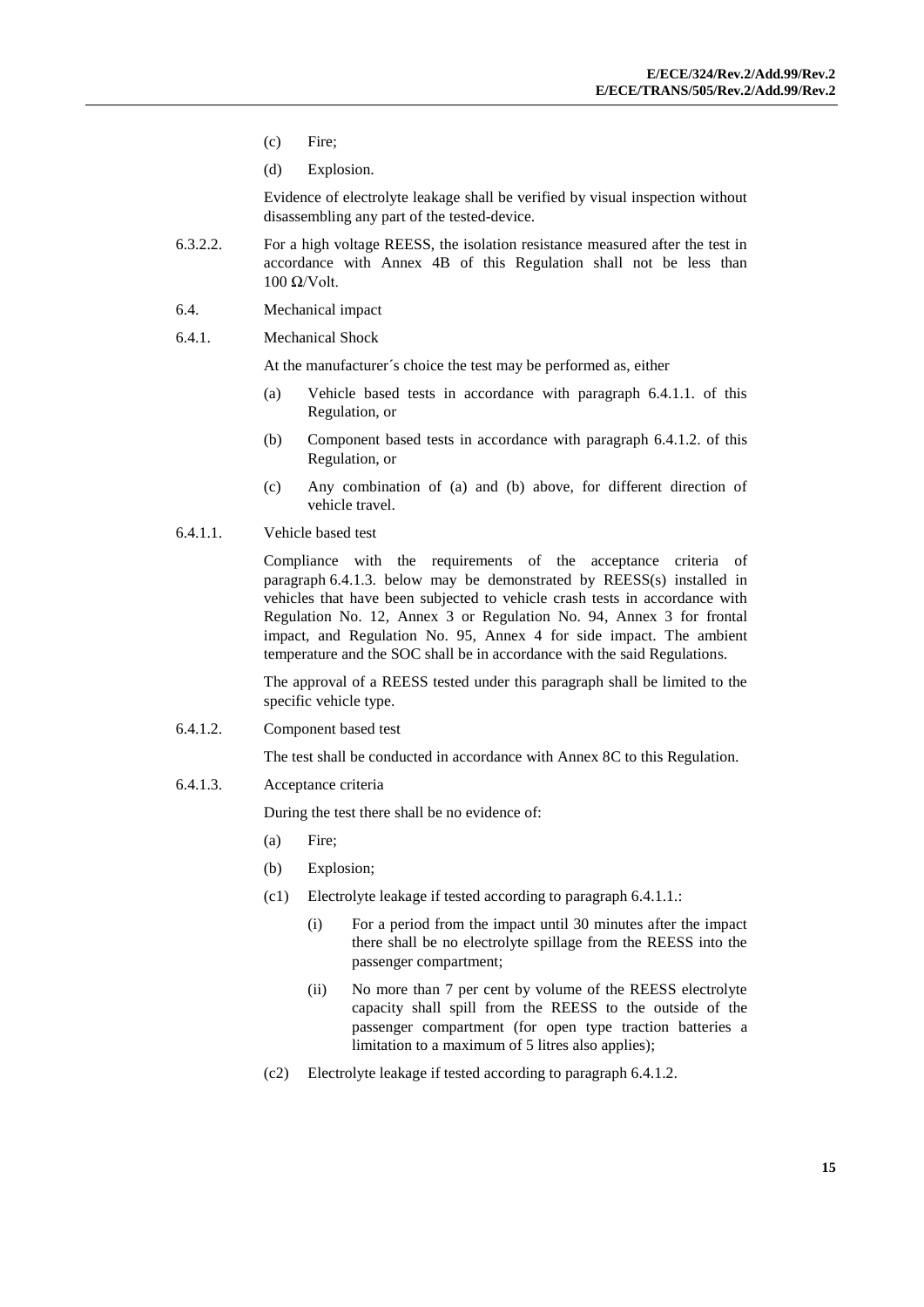After the vehicle based test (paragraph 6.4.1.1.), a REESS which is located inside the passenger compartment shall remain in the installed location and the REESS components shall remain inside REESS boundaries. No part of any REESS that is located outside the passenger compartment shall enter the passenger compartment during or after the impact test procedures.

After the component based test (paragraph 6.4.1.2.) the tested-device shall be retained by its mounting and its components shall remain inside its boundaries.

For a high voltage REESS the isolation resistance of the tested-device shall ensure at least 100  $\Omega$ /Volt for the whole REESS measured after the test in accordance with Annex 4A or Annex 4B to this Regulation, or the protection degree IPXXB shall be fulfilled for the tested-device.

For a REESS tested in accordance with paragraph 6.4.1.2., the evidence of electrolyte leakage shall be verified by visual inspection without disassembling any part of the tested-device.

To confirm compliance to (c1) of paragraph 6.4.1.3. an appropriate coating shall, if necessary, be applied to the physical protection (casing) in order to confirm if there is any electrolyte leakage from the REESS resulting from the impact test. Unless the manufacturer provides a means to differentiate between the leakage of different liquids, all liquid leakage shall be considered as the electrolyte.

6.4.2. Mechanical integrity

This test applies only to a REESS intended for installation in vehicles of categories M**<sup>1</sup>** and N**1**.

At the manufacturer's choice, the test may be performed as, either:

- (a) Vehicle based tests in accordance with paragraph 6.4.2.1. of this Regulation, or
- (b) Component based tests in accordance with paragraph 6.4.2.2. of this Regulation.

### 6.4.2.1. Vehicle specific test

At the manufacturer's choice, the test may be performed as either:

- (a) A vehicle based dynamic tests in accordance with paragraph 6.4.2.1.1. of this Regulation, or
- (b) A vehicle specific component test in accordance with paragraph 6.4.2.1.2. of this Regulation, or
- (c) Any combination of (a) and (b) above, for different directions of vehicle travel.

When the REESS is mounted in a position which is between a line from the rear edge of the vehicle perpendicular to the centre line of the vehicle and 300 mm forward and parallel to this line, the manufacturer shall demonstrate the mechanical integrity performance of the REESS in the vehicle to the Technical Service.

The approval of a REESS tested under this paragraph shall be limited to specific vehicle type.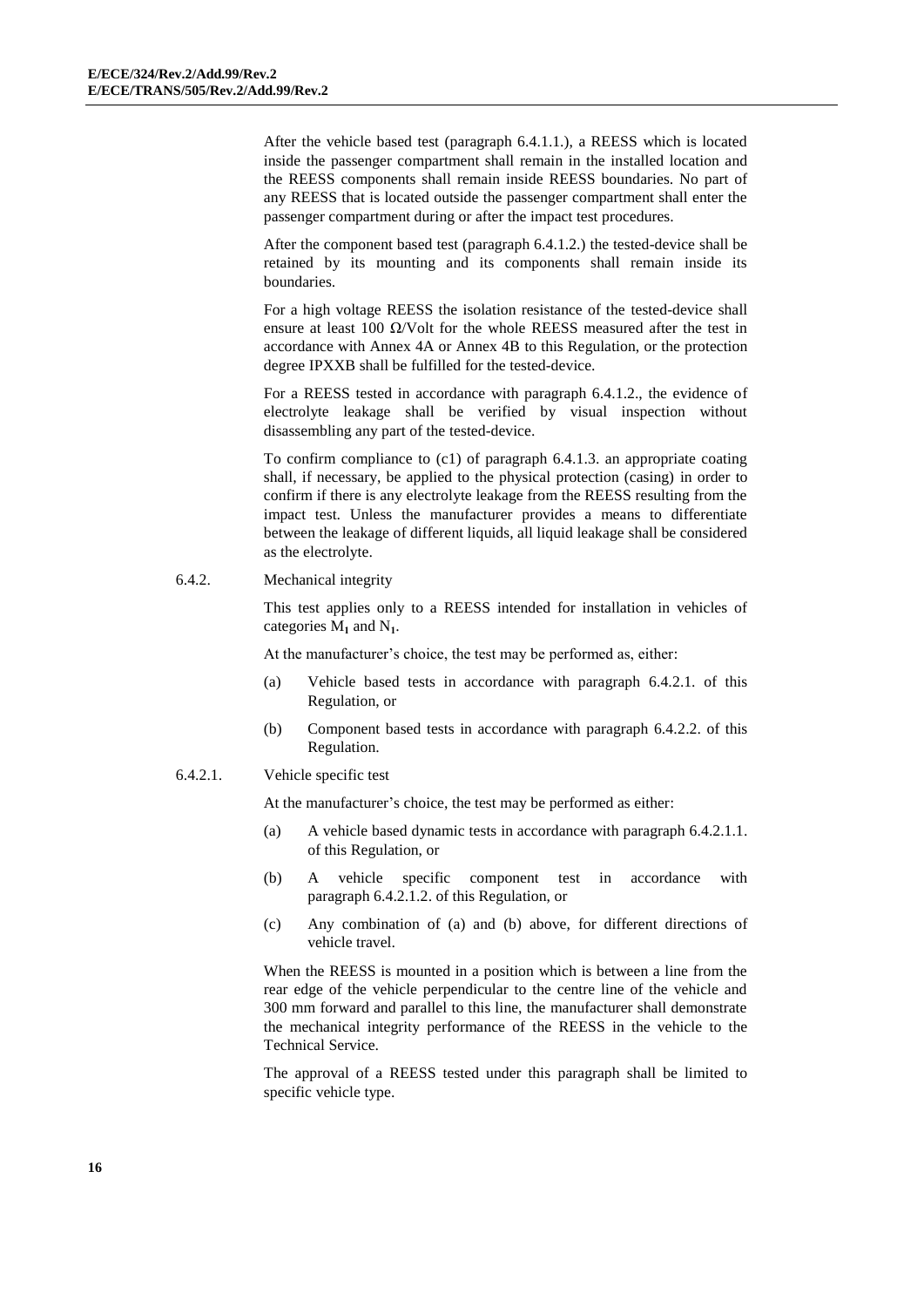#### 6.4.2.1.1. Vehicle based dynamic test

Compliance with the requirements of the acceptance criteria of paragraph 6.4.2.3. below may be demonstrated by REESS(s) installed in vehicles that have been subjected to a vehicle crash test in accordance with the Annex 3 to Regulations Nos. 12 or 94 for frontal impact, and Annex 4 to Regulation No. 95 for side impact. The ambient temperature and the SOC shall be in accordance with the said Regulations.

#### 6.4.2.1.2. Vehicle specific component test

The test shall be conducted in accordance with Annex 8D of this Regulation.

The crush force replacing the prescribed force specified in paragraph 3.2.1. of Annex 8D shall be determined by the vehicle manufacturer using the data obtained from either actual crash tests or its simulation as specified in Annex 3 of Regulations No. 12 or No. 94 in the direction of travel and according to Annex 4 to Regulation No. 95 in the direction horizontally perpendicular to the direction of travel. These forces shall be agreed by the Technical Service.

The manufacturers may, in agreement with the Technical Services, use forces derived from the data obtained from alternative crash test procedures, but these forces shall be equal to or greater than the forces that would result from using data in accordance with the Regulations specified above.

The manufacturer may define the relevant parts of the vehicle structure used for the mechanical protection of the REESS components. The test shall be conducted with the REESS mounted to this vehicle structure in a way which is representative of its mounting in the vehicle.

#### 6.4.2.2. Component based test

The test shall be conducted in accordance with Annex 8D to this Regulation.

REESS approved according to this paragraph shall be mounted in a position which is between the two planes; (a) a vertical plane perpendicular to the centre line of the vehicle located 420 mm rearward from the front edge of the vehicle, and (b) a vertical plane perpendicular to the centre line of the vehicle located 300 mm forward from the rear edge of the vehicle.

The mounting restrictions shall be documented in Annex 6 - Part 2.

The crush force specified in paragraph 3.2.1. of Annex 8D may be replaced with the value declared by the manufacturer, where the crush force shall be documented in Annex 6, Part 2 as a mounting restriction. In this case, the vehicle manufacturer who uses such REESS shall demonstrate, during the process of approval for Part I of this Regulation, that the contact force to the REESS will not exceed the figure declared by the REESS manufacturer. Such force shall be determined by the vehicle manufacturer using the data obtained from either actual crash test or its simulation as specified in Annex 3 of Regulations Nos. 12 or 94 in the direction of travel and according to Annex 4 to Regulation No. 95 in the direction horizontally perpendicular to the direction of travel. These forces shall be agreed by the manufacturer together with the Technical Service.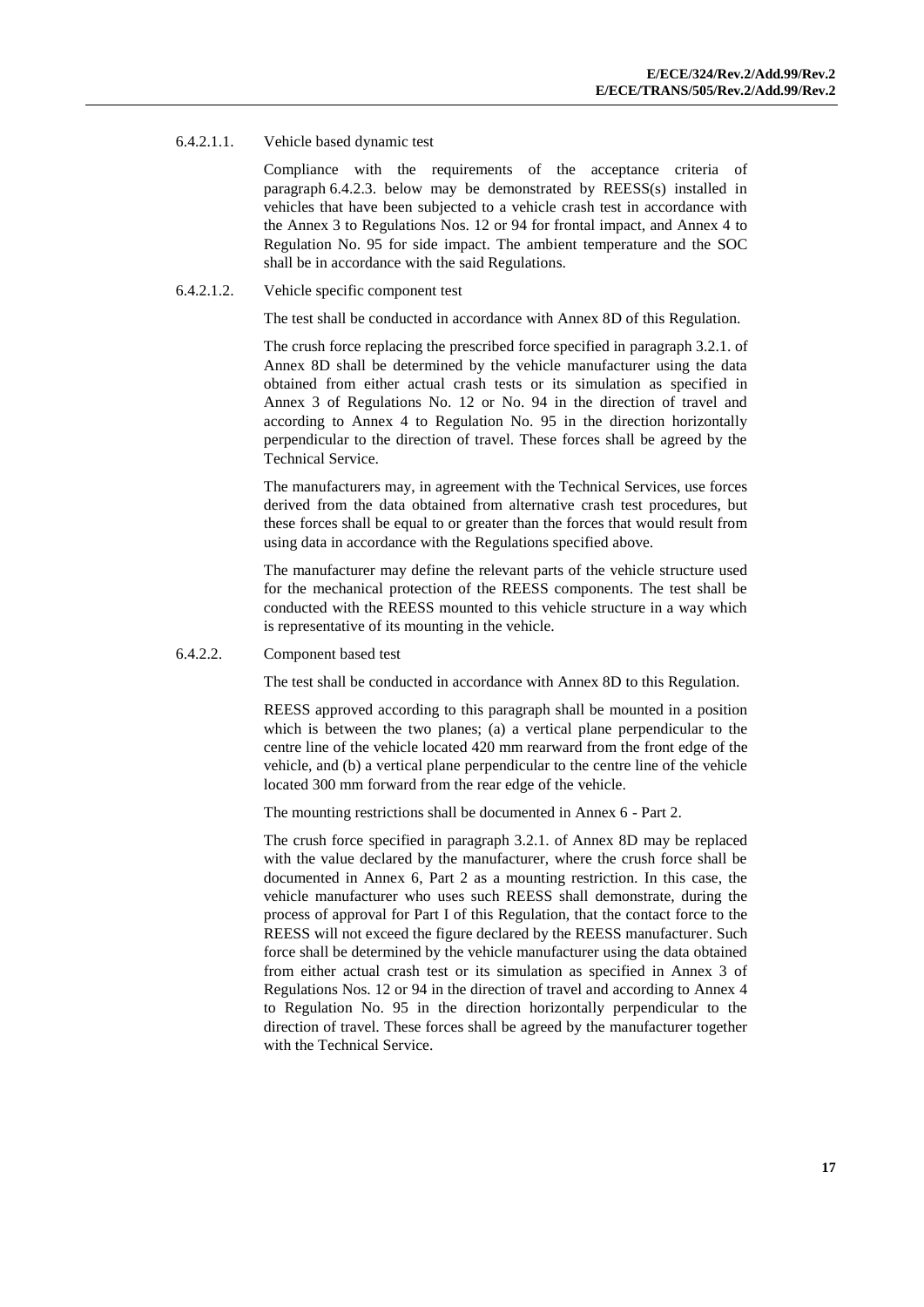The manufacturers may, in agreement with the Technical Services, use forces derived from the data obtained from alternative crash test procedures, but these forces shall be equal to or greater than the forces that would result from using data in accordance with the regulations specified above.

#### 6.4.2.3. Acceptance criteria

During the test there shall be no evidence of:

- (a) Fire;
- (b) Explosion;
- (c1) Electrolyte leakage if tested according to paragraph 6.4.1.1.:
	- (i) For a period from the impact until 30 minutes after the impact there shall be no electrolyte spillage from the REESS into the passenger compartment.
	- (ii) No more than 7 per cent by volume of the REESS electrolyte capacity shall spill from the REESS to the outside of the passenger compartment (for open type traction batteries a limitation to a maximum of 5 litres also applies).
- (c2) Electrolyte leakage if tested according to paragraph 6.4.2.2.

For a high voltage REESS, the isolation resistance of the tested-device shall ensure at least 100  $\Omega$ /Volt for the whole REESS measured in accordance with Annex 4A or Annex 4B of this Regulation or the protection degree IPXXB shall be fulfilled for the Tested-Device.

If tested according to paragraph 6.4.2.2., the evidence of electrolyte leakage shall be verified by visual inspection without disassembling any part of the tested-device.

To confirm compliance to (c1) of paragraph 6.4.2.3. an appropriate coating shall, if necessary, be applied to the physical protection (casing) in order to confirm if there is any electrolyte leakage from the REESS resulting from the impact test. Unless the manufacturer provides a means to differentiate between the leakage of different liquids, all liquid leakage shall be considered as the electrolyte.

#### 6.5. Fire resistance

This test is required for REESS containing flammable electrolyte.

This test is not required when the REESS as installed in the vehicle, is mounted such that the lowest surface of the casing of the REESS is more than 1.5m above the ground. At the option of the manufacturer, this test may be performed where the of the REESS's lower surface is higher than 1.5 m above the ground. The test shall be carried out on one test sample.

At the manufacturer´s choice the test may be performed as, either:

- (a) A vehicle based test in accordance with paragraph 6.5.1. of this Regulation, or
- (b) A component based test in accordance with paragraph 6.5.2. of this Regulation.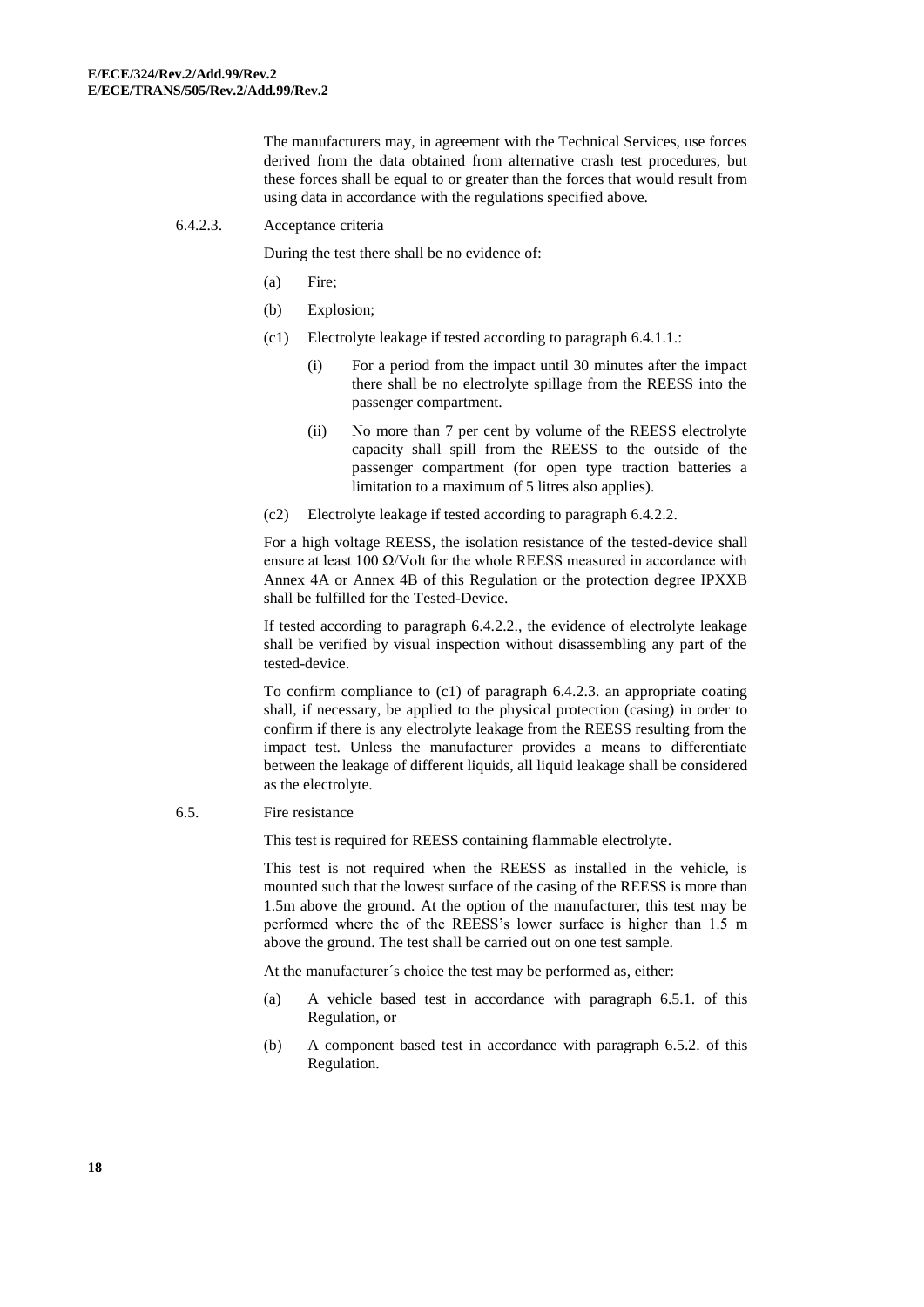| 6.5.1.<br>Vehicle based test |                                                                                                                                                                       |  |
|------------------------------|-----------------------------------------------------------------------------------------------------------------------------------------------------------------------|--|
|                              | The test shall be conducted in accordance with Annex 8E paragraph 3.2.1. of<br>this Regulation.                                                                       |  |
|                              | The approval of a REESS tested according to this paragraph shall be limited<br>to approvals for a specific vehicle type.                                              |  |
| 6.5.2.                       | Component based test                                                                                                                                                  |  |
|                              | The test shall be conducted in accordance with Annex 8E paragraph 3.2.2. of<br>this Regulation.                                                                       |  |
| 6.5.3.                       | Acceptance criteria                                                                                                                                                   |  |
| 6.5.3.1.                     | During the test, the tested-device shall exhibit no evidence of explosion.                                                                                            |  |
| 6.6.                         | External short circuit protection                                                                                                                                     |  |
| 6.6.1.                       | The test shall be conducted in accordance with Annex 8F of this Regulation.                                                                                           |  |
| 6.6.2.                       | Acceptance criteria;                                                                                                                                                  |  |
| 6.6.2.1.                     | During the test there shall be no evidence of:                                                                                                                        |  |
|                              | Electrolyte leakage;<br>(a)                                                                                                                                           |  |
|                              | Rupture (applicable to high voltage REESS(s) only);<br>(b)                                                                                                            |  |
|                              | (c)<br>Fire;                                                                                                                                                          |  |
|                              | (d)<br>Explosion.                                                                                                                                                     |  |
|                              | Evidence of electrolyte leakage shall be verified by visual inspection without<br>disassembling any part of the tested-device.                                        |  |
| 6.6.2.2.                     | For a high voltage REESS, the isolation resistance measured after the test in<br>accordance with Annex 4 B to this Regulation shall not be less than<br>$100$ Ω/Volt. |  |
| 6.7.                         | Overcharge protection                                                                                                                                                 |  |
| 6.7.1.                       | The test shall be conducted in accordance with Annex 8G to this Regulation.                                                                                           |  |
| 6.7.2.                       | Acceptance criteria                                                                                                                                                   |  |
| 6.7.2.1.                     | During the test there shall be no evidence of:                                                                                                                        |  |
|                              | Electrolyte leakage;<br>(a)                                                                                                                                           |  |
|                              | (b)<br>Rupture (applicable to high voltage REESS(s) only);                                                                                                            |  |
|                              | (c)<br>Fire;                                                                                                                                                          |  |
|                              | (d)<br>Explosion.                                                                                                                                                     |  |
|                              | Evidence of electrolyte leakage shall be verified by visual inspection without<br>disassembling any part of the tested-device.                                        |  |
| 6.7.2.2.                     | For a high voltage REESS, the isolation resistance measured after the test in<br>accordance with Annex 4B to this Regulation shall not be less than<br>$100$ Ω/Volt.  |  |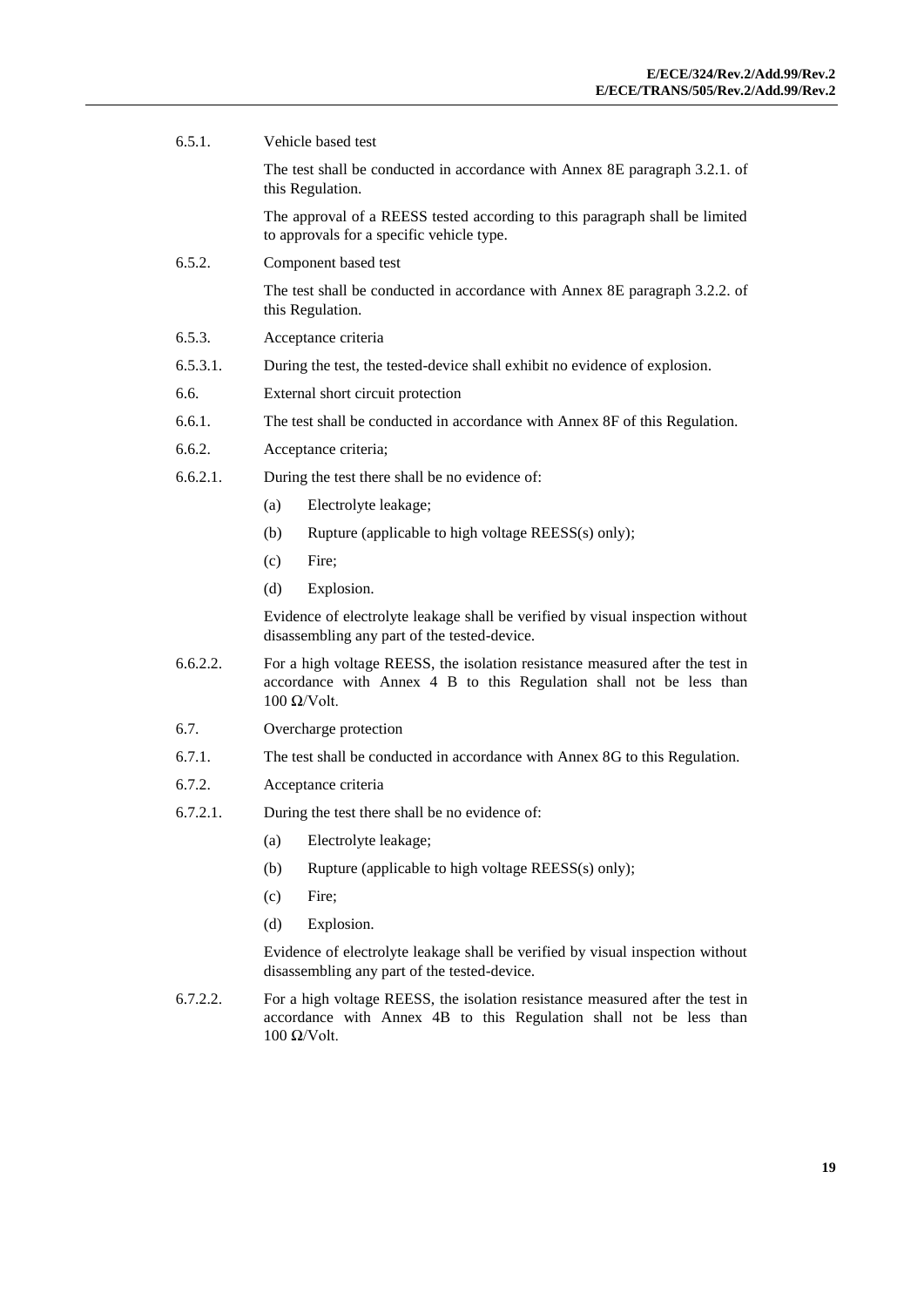- 6.8. Over-discharge protection
- 6.8.1. The test shall be conducted in accordance with Annex 8H to this Regulation.
- 6.8.2. Acceptance criteria
- 6.8.2.1. During the test there shall be no evidence of:
	- (a) Electrolyte leakage;
	- (b) Rupture (applicable to high voltage REESS(s) only);
	- (c) Fire;
	- (d) Explosion.

Evidence of electrolyte leakage shall be verified by visual inspection without disassembling any part of the tested-device.

- 6.8.2.2. For a high voltage REESS the isolation resistance measured after the test in accordance with Annex 4B to this Regulation shall not be less than 100 Ω/Volt.
- 6.9. Over-temperature protection
- 6.9.1. The test shall be conducted in accordance with Annex 8I to this Regulation.
- 6.9.2. Acceptance criteria
- 6.9.2.1. During the test there shall be no evidence of:
	- (a) Electrolyte leakage;
	- (b) Rupture (applicable to high voltage REESS(s) only);
	- (c) Fire;
	- (d) Explosion.

Evidence of electrolyte leakage shall be verified by visual inspection without disassembling any part of the tested-device.

- 6.9.2.2. For a high voltage REESS, the isolation resistance measured after the test in accordance with Annex 4B to this Regulation shall not be less than 100 Ω/Volt.
- 6.10. Emission

Possible emission of gases caused by the energy conversion process during normal use shall be considered.

6.10.1. Open type traction batteries shall meet the requirements of paragraph 5.4. of this Regulation with regard to hydrogen emissions.

> Systems with a closed chemical process shall be considered as emission-free under normal operation (e.g. lithium-ion battery).

> The closed chemical process shall be described and documented by the battery manufacturer in Annex 6 - Part 2.

> Other technologies shall be evaluated by the manufacturer and the Technical Service regarding any possible emissions under normal operation.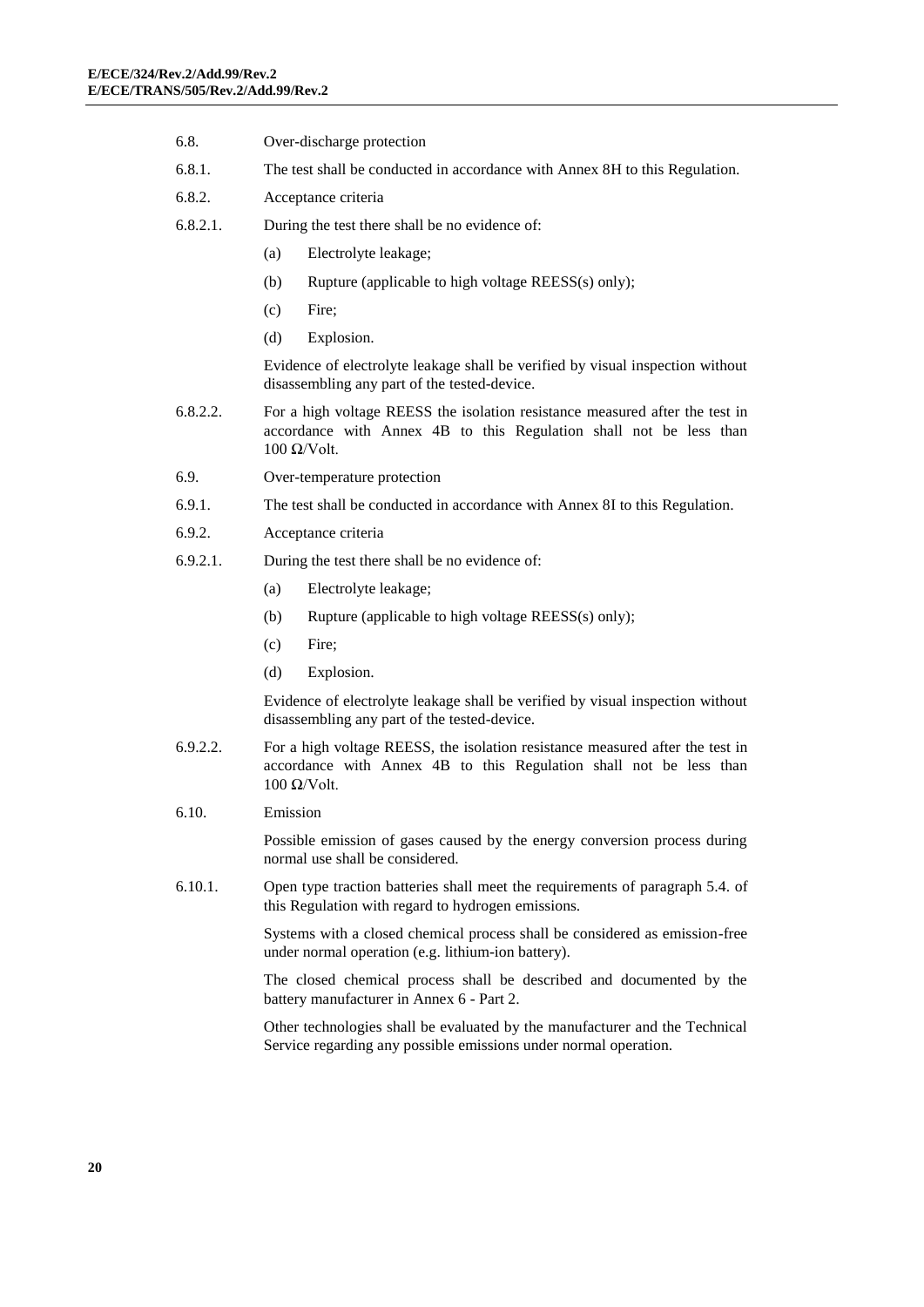### 6.10.2. Acceptance criteria

For hydrogen emissions see paragraph 5.4. of this Regulation.

For emission free systems with closed chemical process no verification is necessary.

### <span id="page-20-0"></span>**7. Modifications and extension of the type approval**

- 7.1. Every modification of the vehicle or REESS type with regard to this Regulation shall be notified to the Type Approval Authority which approved the vehicle or REESS type. The Authority may then either:
- 7.1.1. Consider that the modifications made are unlikely to have an appreciable adverse effect and that in any case the vehicle or the REESS still complies with the requirements, or
- 7.1.2. Require a further test report from the Technical Service responsible for conducting the tests.
- 7.2. Confirmation or refusal of approval, specifying the alteration, shall be communicated by the procedure specified in paragraph 4.3. above to the Parties to the Agreement applying this Regulation.
- 7.3. The Type Approval Authority issuing the extension of approval shall assign a series number to each communication form drawn up for such an extension and inform thereof the other Parties to the 1958 Agreement applying the Regulation by means of a communication form conforming to the model in Annex 1 (Part 1 or Part 2) to this Regulation.

## <span id="page-20-1"></span>**8. Conformity of production**

- 8.1. Vehicles or REESS approved under this Regulation shall be so manufactured as to conform to the type approved by meeting the requirements of the relevant part(s) of this Regulation.
- 8.2. In order to verify that the requirements of paragraph 8.1. are met, appropriate production checks shall be carried out.
- 8.3. The holder of the approval shall, in particular:
- 8.3.1. Ensure the existence of procedures for the effective quality control of vehicles or REESS;
- 8.3.2. Have access to the testing equipment necessary for checking the conformity of each approved type;
- 8.3.3. Ensure that test result data are recorded and that the annexed documents remain available for a period to be determined in agreement with the Type Approval Authority;
- 8.3.4. Analyse the results of each type of test, in order to verify and ensure the consistency of characteristics of the vehicle or REESS, making allowance for permissible variations in industrial production;
- 8.3.5. Ensure that for each type of vehicle or component type at least the tests prescribed in the relevant part(s) of this Regulation are carried out;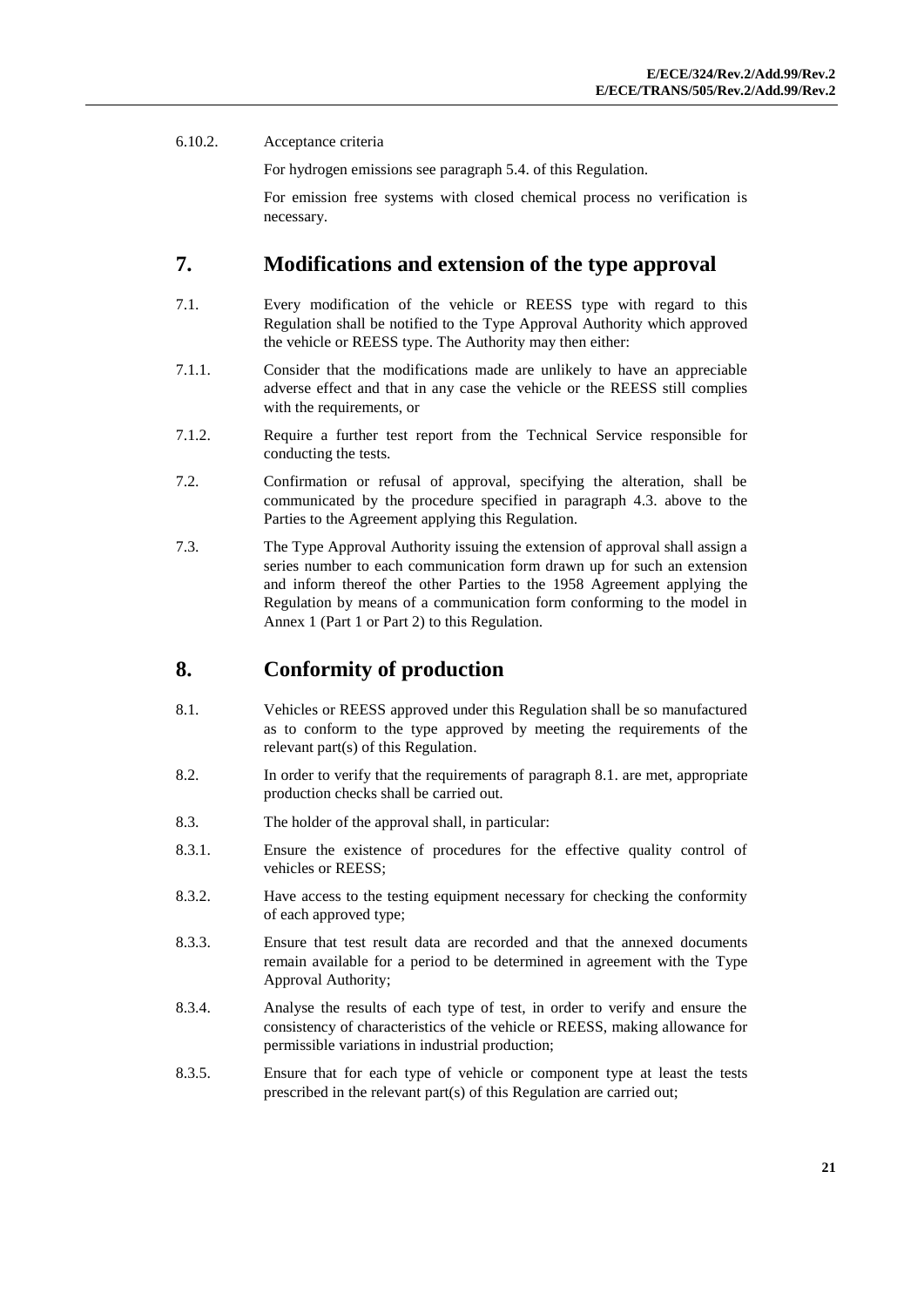- 8.3.6. Ensure that any set of samples or test pieces giving evidence of nonconformity with the type of test in question shall give rise to a further sampling and test. All necessary steps shall be taken to re-establish conformity of the corresponding production.
- 8.4. The Type Approval Authority which has granted type approval may at any time verify the conformity control methods applied in each production unit.
- 8.4.1. At every inspection, the test records and production records shall be presented to the visiting inspector.
- 8.4.2. The inspector may take samples at random to be tested in the manufacturer's laboratory. The minimum number of samples may be determined according to the results of the manufacturer's own checks.
- 8.4.3. When the quality level appears unsatisfactory or when it seems necessary to verify the validity of the tests carried out in application of paragraph 8.4.2., the inspector shall select samples to be sent to the technical service which has conducted the type approval tests.
- 8.4.4. The competent Authority may carry out any test prescribed in this Regulation.
- 8.4.5. The normal frequency of inspections by the Type Approval Authority shall be one per year. If unsatisfactory results are recorded during one of these visits, the Type Approval Authority shall ensure that all necessary steps are taken to re-establish the conformity of production as rapidly as possible.

### <span id="page-21-0"></span>**9. Penalties for non-conformity of production**

- 9.1. The approval granted in respect of a vehicle/REESS type, pursuant to this Regulation may be withdrawn if the requirements laid down in paragraph 8. above are not complied with, or if the vehicle/REESS or its components fail to pass the tests provided for in paragraph 8.3.5. above.
- 9.2. If a Contracting Party to the Agreement applying this Regulation withdraws an approval it has previously granted, it shall forthwith so notify the other Contracting Parties applying this Regulation, by means of a communication form conforming to the Model in Annex 1 (Part 1 or Part 2) to this Regulation.

### <span id="page-21-1"></span>**10. Production definitively discontinued**

If the holder of the approval completely ceases to manufacture a vehicle/REESS type approved in accordance with this Regulation, he shall so inform the Authority which granted the approval. Upon receiving the relevant communication, that Authority shall inform thereof the other Contracting Parties to the 1958 Agreement applying this Regulation by means of a communication form conforming to the model in Annex 1 (Part 1 or Part 2) to this Regulation.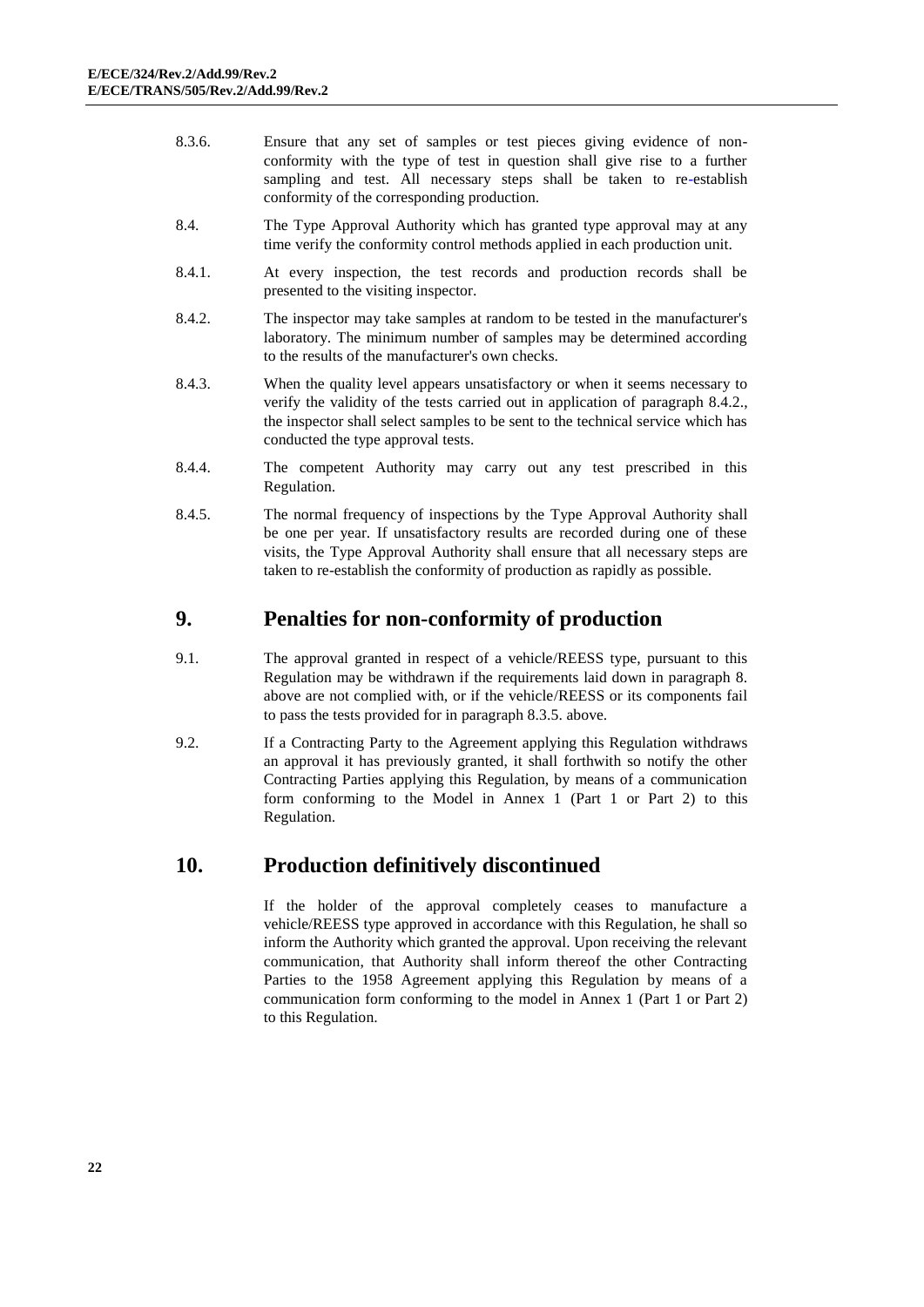# <span id="page-22-0"></span>**11. Names and addresses of Technical Services responsible for conducting approval tests and of Type Approval Authorities**

The Contracting Parties to the 1958 Agreement applying this Regulation shall communicate to the United Nations Secretariat the names and addresses of the Technical Services responsible for conducting approval tests and the Type Approval Authorities which grant approval and to which forms certifying approval or extension or refusal or withdrawal of approval or production definitively discontinued, issued in other countries are to be sent.

## <span id="page-22-1"></span>**12. Transitional provisions**

- 12.1. As from the official date of entry into force of the 02 series of amendments, no Contracting Party applying this Regulation shall refuse to grant approval under this Regulation as amended by the 02 series of amendments.
- 12.2. As from [36] months after the date of entry into force of the 02 series of amendments, Contracting Parties applying this Regulation shall grant approvals only if the vehicle type to be approved meets the requirements of this Regulation as amended by the 02 series of amendments.
- 12.3. Contracting Parties applying this Regulation shall continue to grant approvals to those types of vehicles which comply with the requirements of this Regulation as amended by the preceding series of amendments during the [36] months' period which follows the date of entry into force of the 02 series of amendments.
- 12.4. Contracting Parties applying this Regulation shall not refuse to grant extensions of approval to the preceding series of amendments to this Regulation.
- 12.5. Notwithstanding the transitional provisions above, Contracting Parties whose application of this Regulation comes into force after the date of entry into force of the most recent series of amendments are not obliged to accept approvals which were granted in accordance with any of the preceding series of amendments to this Regulation.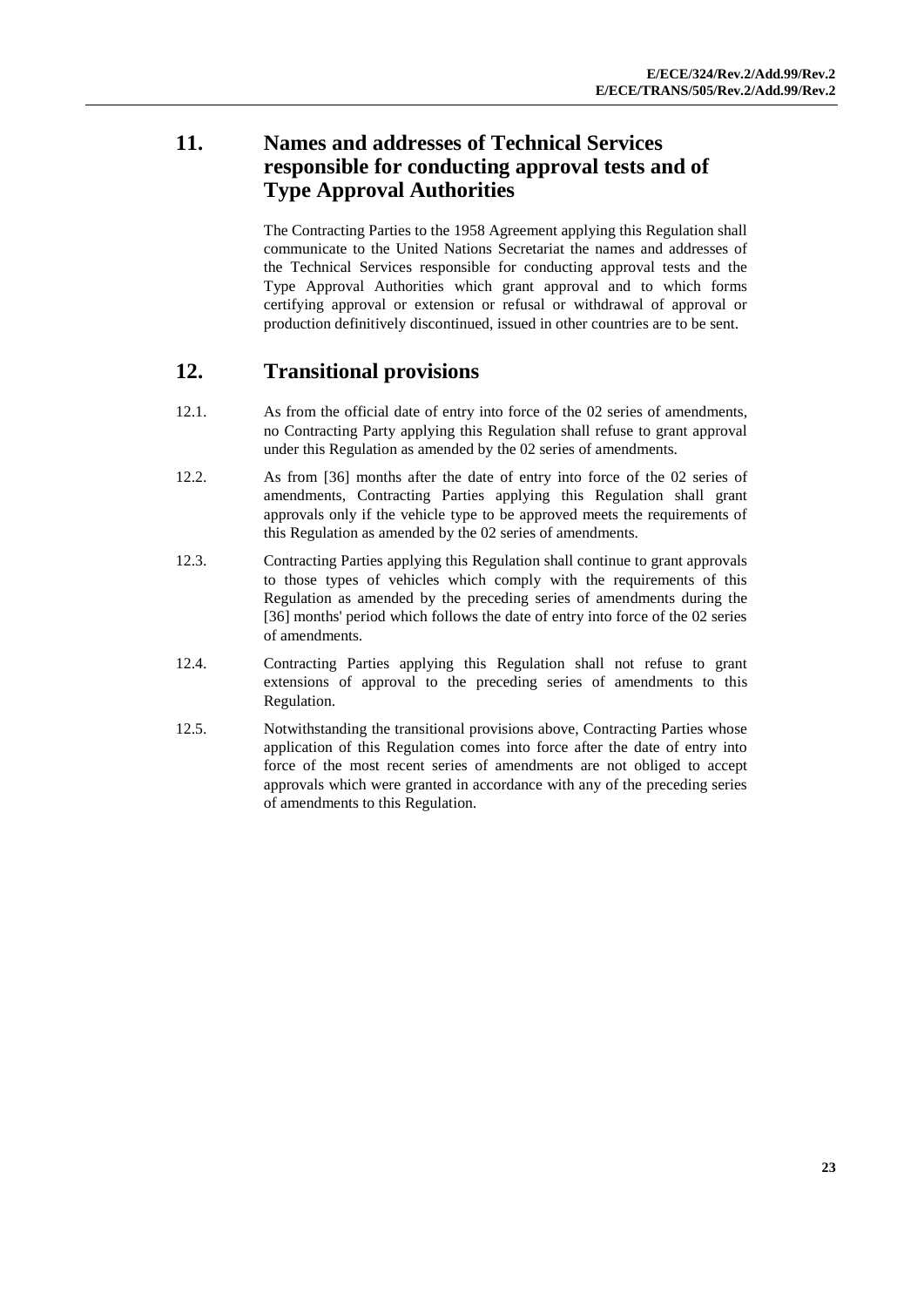# <span id="page-23-0"></span>**Annex 1 - Part 1**

# <span id="page-23-1"></span>**Communication**

(Maximum format: A4 (210 x 297 mm))

|      |                                                                                                                                                           | Issued by: | Name of administration: |
|------|-----------------------------------------------------------------------------------------------------------------------------------------------------------|------------|-------------------------|
|      | Concerning <sup>2</sup> :<br>Approval granted,<br>Approval extended,<br>Approval refused,<br>Approval withdrawn,<br>Production definitively discontinued, |            |                         |
|      | of a vehicle type with regard to its electrical safety pursuant to Regulation No. 100                                                                     |            |                         |
|      |                                                                                                                                                           |            |                         |
| 1.   |                                                                                                                                                           |            |                         |
| 2.   |                                                                                                                                                           |            |                         |
| 3.   |                                                                                                                                                           |            |                         |
| 4.   |                                                                                                                                                           |            |                         |
|      |                                                                                                                                                           |            |                         |
| 5.   | If applicable, name and address of manufacturer's representative:                                                                                         |            |                         |
|      |                                                                                                                                                           |            |                         |
| 6.   |                                                                                                                                                           |            |                         |
| 6.1. |                                                                                                                                                           |            |                         |
|      | 6.1.1. The approval number of the REESS or descriptions of the $REESS^2$                                                                                  |            |                         |
| 6.2. |                                                                                                                                                           |            |                         |
| 6.3. |                                                                                                                                                           |            |                         |
| 7.   |                                                                                                                                                           |            |                         |
|      |                                                                                                                                                           |            |                         |

 $1$  Distinguishing number of the country which has granted/extended/refused/withdrawn approval (see approval provisions in the Regulation).

<sup>&</sup>lt;sup>2</sup> Strike out what does not apply.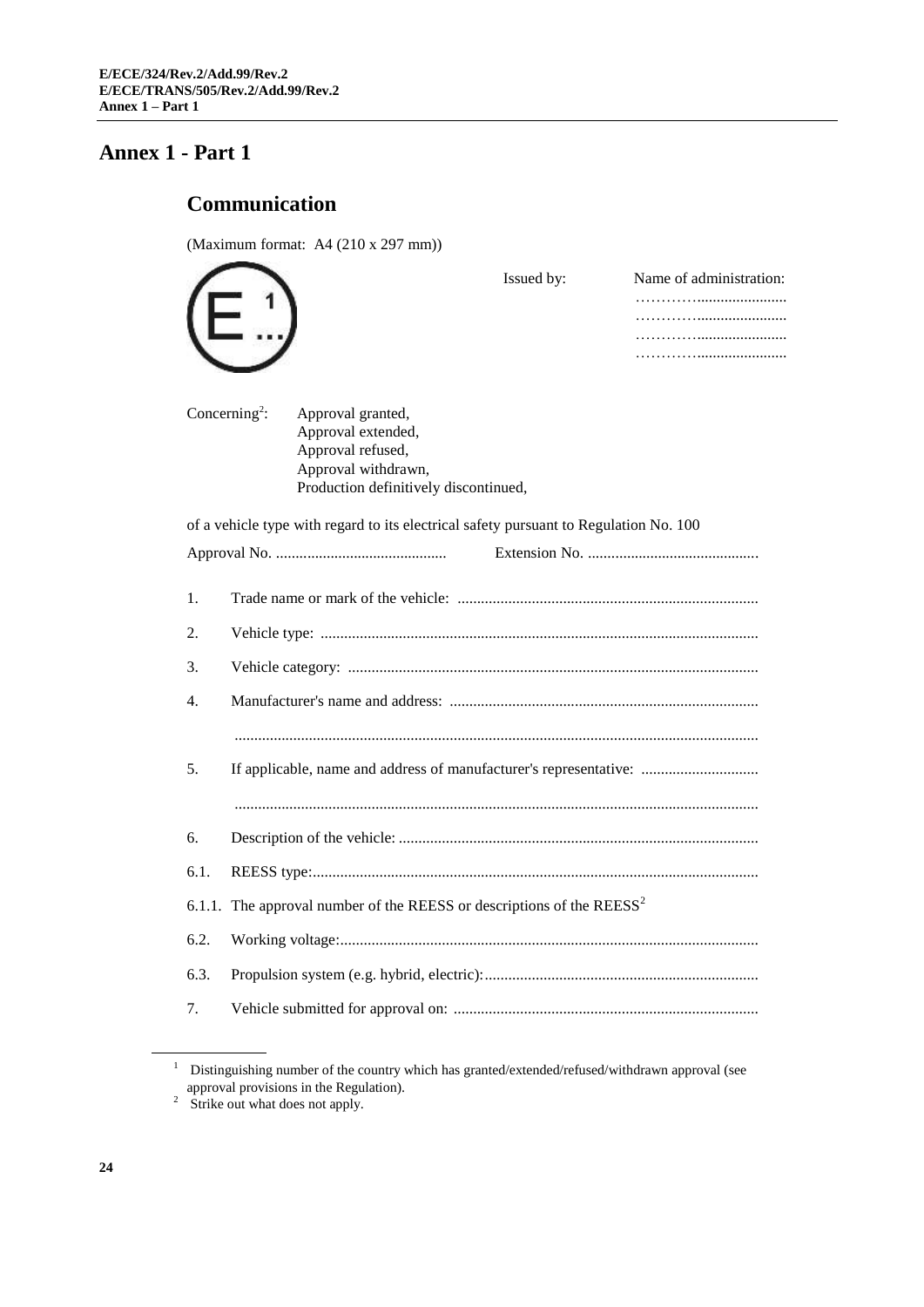| 8.  |                                                                                   |
|-----|-----------------------------------------------------------------------------------|
|     |                                                                                   |
| 9.  |                                                                                   |
| 10. |                                                                                   |
| 11. |                                                                                   |
| 12. |                                                                                   |
| 13. |                                                                                   |
| 14. |                                                                                   |
| 15. |                                                                                   |
| 16. |                                                                                   |
| 17. | The documents filed with the request for approval or extension may be obtained on |

request.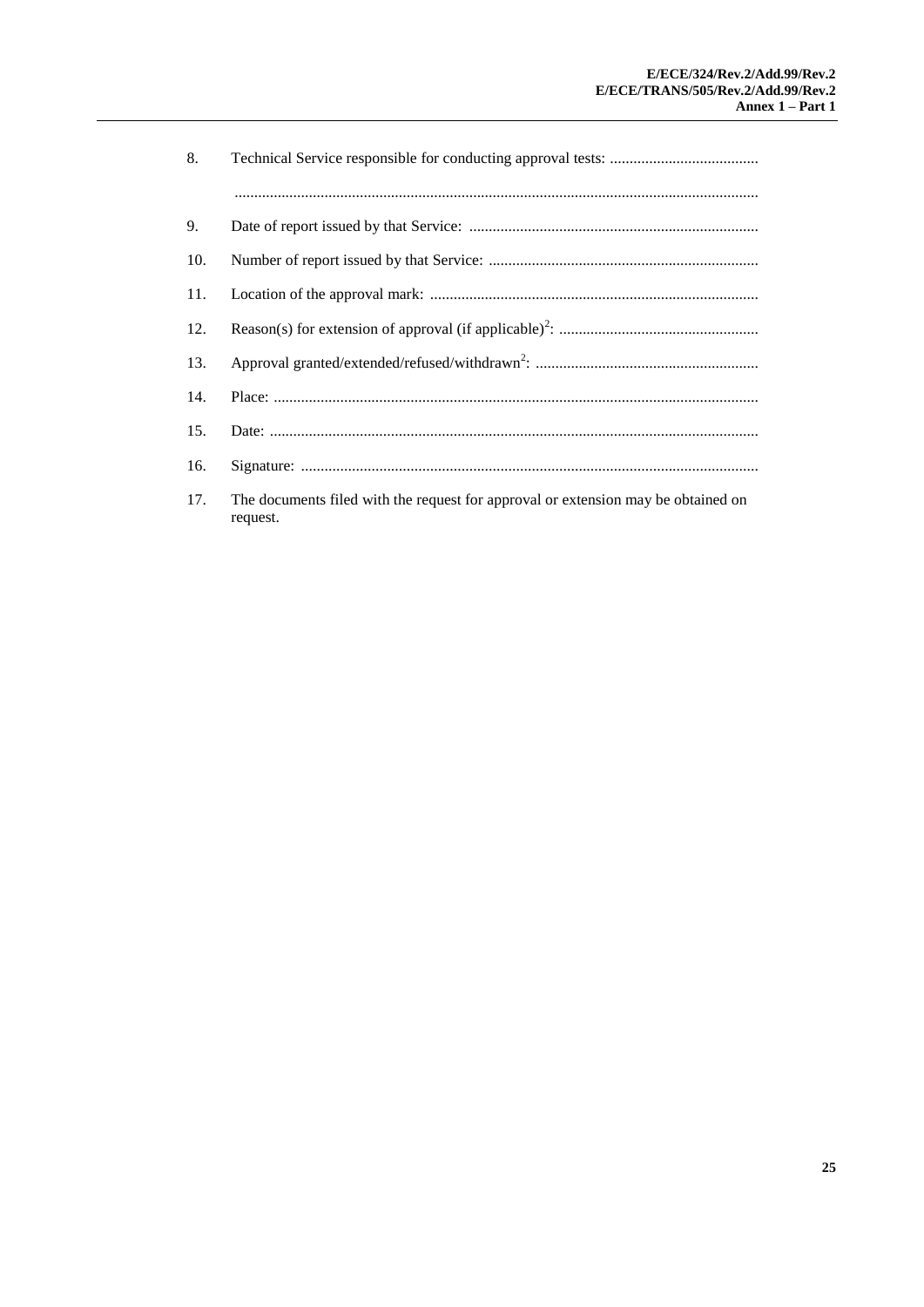# <span id="page-25-0"></span>**Annex 1 – Part 2**

# <span id="page-25-1"></span>**Communication**

(Maximum format: A4 (210 x 297 mm))

|     | issued by:<br>Name of administration:                                                            |
|-----|--------------------------------------------------------------------------------------------------|
|     |                                                                                                  |
|     |                                                                                                  |
|     |                                                                                                  |
|     | Concerning: $2$<br>Approval granted                                                              |
|     | Approval extended                                                                                |
|     | Approval refused<br>Approval withdrawn                                                           |
|     | Production definitively discontinued                                                             |
|     | of a REESS type as component/separate technical unit <sup>2</sup> pursuant to Regulation No. 100 |
|     |                                                                                                  |
| 1.  |                                                                                                  |
| 2.  |                                                                                                  |
| 3.  |                                                                                                  |
| 4.  | If applicable, name and address of manufacturer's representative:                                |
| 5.  |                                                                                                  |
| 6.  | Installation restrictions applicable to the REESS as described in paragraphs 6.4                 |
| 7.  |                                                                                                  |
| 8.  |                                                                                                  |
| 9.  |                                                                                                  |
| 10. |                                                                                                  |
| 11. |                                                                                                  |
| 12. |                                                                                                  |
| 13. |                                                                                                  |
| 14. |                                                                                                  |
|     |                                                                                                  |

 $1$  Distinguishing number of the country which has granted/extended/refused/withdrawn approval (see approval provisions in the Regulation). **2** Strike out what does not apply.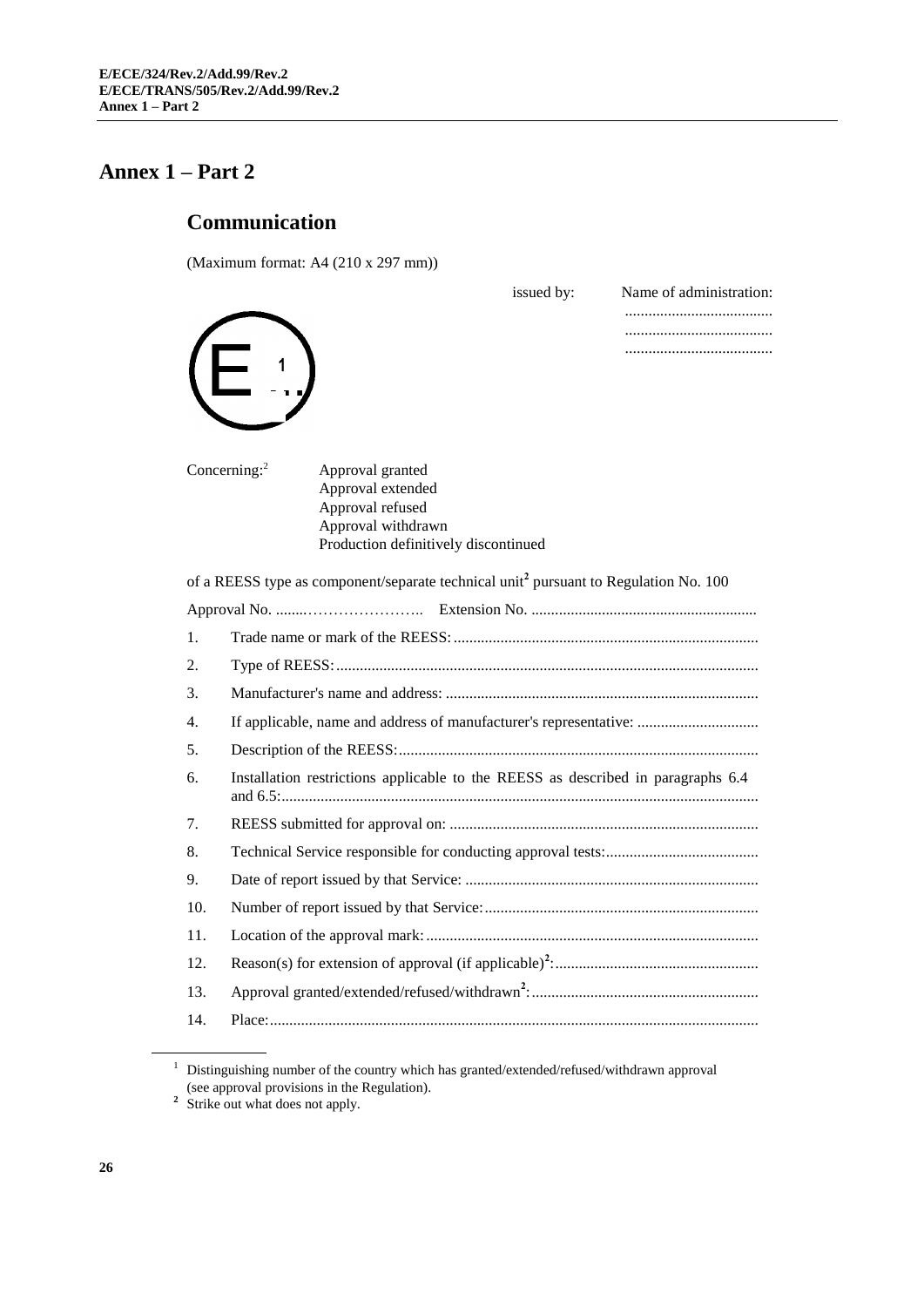- 15. Date:..............................................................................................................................
- 16. Signature: ......................................................................................................................
- 17. The documents filed with the request for approval or extension may be obtained on request.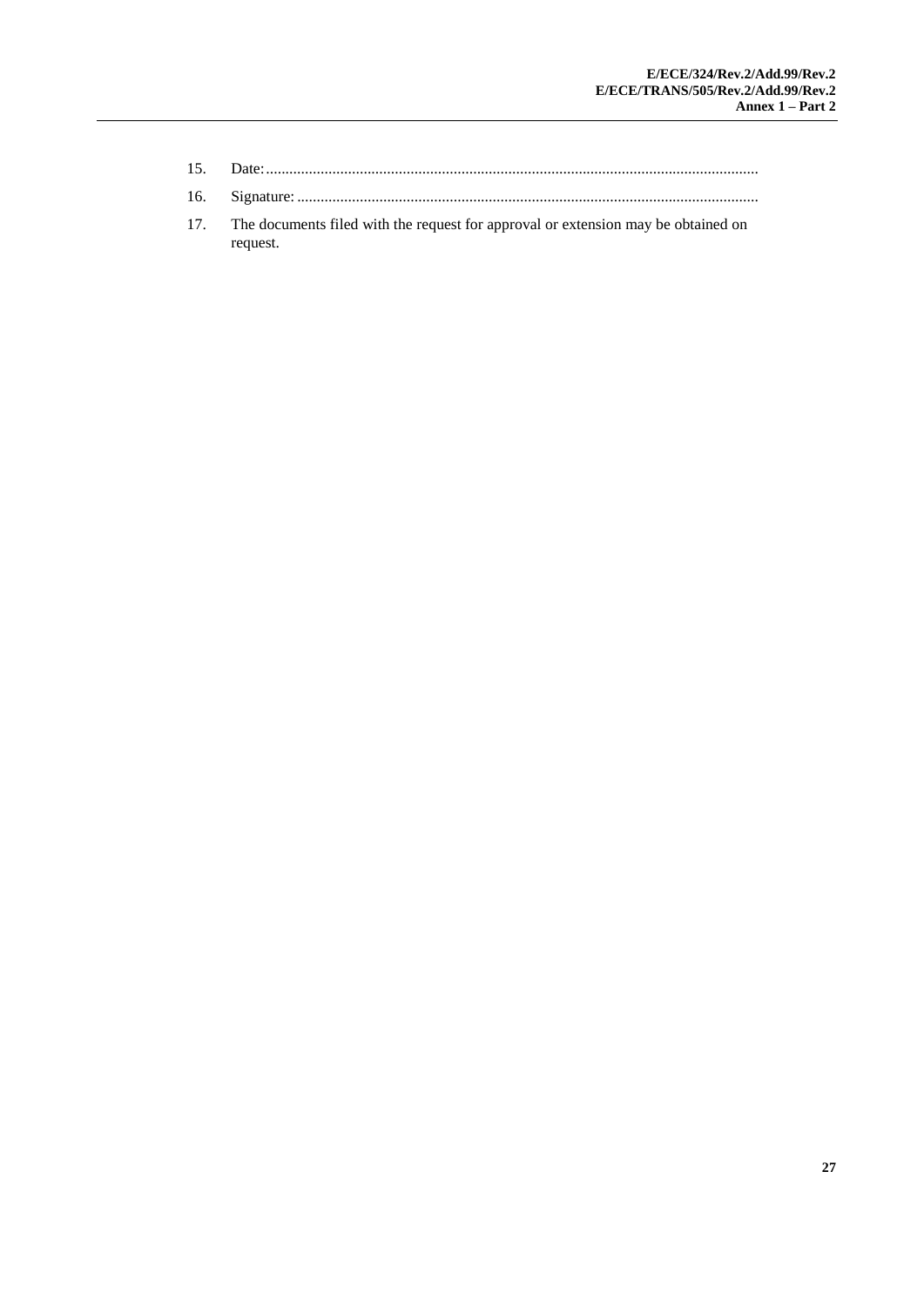## <span id="page-27-0"></span>**Annex 2**

### <span id="page-27-1"></span>**Arrangements of the approval marks**

Model A

(See paragraph 4.4. of this Regulation)

Figure 1



The approval mark in Figure 1 affixed to a vehicle shows that the road vehicle type concerned has been approved in the Netherlands (E 4), pursuant to Regulation No. 100, and under the approval number 022492. The first two digits of the approval number indicate that the approval was granted in accordance with the requirements of Regulation No. 100 as amended by 02 series of amendments.

Figure 2



 $a = 8$  mm min.

The approval mark in Figure 2 affixed to a REESS shows that the REESS type ("ES") concerned has been approved in the Netherlands (E 4), pursuant to Regulation No. 100, and under the approval number 022492. The first two digits of the approval number indicate that the approval was granted in accordance with the requirements of Regulation No. 100 as amended by 02 series of amendments.

#### Model B

(See paragraph 4.5. of this Regulation)



 $a = 8$  mm min.

The above approval mark affixed to a vehicle shows that the road vehicle concerned has been approved in the Netherlands (E4) pursuant to Regulations Nos. 100 and 42<sup>\*</sup>. The approval number indicates that, at the dates when the respective approvals were granted, Regulation No. 100 was amended by the 02 series of amendments and Regulation No. 42 was still in its original form.

The latter number is given only as an example.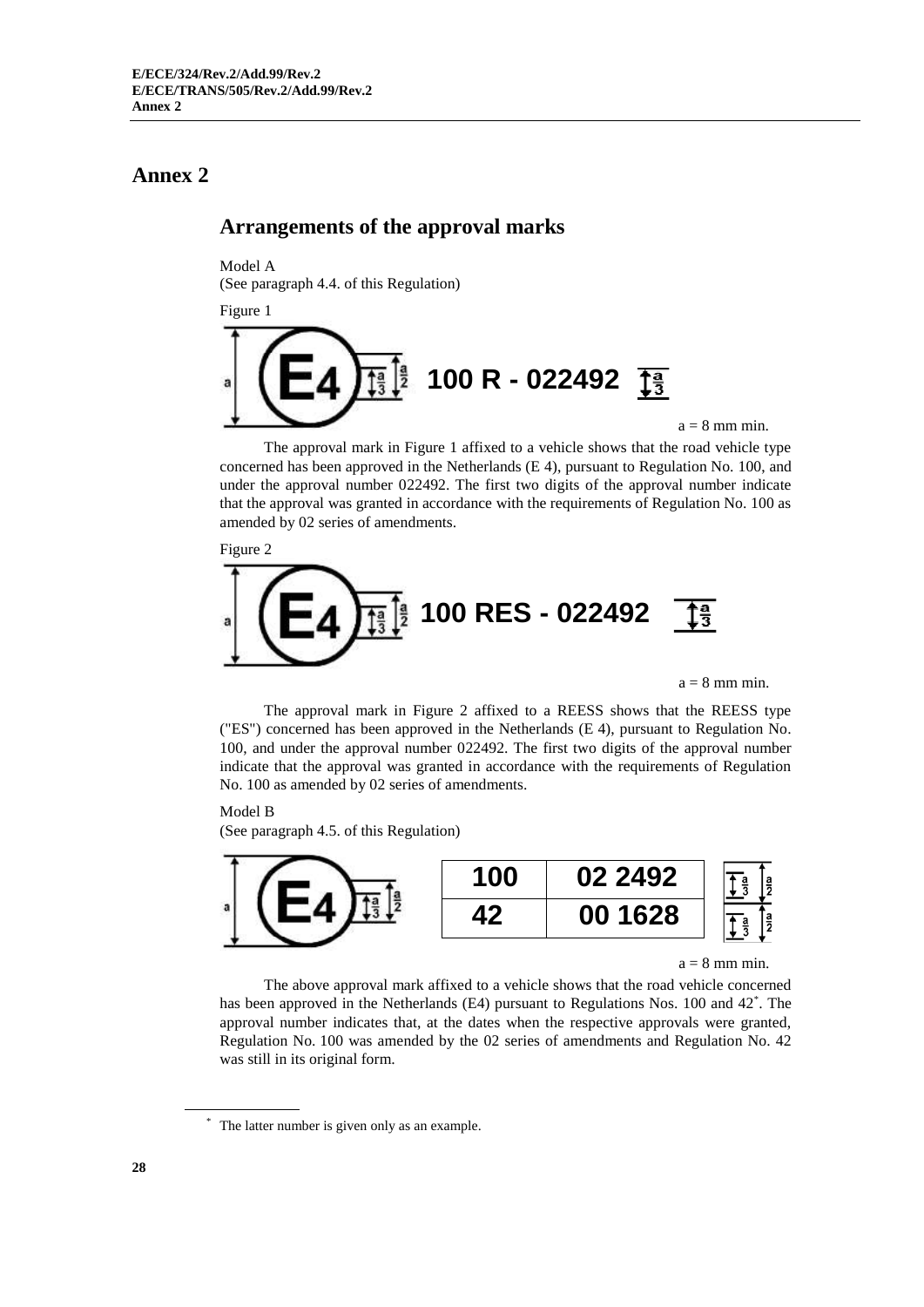### **Annex 3**

### <span id="page-28-0"></span>**Protection against direct contacts of parts under voltage**

1. Access probes

Access probes to verify the protection of persons against access to live parts are given in Table 1.

2. Test conditions

The access probe is pushed against any openings of the enclosure with the force specified in Table 1. If it partly or fully penetrates, it is placed in every possible position, but in no case shall the stop face fully penetrate through the opening.

Internal barriers are considered part of the enclosure

A low-voltage supply (of not less than 40 V and not more than 50 V) in series with a suitable lamp should be connected, if necessary, between the probe and live parts inside the barrier or enclosure.

The signal-circuit method should also be applied to the moving live parts of high voltage equipment.

Internal moving parts may be operated slowly, where this is possible.

3. Acceptance conditions

The access probe shall not touch live parts.

If this requirement is verified by a signal circuit between the probe and live parts, the lamp shall not light.

In the case of the test for IPXXB, the jointed test finger may penetrate to its 80 mm length, but the stop face (diameter 50 mm x 20 mm) shall not pass through the opening. Starting from the straight position, both joints of the test finger shall be successively bent through an angle of up to 90 degrees with respect to the axis of the adjoining section of the finger and shall be placed in every possible position.

In case of the tests for IPXXD, the access probe may penetrate to its full length, but the stop face shall not fully penetrate through the opening.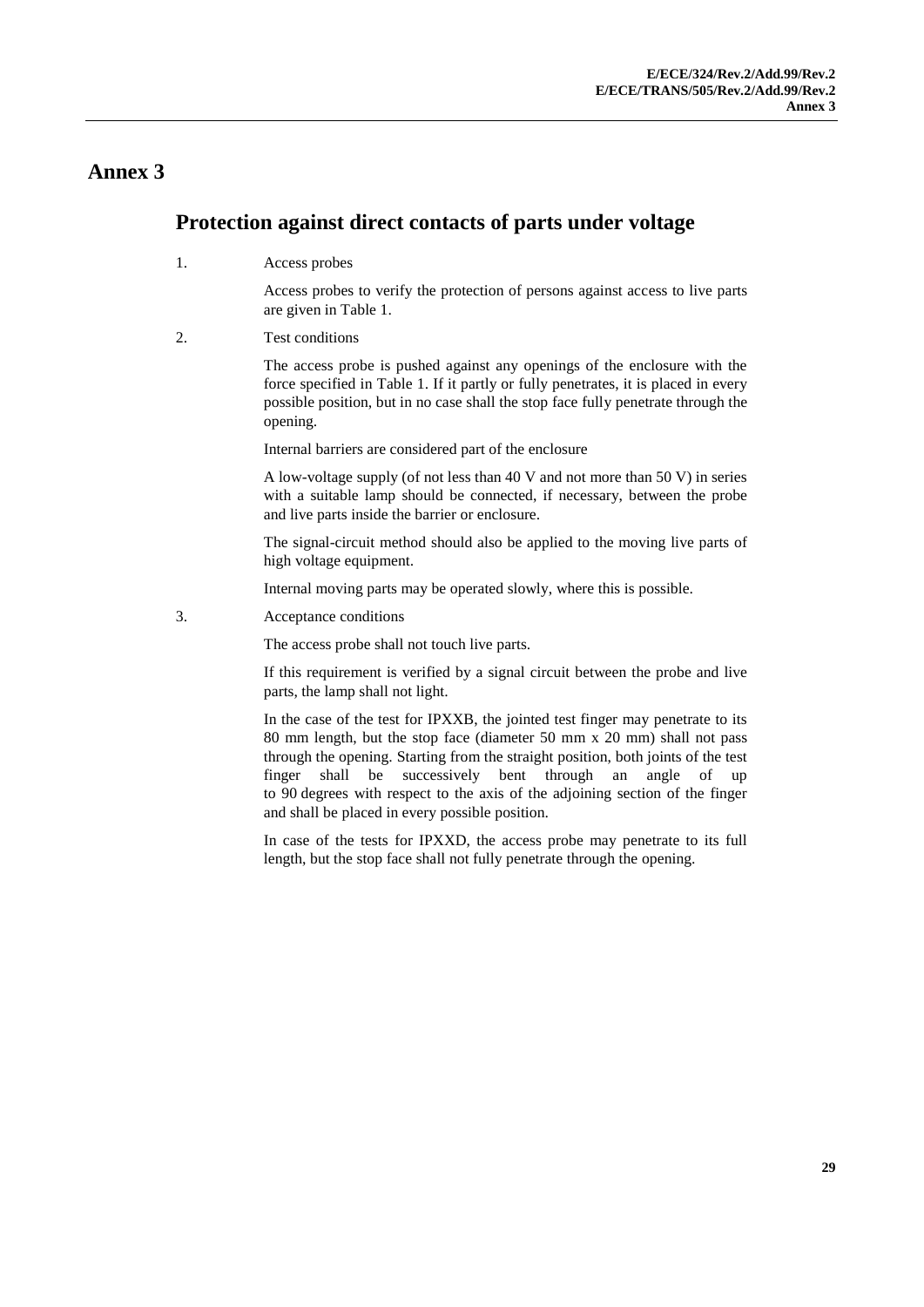

### Table 1 **Access probes for the tests for protection of persons against access to hazardous parts**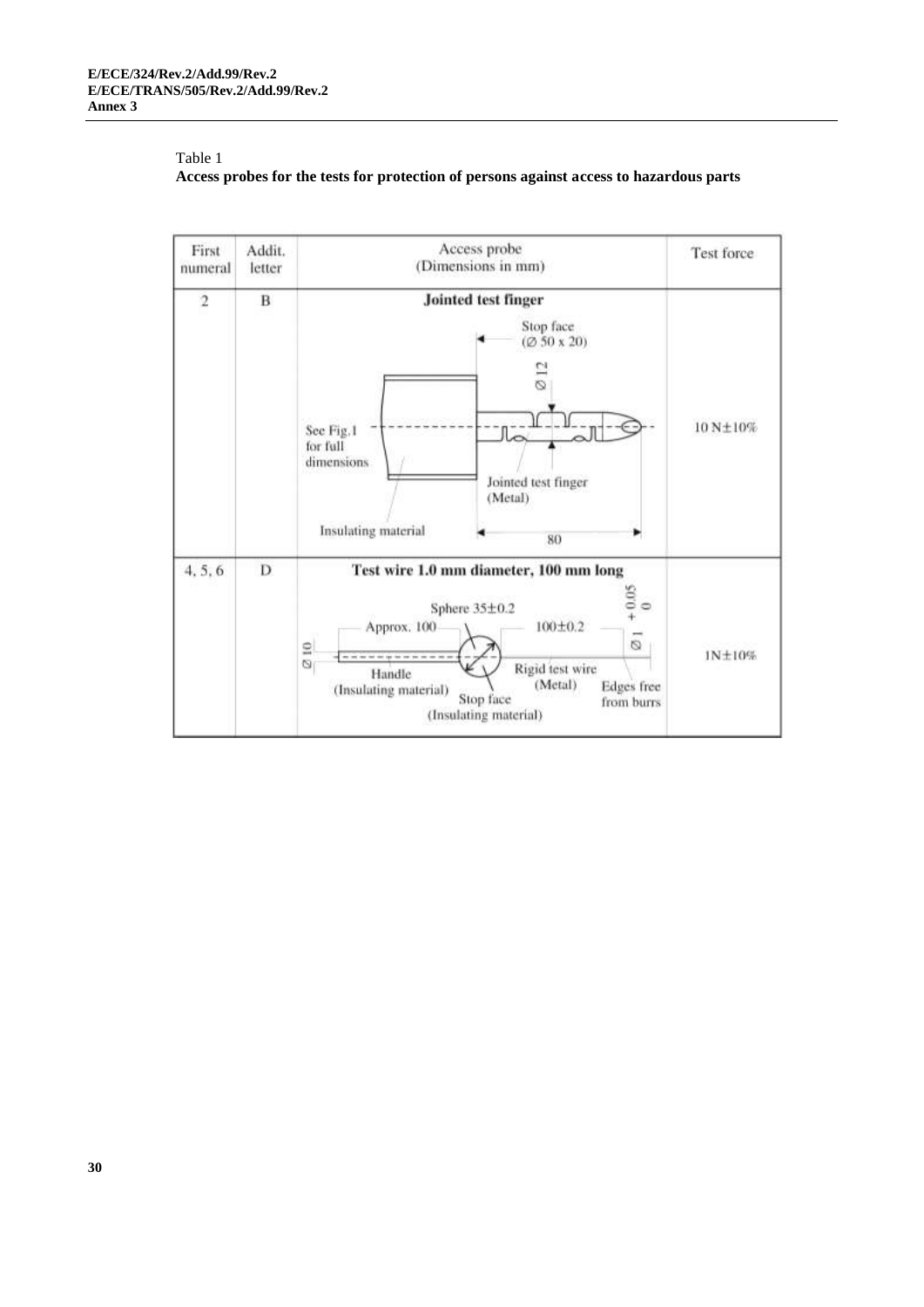### Figure 1 **Jointed test finger**



Material: metal, except where otherwise specified

Linear dimensions in millimeters

Tolerances on dimensions without specific tolerance:

- (a) Nn angles:  $0/-10^\circ$ ;
- (b) On linear dimensions: up to 25 mm: 0/-0.05 mm over 25 mm: **±**0.2 mm

Both joints shall permit movement in the same plane and the same direction through an angle of  $90^\circ$  with a 0 to  $+10^\circ$  tolerance.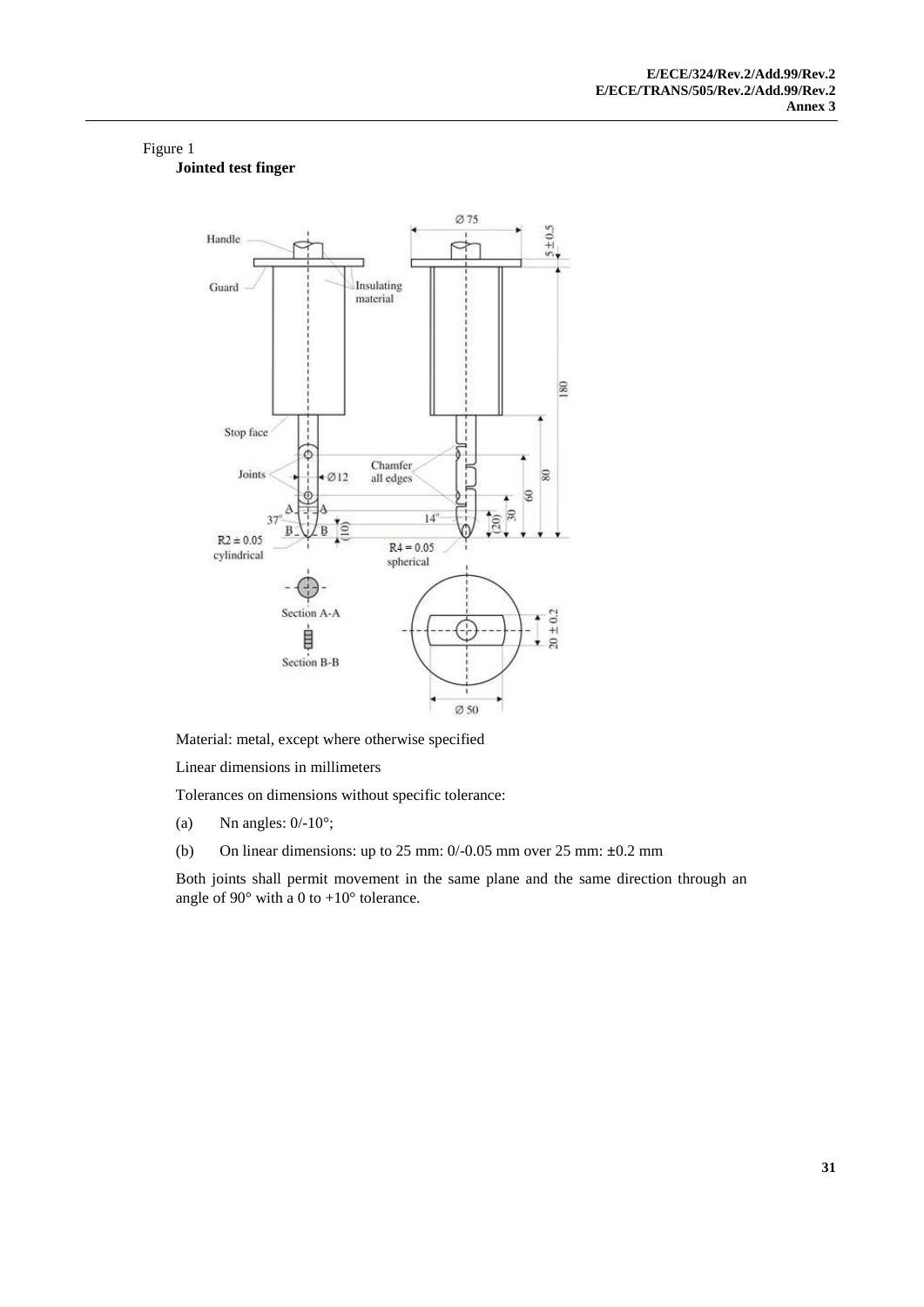### <span id="page-31-0"></span>**Annex 4A**

### **Isolation resistance measurement method for vehicle based tests**

1. General

The isolation resistance for each high voltage bus of the vehicle shall be measured or shall be determined by calculation using measurement values from each part or component unit of a high voltage bus (hereinafter referred to as the "divided measurement").

2. Measurement method

The isolation resistance measurement shall be conducted by selecting an appropriate measurement method from among those listed in paragraphs 2.1. through 2.2. of this annex, depending on the electrical charge of the live parts or the isolation resistance, etc.

The range of the electrical circuit to be measured shall be clarified in advance, using electrical circuit diagrams, etc.

Moreover, modification necessary for measuring the isolation resistance may be carried out, such as removal of the cover in order to reach the live parts, drawing of measurement lines, change in software, etc.

In cases where the measured values are not stable due to the operation of the on-board isolation resistance monitoring system, etc., necessary modification for conducting the measurement may be carried out, such as stopping of the operation of the device concerned or removing it. Furthermore, when the device is removed, it shall be proven, using drawings, etc., that it will not change the isolation resistance between the live parts and the electrical chassis.

Utmost care shall be exercised as to short circuit, electric shock, etc., for this confirmation might require direct operations of the high-voltage circuit.

- 2.1. Measurement method using voltage from off-vehicle sources
- 2.1.1. Measurement instrument

An isolation resistance test instrument capable of applying a DC voltage higher than the working voltage of the high voltage bus shall be used.

2.1.2. Measurement method

An insulator resistance test instrument shall be connected between the live parts and the electrical chassis. Then, the isolation resistance shall be measured by applying a DC voltage at least half of the working voltage of the high voltage bus.

If the system has several voltage ranges (e.g. because of boost converter) in galvanically connected circuit and some of the components cannot withstand the working voltage of the entire circuit, the isolation resistance between those components and the electrical chassis can be measured separately by applying at least half of their own working voltage with those component disconnected.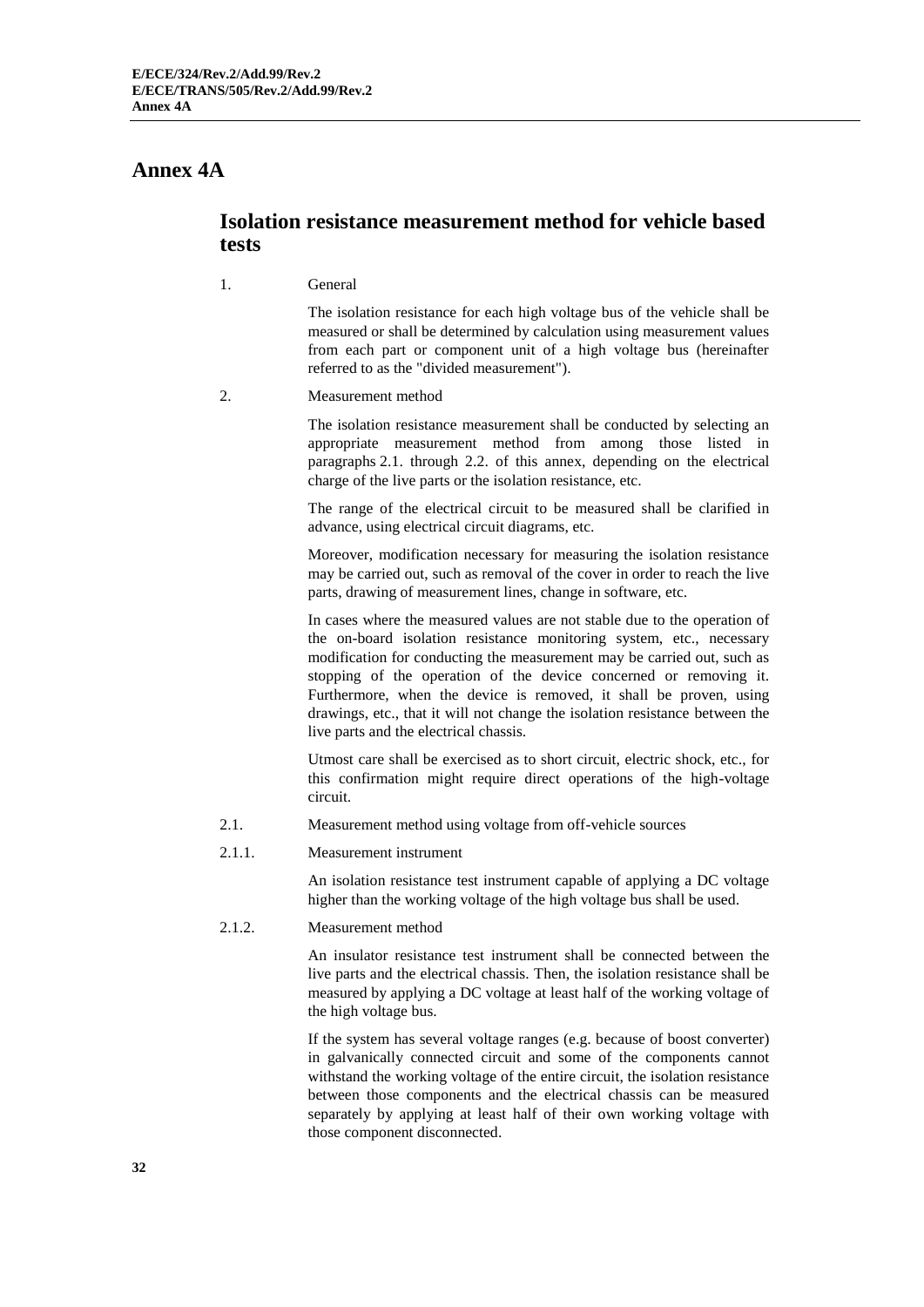- 2.2. Measurement method using the vehicle's own REESS as DC voltage source
- 2.2.1. Test vehicle conditions

The high voltage-bus shall be energized by the vehicle's own REESS and/or energy conversion system and the voltage level of the REESS and/or energy conversion system throughout the test shall be at least the nominal operating voltage as specified by the vehicle manufacturer.

2.2.2. Measurement instrument

The voltmeter used in this test shall measure DC values and shall have an internal resistance of at least 10 MΩ.

- 2.2.3. Measurement method
- 2.2.3.1. First step

The voltage is measured as shown in Figure 1 and the high voltage bus voltage (Vb) is recorded. Vb shall be equal to or greater than the nominal operating voltage of the REESS and/or energy conversion system as specified by the vehicle manufacturer.

Figure 1

**Measurement of Vb, V1, V2**





Electrical Chassis

#### 2.2.3.2. Second step

Measure and record the voltage (V1) between the negative side of the high voltage bus and the electrical chassis (see Figure 1).

### 2.2.3.3. Third step

Measure and record the voltage (V2) between the positive side of the high voltage bus and the electrical chassis (see Figure 1).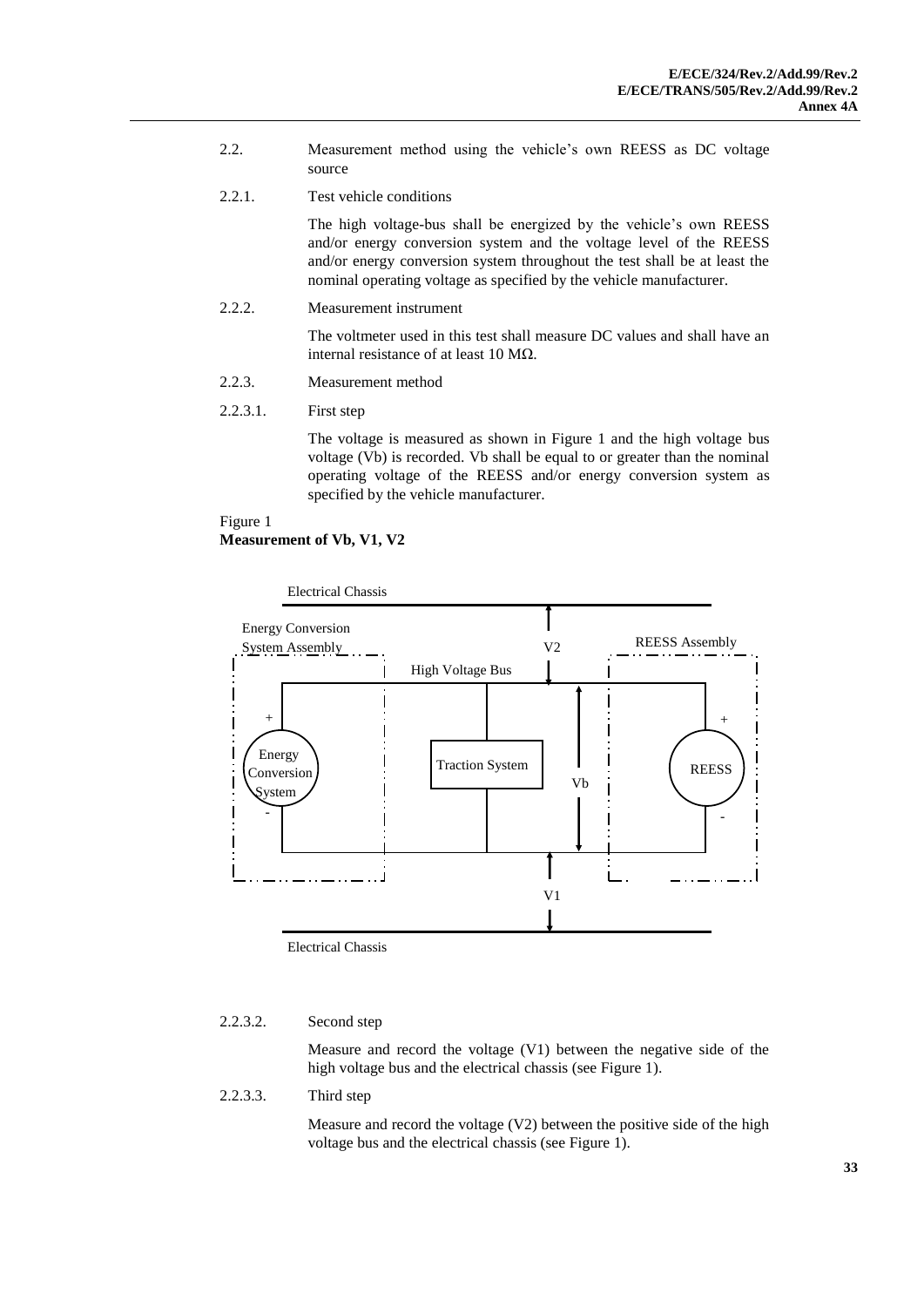#### 2.2.3.4. Fourth step

If V1 is greater than or equal to V2, insert a standard known resistance (Ro) between the negative side of the high voltage bus and the electrical chassis. With Ro installed, measure the voltage (V1') between the negative side of the high voltage bus and the electrical chassis (see Figure 2).

Calculate the electrical isolation (Ri) according to the following formula:

 $Ri = Ro*(Vb/V1' - Vb/V1)$  or  $Ri = Ro*Vb*(1/V1' - 1/V1)$ 

#### Figure 2

#### **Measurement of V1'**

Electrical Chassis



If V2 is greater than V1, insert a standard known resistance (Ro) between the positive side of the high voltage bus and the electrical chassis. With Ro installed, measure the voltage (V2') between the positive side of the high voltage bus and the electrical chassis (see Figure 3). Calculate the electrical isolation (Ri) according to the formula shown. Divide this electrical isolation value (in  $\Omega$ ) by the nominal operating voltage of the high voltage bus (in volts).

Calculate the electrical isolation (Ri) according to the following formula:

 $Ri = Ro*(Vb/V2' - Vb/V2)$  or  $Ri = Ro*Vb*(1/V2' - 1/V2)$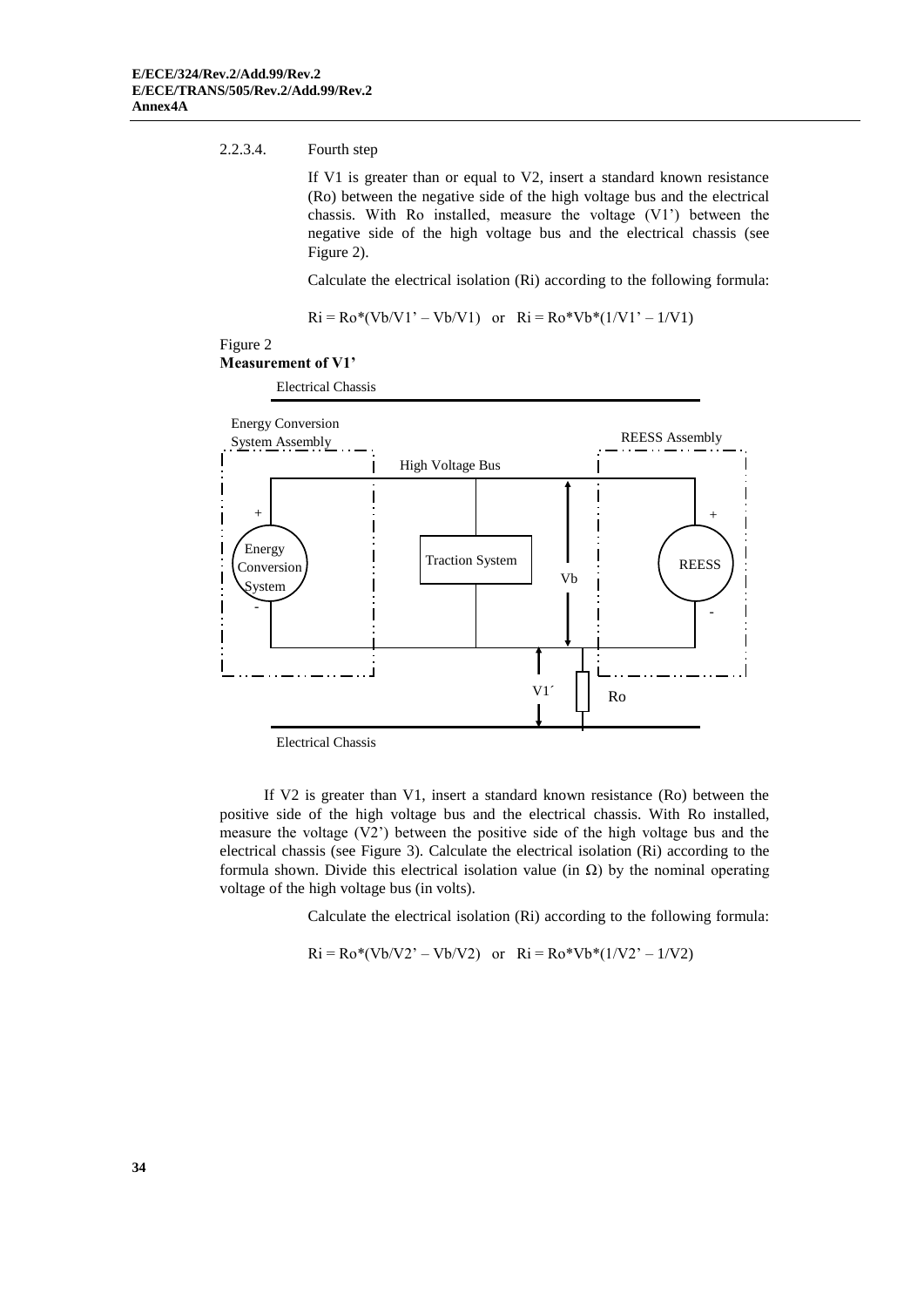#### Figure 3 **Measurement of V2'**



Electrical Chassis

### 2.2.3.5. Fifth step

The electrical isolation value Ri (in  $\Omega$ ) divided by the working voltage of the high voltage bus (in volts) results in the isolation resistance (in  $\Omega/V$ ).

*Note*: The standard known resistance Ro (in Ω) should be the value of the minimum required isolation resistance (in  $\Omega$ /V) multiplied by the working voltage of the vehicle plus/minus 20 per cent (in volts). Ro is not required to be precisely this value since the equations are valid for any Ro; however, a Ro value in this range should provide good resolution for the voltage measurements.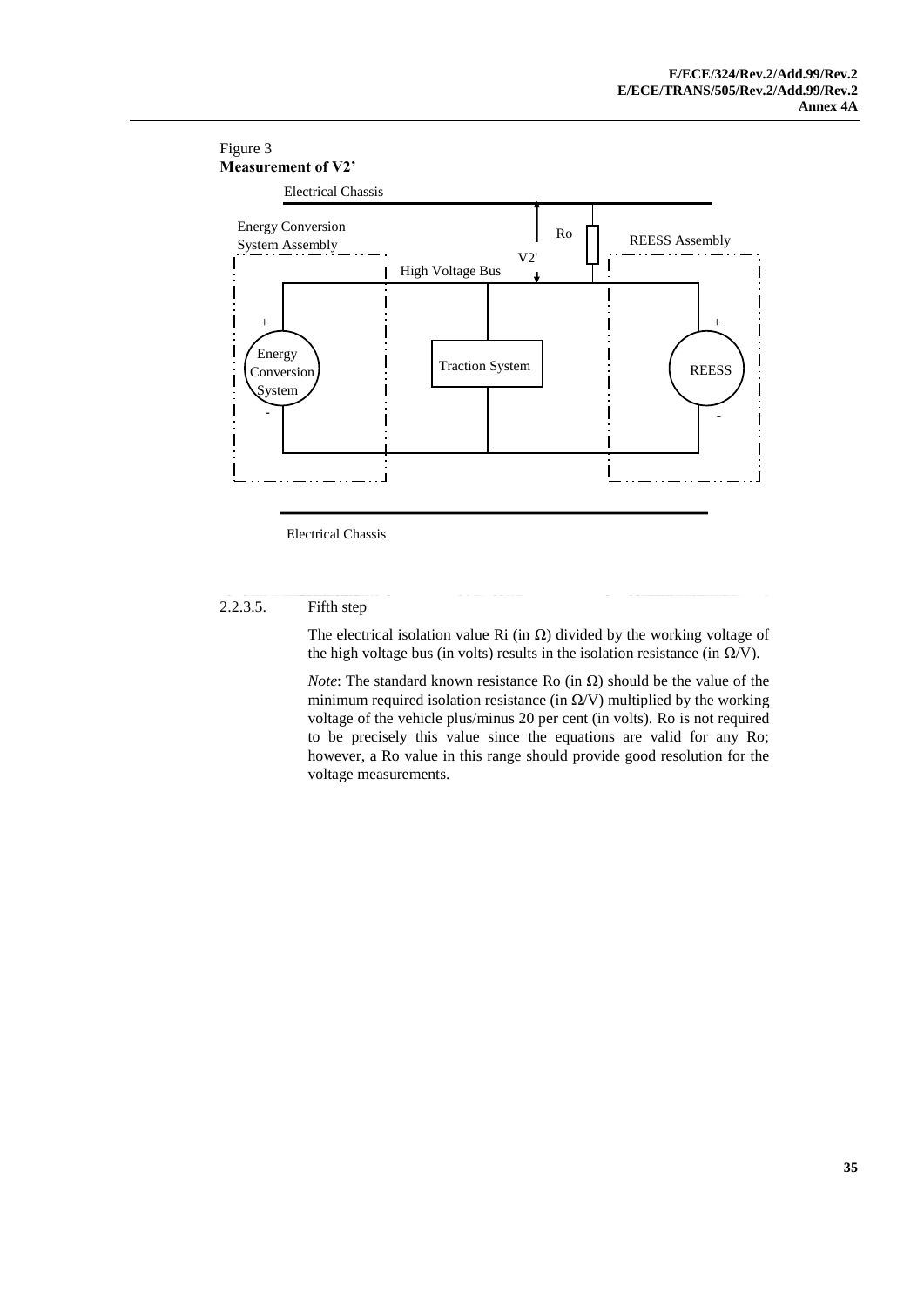### <span id="page-35-0"></span>**Annex 4B**

### <span id="page-35-1"></span>**Isolation resistance measurement method for component based tests of a REESS**

1. Measurement method

The isolation resistance measurement shall be conducted by selecting an appropriate measurement method from among those listed in paragraphs 1.1. through 1.2. of this annex, depending on the electrical charge of the live parts or the isolation resistance, etc.

If the operating voltage of the tested-device (Vb, Figure 1) cannot be measured (e.g. due to disconnection of the electric circuit caused by main contactors or fuse operation) the test may be performed with a modified test device to allow measurement of the internal voltages (upstream the main contactors).

These modifications shall not influence the test results.

The range of the electrical circuit to be measured shall be clarified in advance, using electrical circuit diagrams, etc. If the high voltage buses are galvanically isolated from each other, isolation resistance shall be measured for each electrical circuit.

Moreover, modification necessary for measuring the isolation resistance may be carried out, such as removal of the cover in order to reach the live parts, drawing of measurement lines, change in software, etc.

In cases where the measured values are not stable due to the operation of the isolation resistance monitoring system, etc., necessary modification for conducting the measurement may be carried out, such as stopping the operation of the device concerned or removing it. Furthermore, when the device is removed, it shall be proven, using drawings, etc., that it will not change the isolation resistance between the live parts and the ground connection designated by the manufacturer as a point to be connected to the electrical chassis when installed on the vehicle.

Utmost care shall be exercised as to short circuit, electric shock, etc., for this confirmation might require direct operations of the high-voltage circuit.

- 1.1. Measurement method using voltage from external sources
- 1.1.1. Measurement instrument

An isolation resistance test instrument capable of applying a DC voltage higher than the nominal voltage of the tested-device shall be used.

1.1.2. Measurement method

An insulation resistance test instrument shall be connected between the live parts and the ground connection. Then, the isolation resistance shall be measured.

If the system has several voltage ranges (e.g. because of boost converter) in a galvanically connected circuit and some of the components cannot withstand the working voltage of the entire circuit, the isolation resistance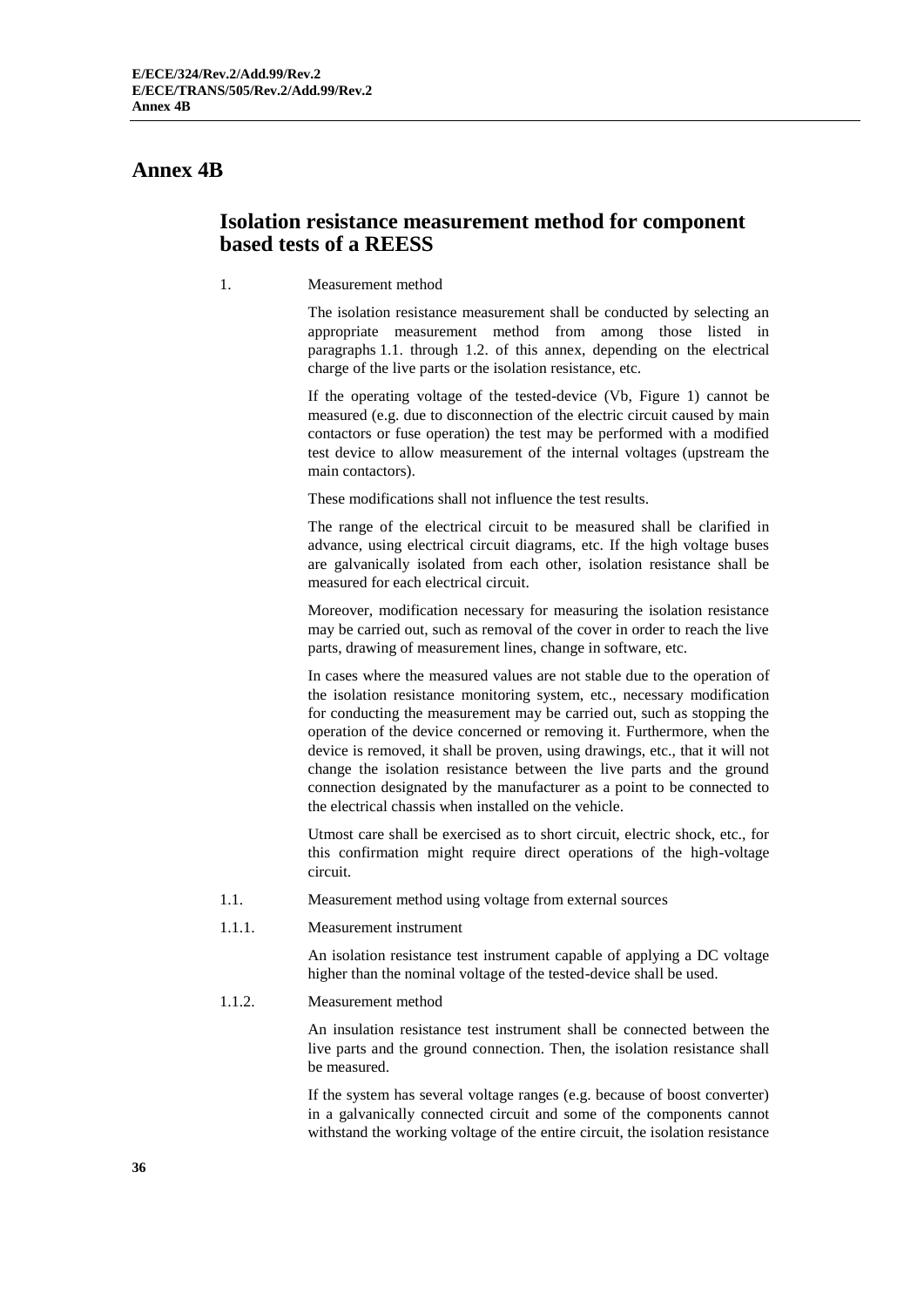between those components and the ground connection can be measured separately by applying at least half of their own working voltage with those component disconnected.

- 1.2. Measurement method using the tested-device as DC voltage source
- 1.2.1. Test conditions

The voltage level of the tested-device throughout the test shall be at least the nominal operating voltage of the tested-device.

1.2.2. Measurement instrument

The voltmeter used in this test shall measure DC values and shall have an internal resistance of at least 10 MΩ.

- 1.2.3. Measurement method
- 1.2.3.1. First step

The voltage is measured as shown in Figure 1 and the operating voltage of the tested-device (Vb, Figure 1) is recorded. Vb shall be equal to or greater than the nominal operating voltage of the tested-device.

#### Figure 1



#### 1.2.3.2. Second step

Measure and record the voltage (V1) between the negative pole of the tested-device and the ground connection (Figure 1).

1.2.3.3. Third step

Measure and record the voltage (V2) between the positive pole of the tested-device and the ground connection (Figure 1).

#### 1.2.3.4. Fourth step

If V1 is greater than or equal to V2, insert a standard known resistance (Ro) between the negative pole of the tested-device and the ground connection. With Ro installed, measure the voltage (V1') between the negative pole of the tested-device and the ground connection (see Figure 2).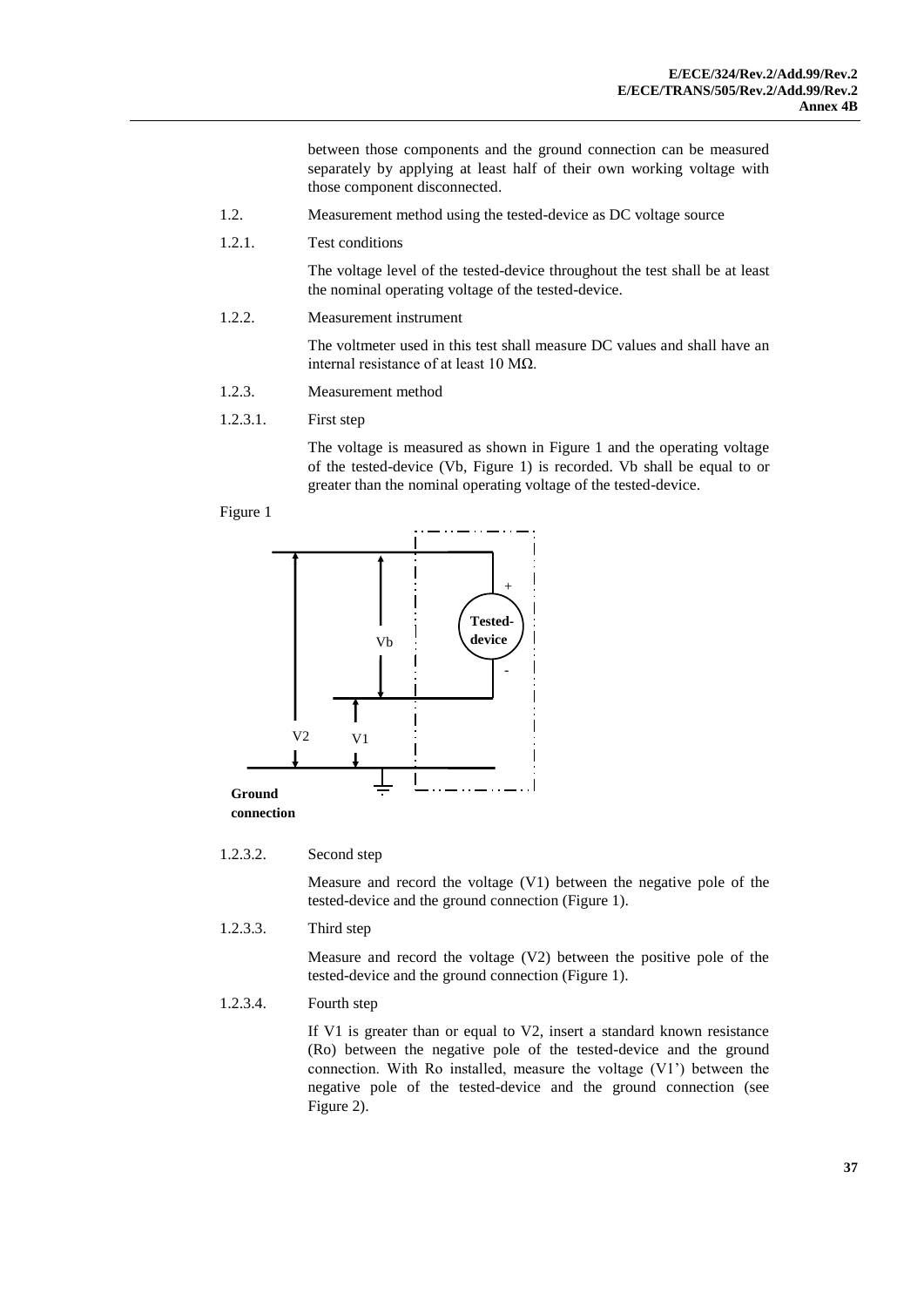Calculate the electrical isolation (Ri) according to the following formula:

$$
Ri = Ro*(Vb/V1' - Vb/V1)
$$
 or  $Ri = Ro*Vb*(1/V1' - 1/V1)$ 





If V2 is greater than V1, insert a standard known resistance (Ro) between the positive pole of the tested-device and the ground connection. With Ro installed, measure the voltage (V2') between the positive pole of the tested-device and the ground connection (see Figure 3).

Calculate the electrical isolation (Ri) according to the following formula:

 $Ri = Ro*(Vb/V2' - Vb/V2)$  or  $Ri = Ro*Vb*(1/V2' - 1/V2)$ 

Figure 3

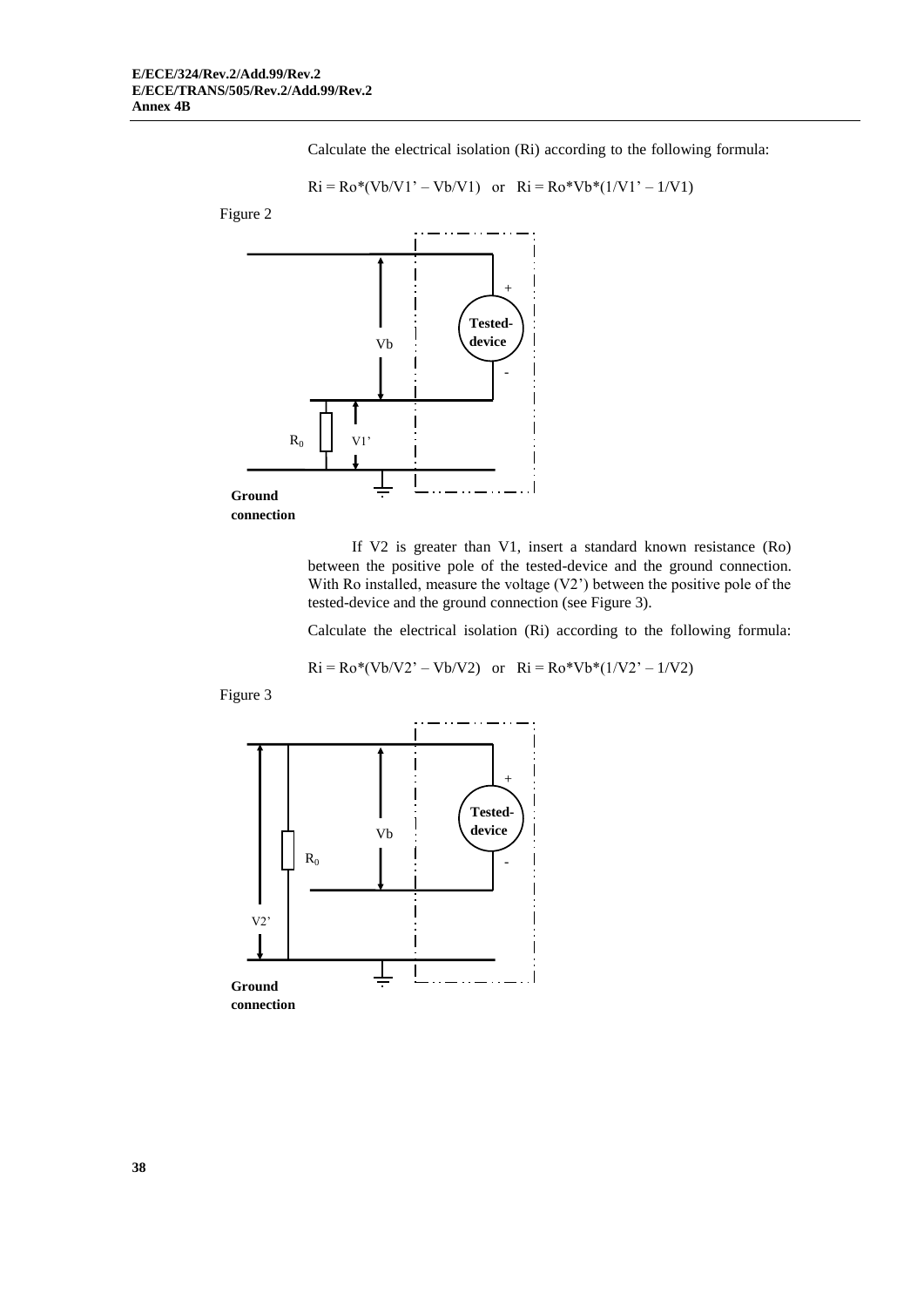#### 1.2.3.5. Fifth step

The electrical isolation value Ri (in  $\Omega$ ) divided by the nominal voltage of the tested-device (in volts) results in the isolation resistance (in  $\Omega$ /V).

*Note 1*: The standard known resistance Ro (in  $\Omega$ ) should be the value of the minimum required isolation resistance (in  $\Omega$ /V) multiplied by the nominal voltage of the tested-device plus/minus 20 per cent (in volts). Ro is not required to be precisely this value since the equations are valid for any Ro; however, a Ro value in this range should provide good resolution for the voltage measurements.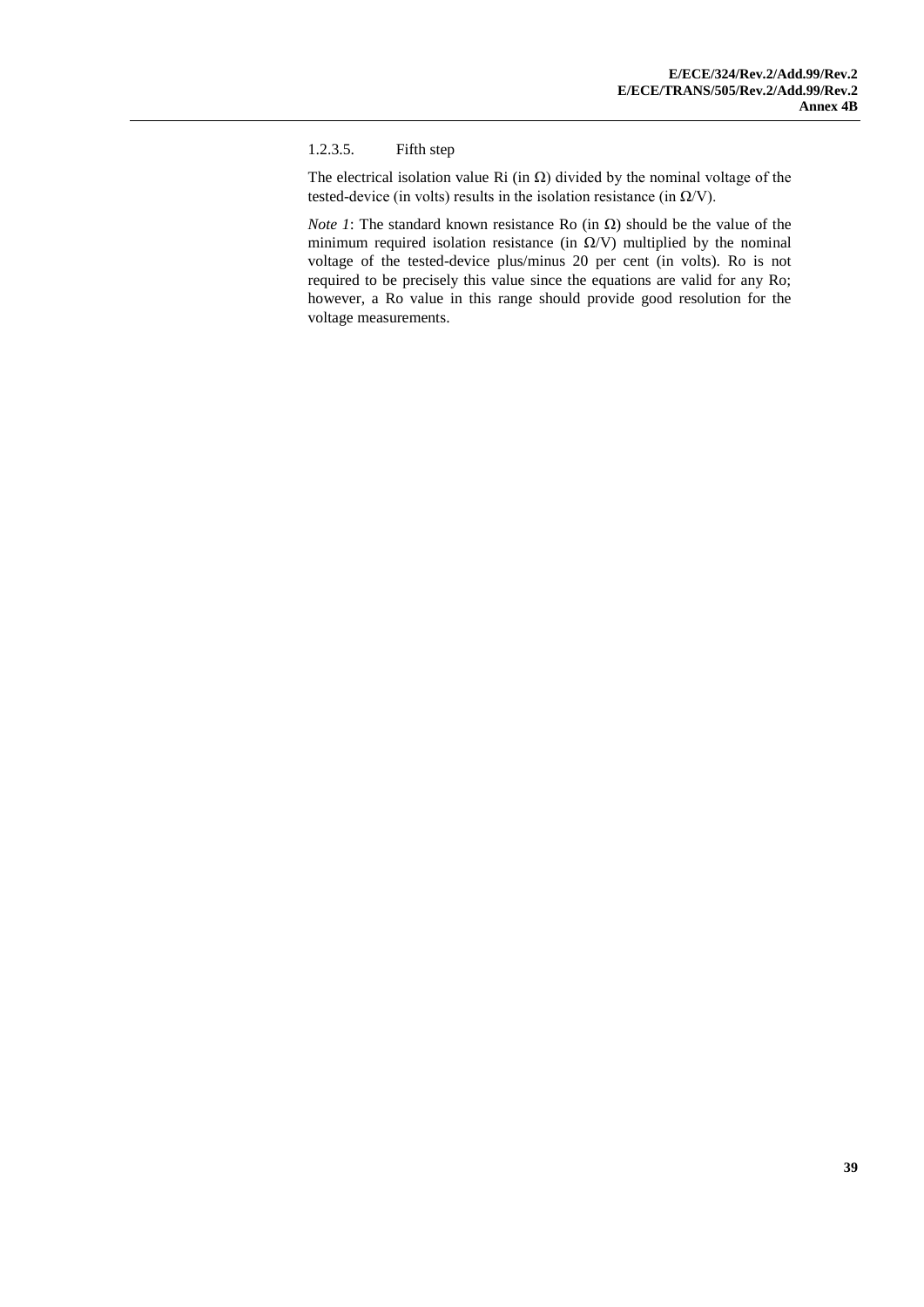### **Annex 5**

### **Confirmation method for function of on-board isolation resistance monitoring system**

The function of the on-board isolation resistance monitoring system shall be confirmed by the following method:

Insert a resistor that does not cause the isolation resistance between the terminal being monitored and the electrical chassis to drop below the minimum required isolation resistance value. The warning shall be activated.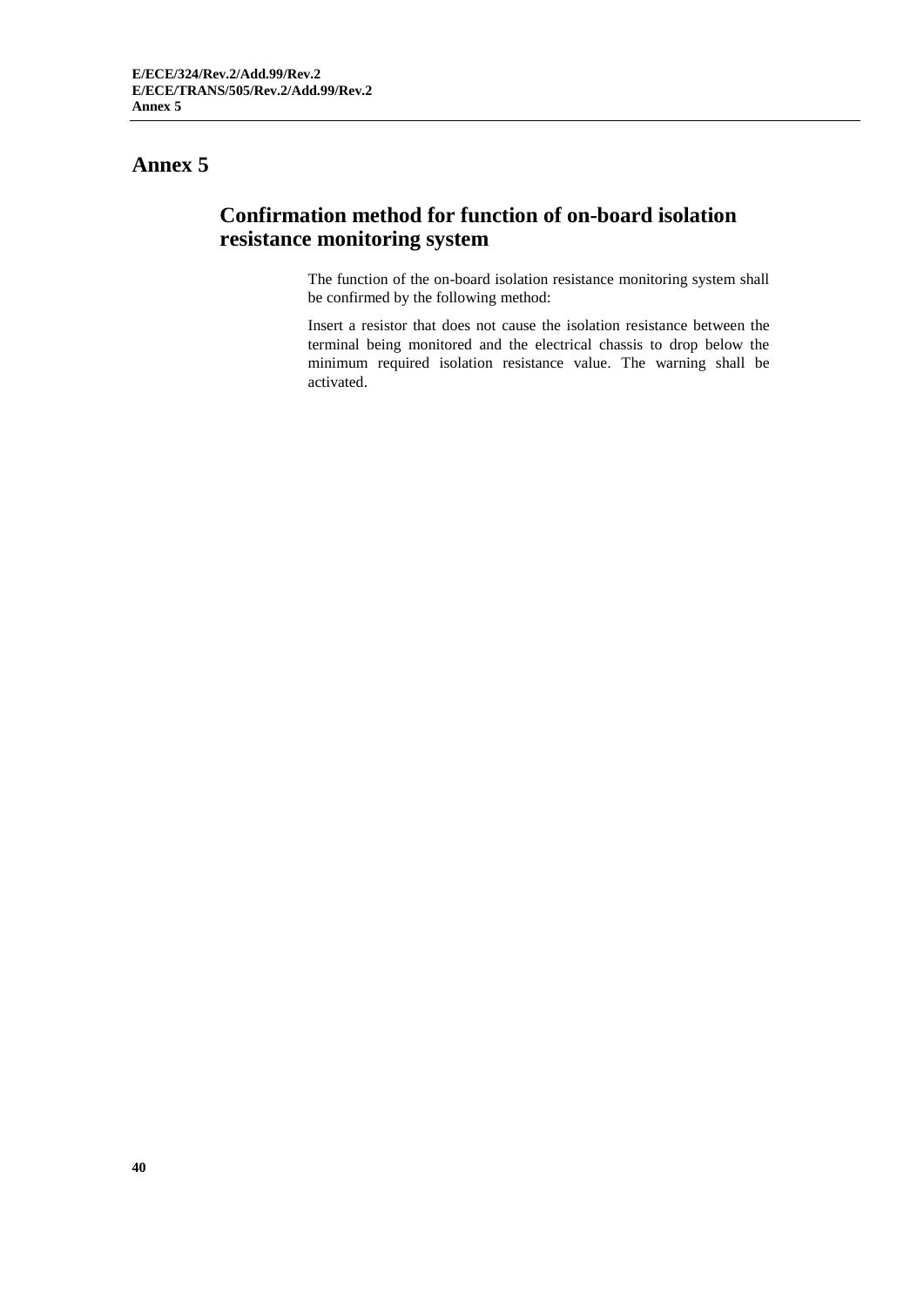# Annex 6 - Part 1

# **Essential characteristics of road vehicles or systems**

| 1.   | General                                                           |
|------|-------------------------------------------------------------------|
| 1.1. |                                                                   |
| 1.2. |                                                                   |
| 1.3. |                                                                   |
| 1.4. |                                                                   |
|      |                                                                   |
| 1.5. |                                                                   |
|      |                                                                   |
| 1.6. | If applicable, name and address of manufacturer's representative: |
| 1.7. |                                                                   |
| 1.8. |                                                                   |
| 2.   | Electric motor (traction motor)                                   |
| 2.1. |                                                                   |
| 2.2. |                                                                   |
| 3.   | <b>REESS</b>                                                      |
| 3.1. |                                                                   |
| 3.2. |                                                                   |
|      |                                                                   |
|      |                                                                   |
|      |                                                                   |
| 3.3. | Description or drawing(s) or picture(s) of the REESS explaining:  |
|      |                                                                   |
|      |                                                                   |
|      |                                                                   |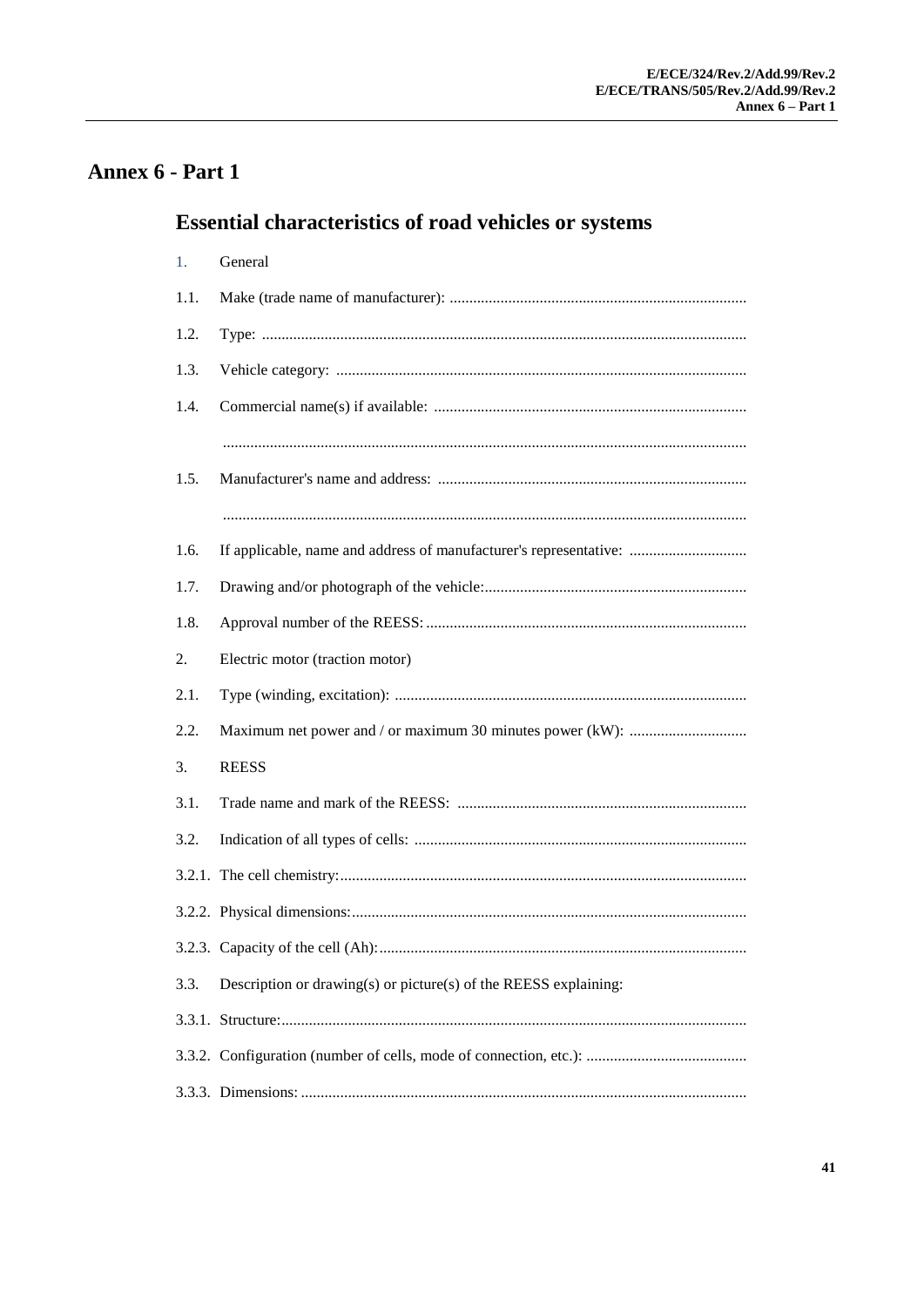| 3.4. |                                                                                 |  |  |
|------|---------------------------------------------------------------------------------|--|--|
|      |                                                                                 |  |  |
|      |                                                                                 |  |  |
|      |                                                                                 |  |  |
|      |                                                                                 |  |  |
| 3.5. |                                                                                 |  |  |
| 3.6. | Description or drawing(s) or picture(s) of the installation of the REESS in the |  |  |
|      |                                                                                 |  |  |
| 3.7. |                                                                                 |  |  |
| 3.8. |                                                                                 |  |  |
| 4.   | Fuel Cell (if any)                                                              |  |  |
| 4.1. |                                                                                 |  |  |
|      |                                                                                 |  |  |
| 4.2. |                                                                                 |  |  |
| 4.3. |                                                                                 |  |  |
| 4.4. |                                                                                 |  |  |
| 4.5. |                                                                                 |  |  |
| 4.6. |                                                                                 |  |  |
| 5.   | Fuse and/or circuit breaker                                                     |  |  |
| 5.1. |                                                                                 |  |  |
| 5.2. |                                                                                 |  |  |
| 6.   | Power wiring harness                                                            |  |  |
| 6.1. |                                                                                 |  |  |
| 7.   | Protection against Electric Shock                                               |  |  |
| 7.1. |                                                                                 |  |  |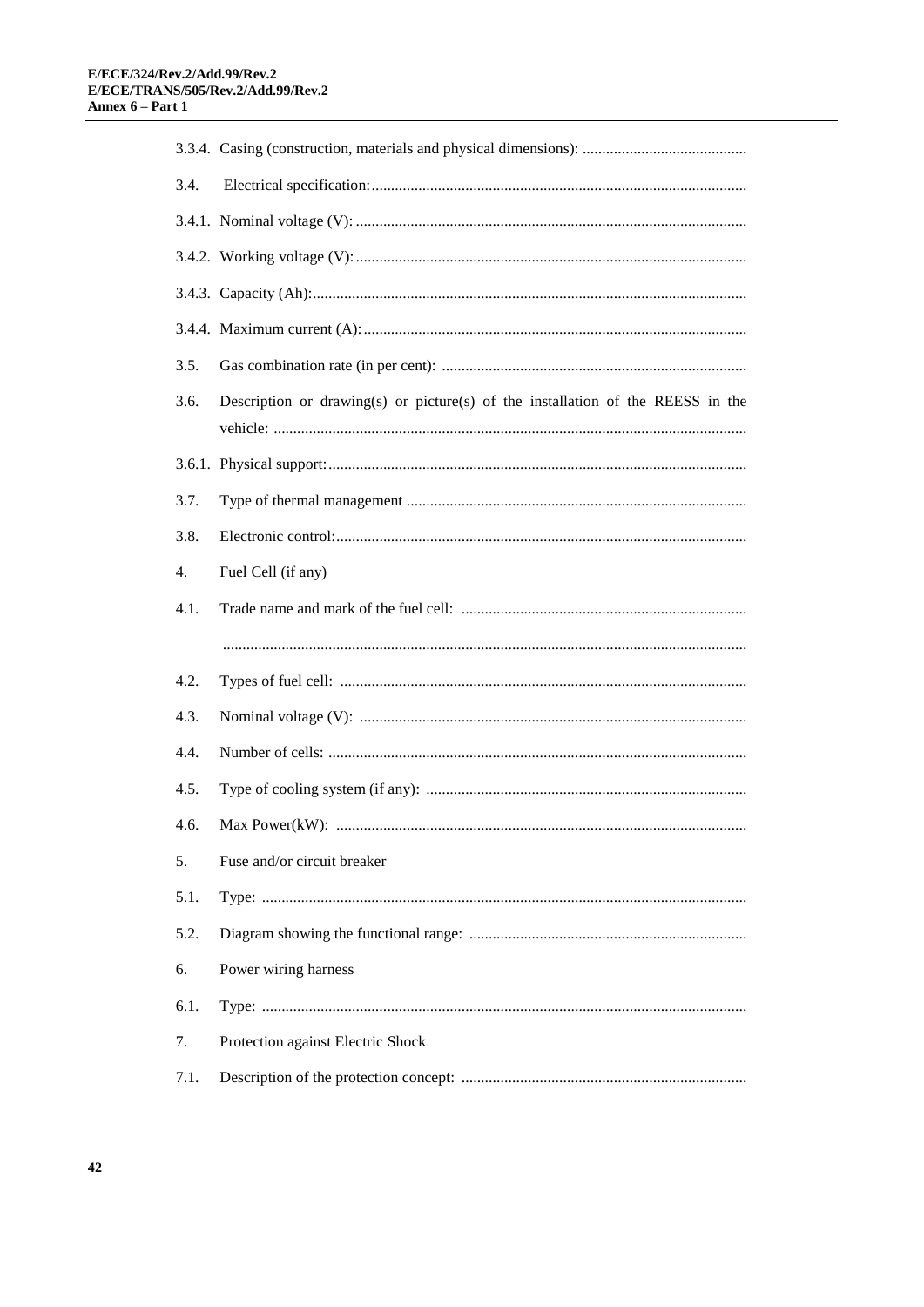#### 8. Additional data

- 8.1. Brief description of the power circuit components installation or drawings/ pictures showing the location of the power circuit components installation: ................
- 8.2 Schematic diagram of all electrical functions included in power circuit: ......................
- 8.3. Working voltage (V): ...................................................................................................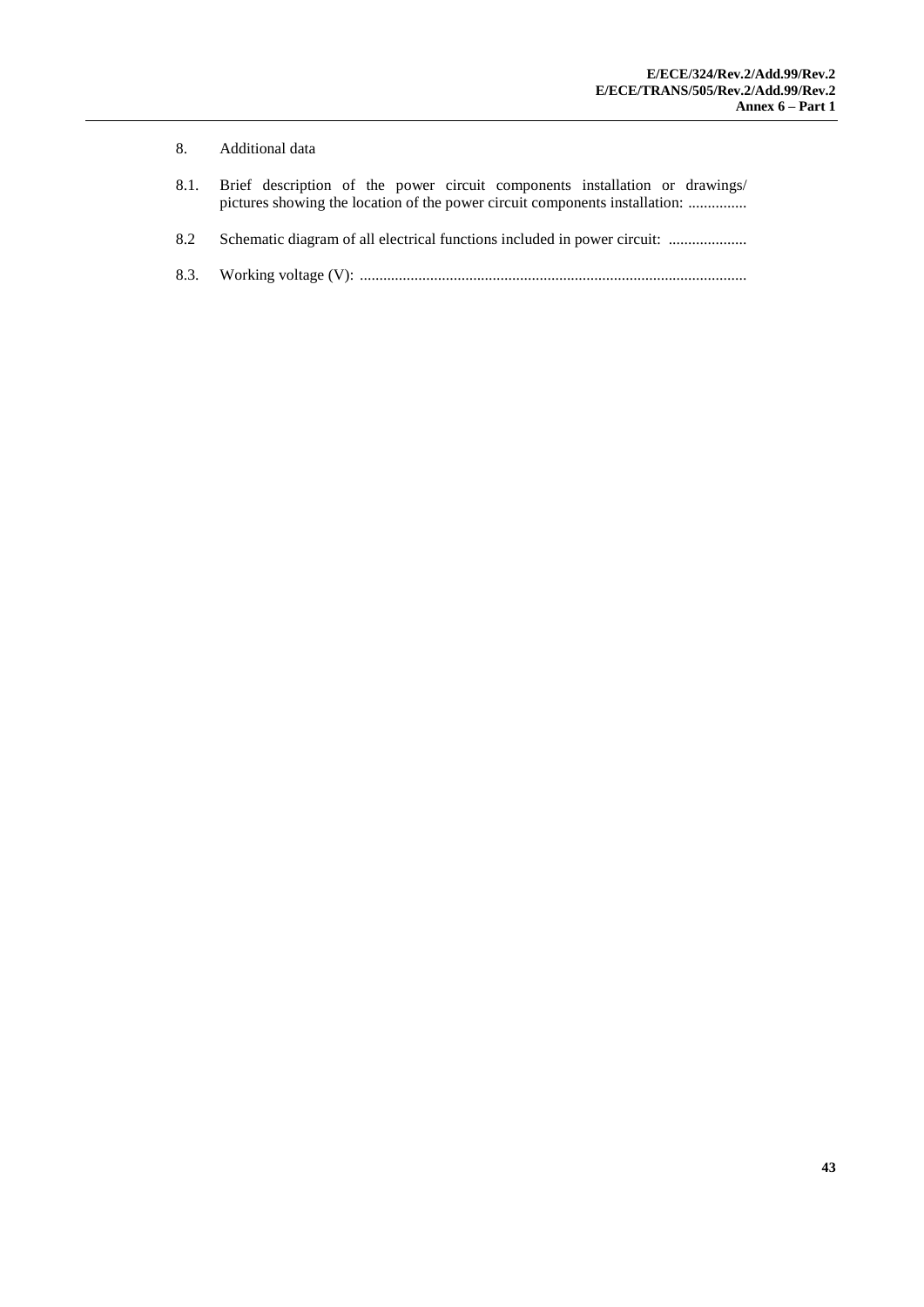# **Annex 6 - Part 2**

## **Essential characteristics of REESS**

| 1.     | <b>REESS</b>                                                                    |
|--------|---------------------------------------------------------------------------------|
| 1.1.   |                                                                                 |
| 1.2.   |                                                                                 |
| 1.2.1. |                                                                                 |
| 1.2.2. |                                                                                 |
| 1.2.3. |                                                                                 |
| 1.3.   | Description or drawing(s) or picture(s) of the REESS explaining                 |
| 1.3.1. |                                                                                 |
| 1.3.2. |                                                                                 |
| 1.3.3. |                                                                                 |
| 1.3.4. |                                                                                 |
| 1.4.   | Electrical specification                                                        |
| 1.4.1. |                                                                                 |
| 1.4.2. |                                                                                 |
| 1.4.3. |                                                                                 |
| 1.4.4. |                                                                                 |
| 1.5.   |                                                                                 |
| 1.6.   | Description or drawing(s) or picture(s) of the installation of the REESS in the |
| 1.6.1. |                                                                                 |
| 1.7.   |                                                                                 |
| 1.8.   |                                                                                 |
| 1.9.   |                                                                                 |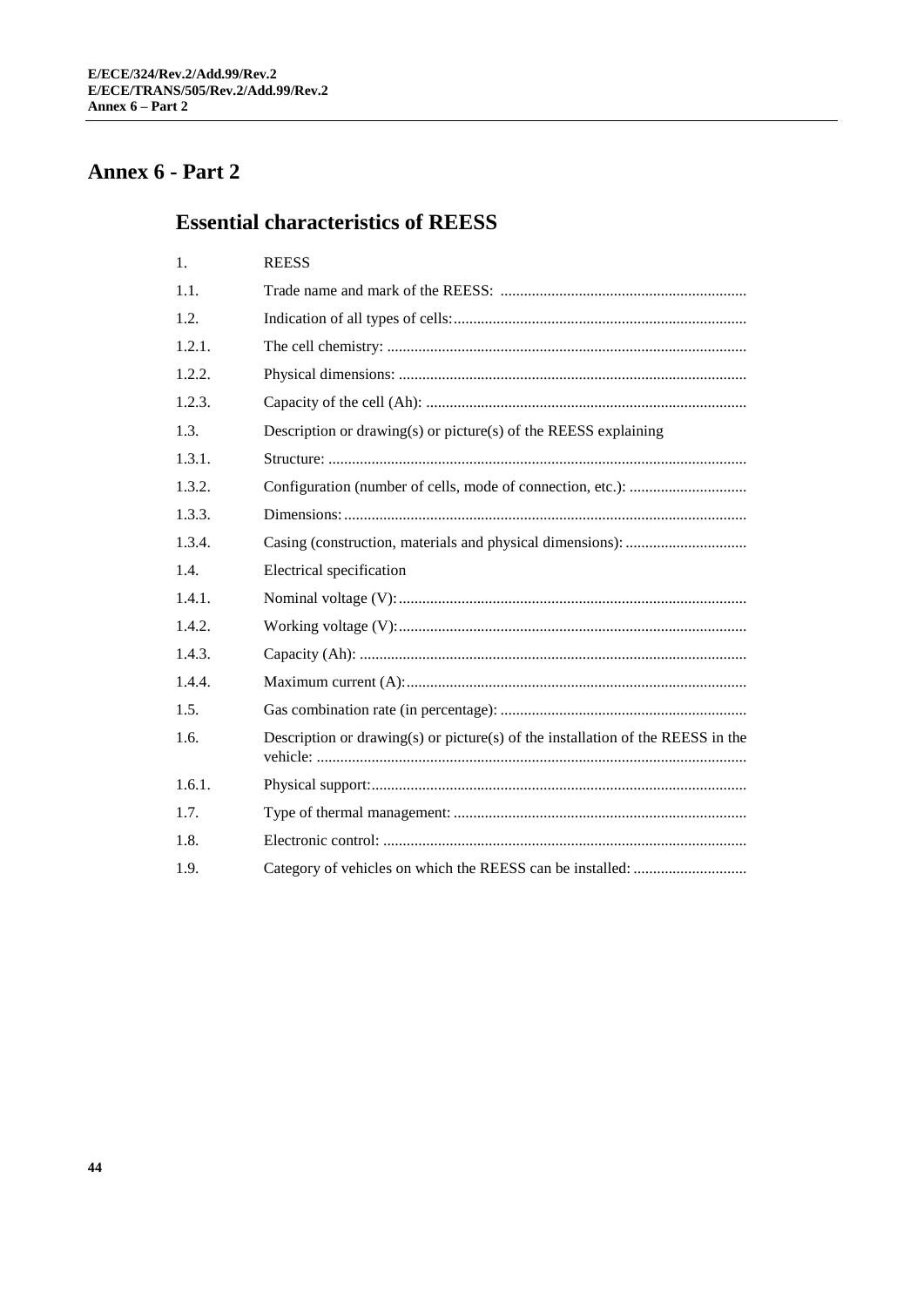#### **Annex 7**

#### **Determination of hydrogen emissions during the charge procedures of the REESS**

1. Introduction

This annex describes the procedure for the determination of hydrogen emissions during the charge procedures of the REESS of all road vehicles, according to paragraph 5.4. of this Regulation.

2. Description of test

The hydrogen emission test (Figure 7.1 of the present annex) is conducted in order to determine hydrogen emissions during the charge procedures of the REESS with the charger. The test consists in the following steps:

- (a) Vehicle/REESS preparation;
- (b) Discharge of theREESS;
- (c) Determination of hydrogen emissions during a normal charge;
- (d) Determination of hydrogen emissions during a charge carried out with the charger failure.
- 3. Tests
- 3.1. Vehicle based test
- 3.1.1. The vehicle shall be in good mechanical condition and have been driven at least 300 km during seven days before the test. The vehicle shall be equipped with the REESS subject to the test of hydrogen emissions, over this period.
- 3.1.2. If the REESS is used at a temperature above the ambient temperature, the operator shall follow the manufacturer's procedure in order to keep the REESS temperature in normal functioning range.

The manufacturer's representative shall be able to certify that the temperature conditioning system of the REESS is neither damaged nor presenting a capacity defect.

- 3.2. Component based test
- 3.2.1. The REESS shall be in good mechanical condition and have been subject to minimum of 5 standard cycles (as specified in Annex 8, Appendix 1).
- 3.2.2. If the REESS is used at a temperature above the ambient temperature, the operator shall follow the manufacturer's procedure in order to keep the REESS temperature in its normal functioning range.

The manufacturer's representative shall be able to certify that the temperature conditioning system of the REESS is neither damaged nor presenting a capacity defect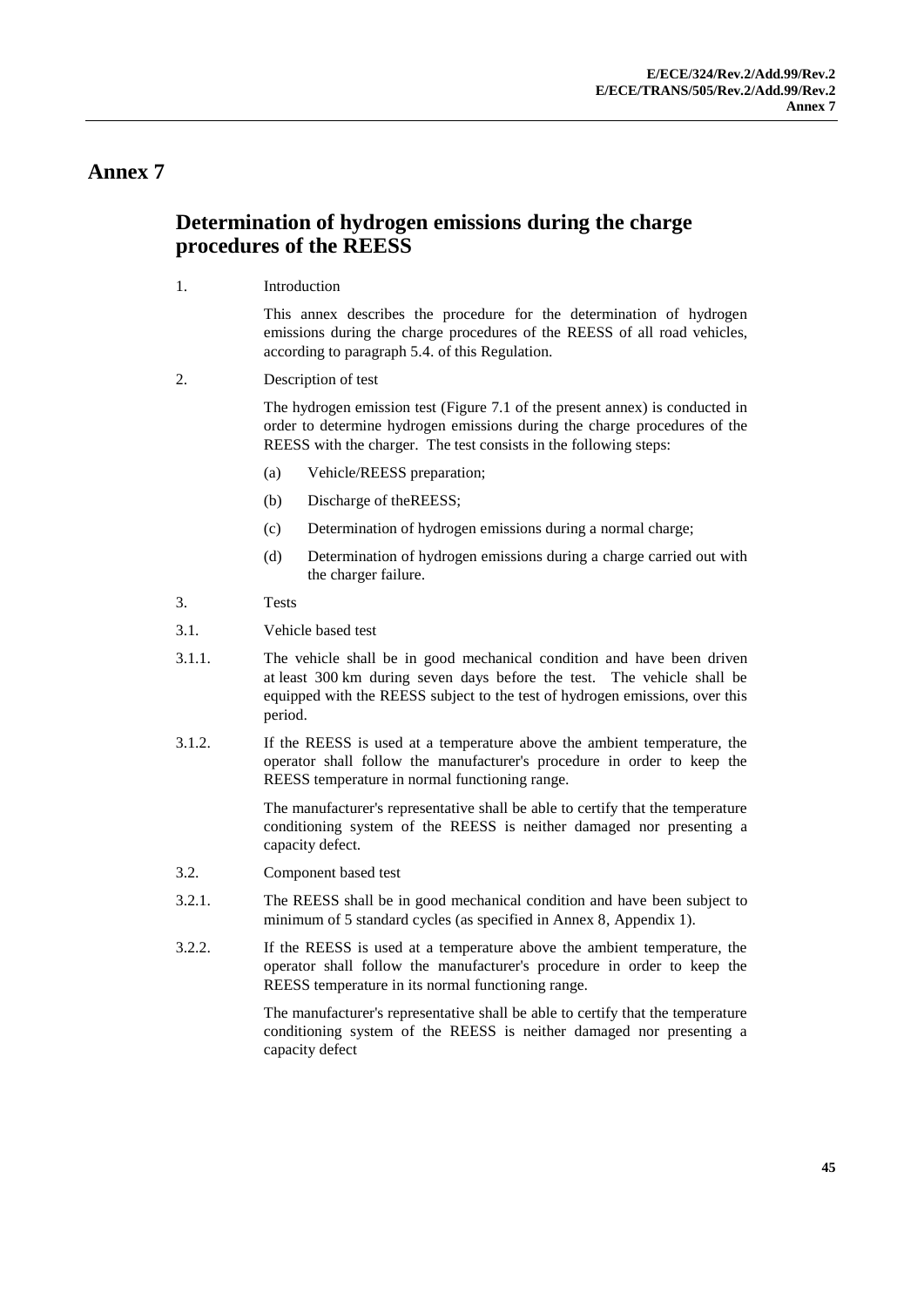#### Figure 7.1



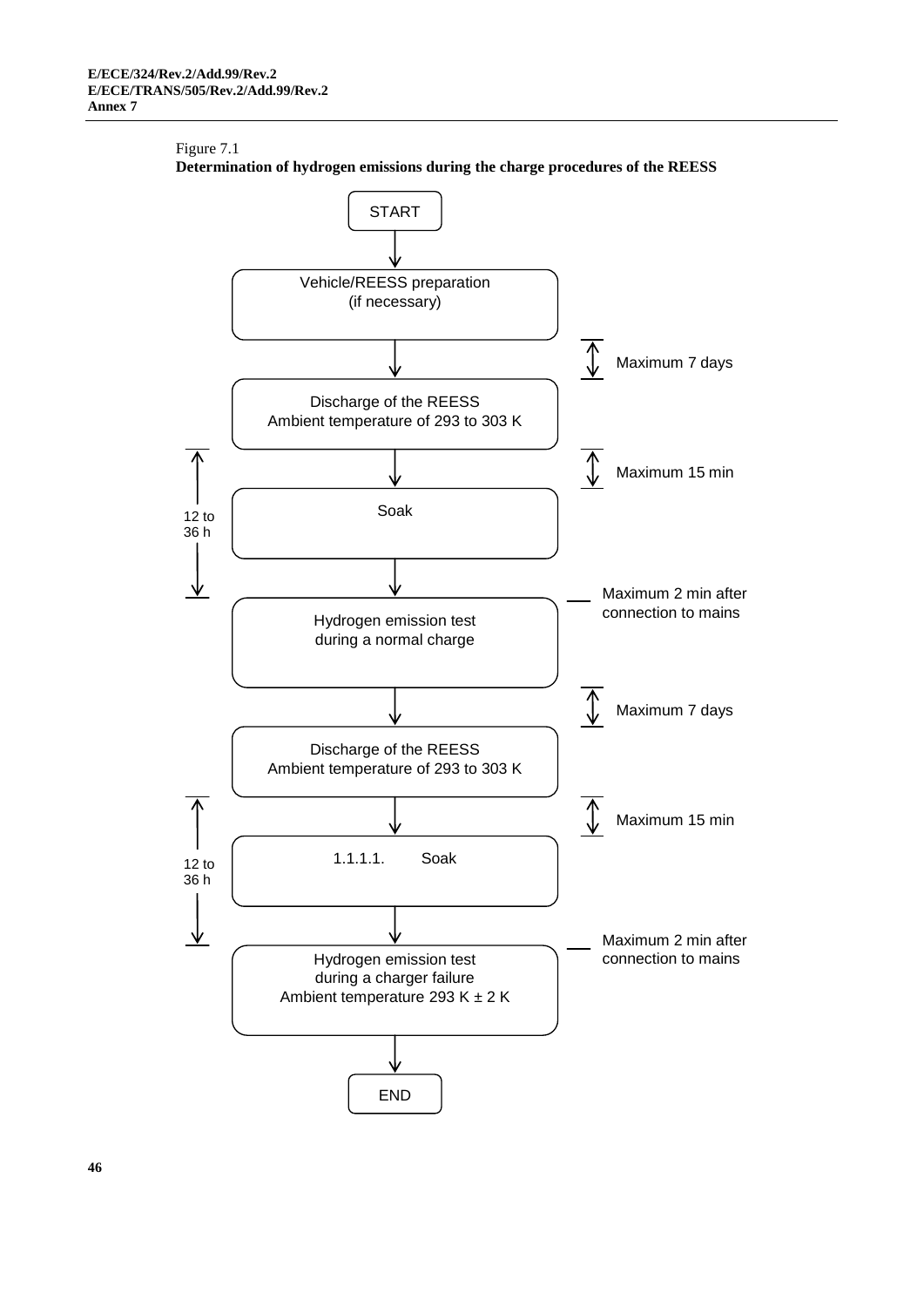- 4. Test equipment for hydrogen emission test
- 4.1. Chassis dynamometer

The chassis dynamometer shall meet the requirements of the 06 series of amendments to Regulation No. 83.

4.2. Hydrogen emission measurement enclosure

The hydrogen emission measurement enclosure shall be a gas-tight measuring chamber able to contain the vehicle/REESS under test. The vehicle/REESS shall be accessible from all sides and the enclosure when sealed shall be gastight in accordance with Appendix 1 to this annex. The inner surface of the enclosure shall be impermeable and non-reactive to hydrogen. The temperature conditioning system shall be capable of controlling the internal enclosure air temperature to follow the prescribed temperature throughout the test, with an average tolerance of  $\pm 2$  K over the duration of the test.

To accommodate the volume changes due to enclosure hydrogen emissions, either a variable-volume or another test equipment may be used. variable-volume enclosure expands and contracts in response to the hydrogen emissions in the enclosure. Two potential means of accommodating the internal volume changes are movable panels, or a bellows design, in which impermeable bags inside the enclosure expand and contract in response to internal pressure changes by exchanging air from outside the enclosure. Any design for volume accommodation shall maintain the integrity of the enclosure as specified in Appendix 1 to this annex.

Any method of volume accommodation shall limit the differential between the enclosure internal pressure and the barometric pressure to a maximum value of ±5hPa.

The enclosure shall be capable of latching to a fixed volume. A variable volume enclosure shall be capable of accommodating a change from its "nominal volume" (see Annex 7, Appendix 1, paragraph 2.1.1.), taking into account hydrogen emissions during testing.

- 4.3. Analytical systems
- 4.3.1. Hydrogen analyser
- 4.3.1.1. The atmosphere within the chamber is monitored using a hydrogen analyser (electrochemical detector type) or a chromatograph with thermal conductivity detection. Sample gas shall be drawn from the mid-point of one side-wall or roof of the chamber and any bypass flow shall be returned to the enclosure, preferably to a point immediately downstream of the mixing fan.
- 4.3.1.2. The hydrogen analyser shall have a response time to 90 per cent of final reading of less than 10 seconds. Its stability shall be better than 2 per cent of full scale at zero and at 80 per cent  $\pm 20$  per cent of full scale, over a 15-minute period for all operational ranges.
- 4.3.1.3. The repeatability of the analyser expressed as one standard deviation shall be better than 1 per cent of full scale, at zero and at 80 per cent  $\pm$  20 per cent of full scale on all ranges used.
- 4.3.1.4. The operational ranges of the analyser shall be chosen to give best resolution over the measurement, calibration and leak checking procedures.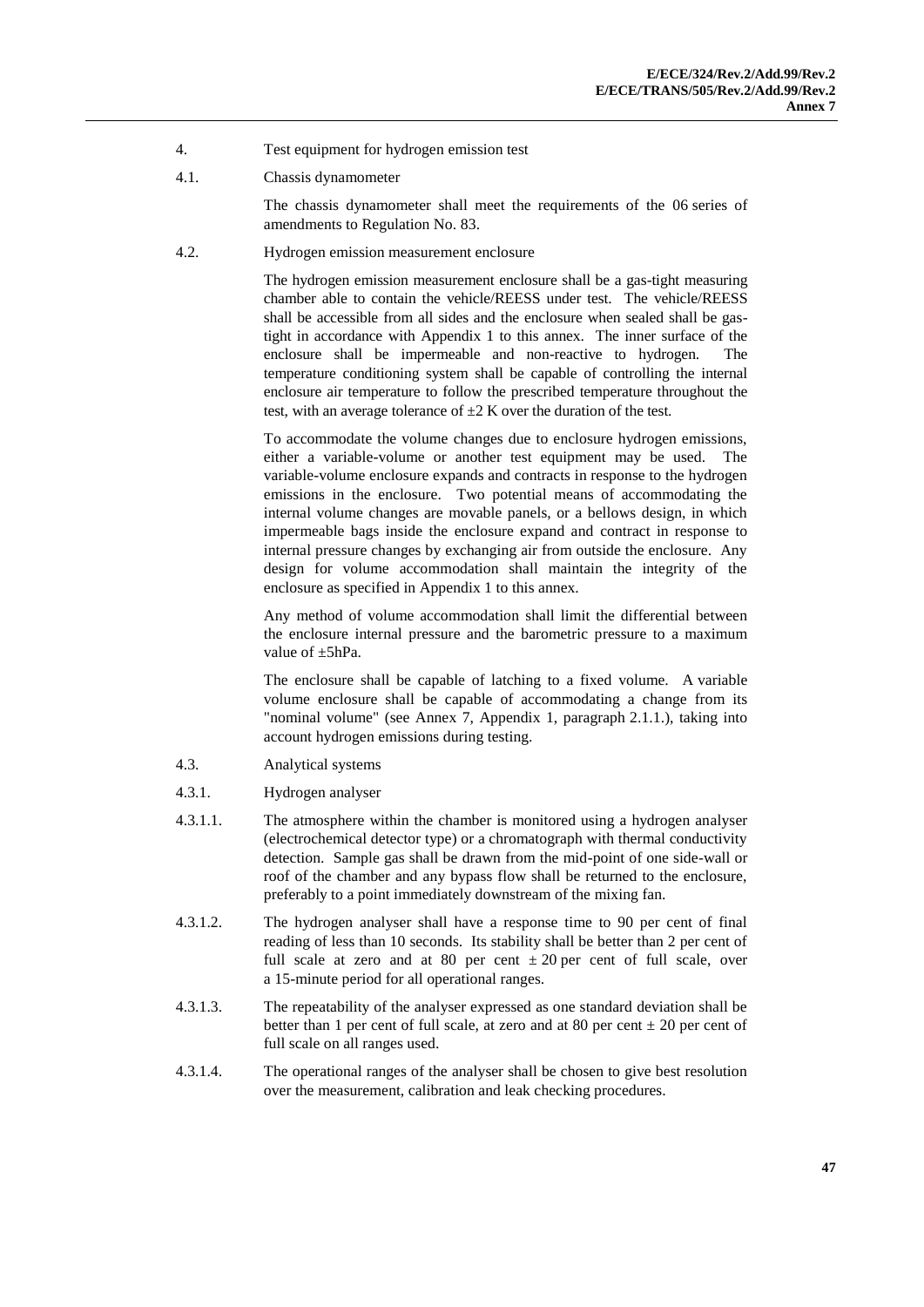| 4.3.2. | Hydrogen analyser data recording system                                                                                                                                                                                                                                                                                                                                                                                                       |
|--------|-----------------------------------------------------------------------------------------------------------------------------------------------------------------------------------------------------------------------------------------------------------------------------------------------------------------------------------------------------------------------------------------------------------------------------------------------|
|        | The hydrogen analyser shall be fitted with a device to record electrical signal<br>output, at a frequency of at least once per minute. The recording system shall<br>have operating characteristics at least equivalent to the signal being recorded and<br>shall provide a permanent record of results. The recording shall show a clear<br>indication of the beginning and end of the normal charge test and charging failure<br>operation. |
| 4.4.   | Temperature recording                                                                                                                                                                                                                                                                                                                                                                                                                         |
| 4.4.1. | The temperature in the chamber is recorded at two points by temperature<br>sensors, which are connected so as to show a mean value. The measuring<br>points are extended approximately 0.1 m into the enclosure from the vertical<br>centre line of each side-wall at a height of $0.9 \pm 0.2$ m.                                                                                                                                            |
| 4.4.2. | The temperatures in the proximity of the cells are recorded by means of the<br>sensors.                                                                                                                                                                                                                                                                                                                                                       |
| 4.4.3. | Temperatures shall, throughout the hydrogen emission measurements, be<br>recorded at a frequency of at least once per minute.                                                                                                                                                                                                                                                                                                                 |
| 4.4.4. | The accuracy of the temperature recording system shall be within $\pm 1.0$ K and<br>the temperature shall be capable of being resolved to $\pm 0.1$ K.                                                                                                                                                                                                                                                                                        |
| 4.4.5. | The recording or data processing system shall be capable of resolving time<br>to $\pm$ 15 seconds.                                                                                                                                                                                                                                                                                                                                            |
| 4.5.   | Pressure recording                                                                                                                                                                                                                                                                                                                                                                                                                            |
| 4.5.1. | The difference $\Delta p$ between barometric pressure within the test area and the<br>enclosure internal pressure shall, throughout the hydrogen emission<br>measurements, be recorded at a frequency of at least once per minute.                                                                                                                                                                                                            |
| 4.5.2. | The accuracy of the pressure recording system shall be within $\pm 2$ hPa and the<br>pressure shall be capable of being resolved to $\pm 0.2$ hPa.                                                                                                                                                                                                                                                                                            |
| 4.5.3. | The recording or data processing system shall be capable of resolving time<br>to $\pm 15$ seconds.                                                                                                                                                                                                                                                                                                                                            |
| 4.6.   | Voltage and current intensity recording                                                                                                                                                                                                                                                                                                                                                                                                       |
| 4.6.1. | The charger voltage and current intensity (battery) shall, throughout the<br>hydrogen emission measurements, be recorded at a frequency of at least once<br>per minute.                                                                                                                                                                                                                                                                       |
| 4.6.2. | The accuracy of the voltage recording system shall be within $\pm 1$ V and the<br>voltage shall be capable of being resolved to $\pm 0.1$ V.                                                                                                                                                                                                                                                                                                  |
| 4.6.3. | The accuracy of the current intensity recording system shall be within $\pm 0.5$ A<br>and the current intensity shall be capable of being resolved to $\pm 0.05$ A.                                                                                                                                                                                                                                                                           |
| 4.6.4. | The recording or data processing system shall be capable of resolving time to<br>$\pm 15$ seconds.                                                                                                                                                                                                                                                                                                                                            |
| 4.7.   | Fans                                                                                                                                                                                                                                                                                                                                                                                                                                          |
|        | The chamber shall be equipped with one or more fans or blowers with a<br>possible flow of 0.1 to 0.5 $m^3$ /second in order to thoroughly mix the<br>atmosphere in the enclosure. It shall be possible to reach a homogeneous<br>hydrogen<br>concentration in<br>chamber<br>temperature<br>and<br>the<br>during                                                                                                                               |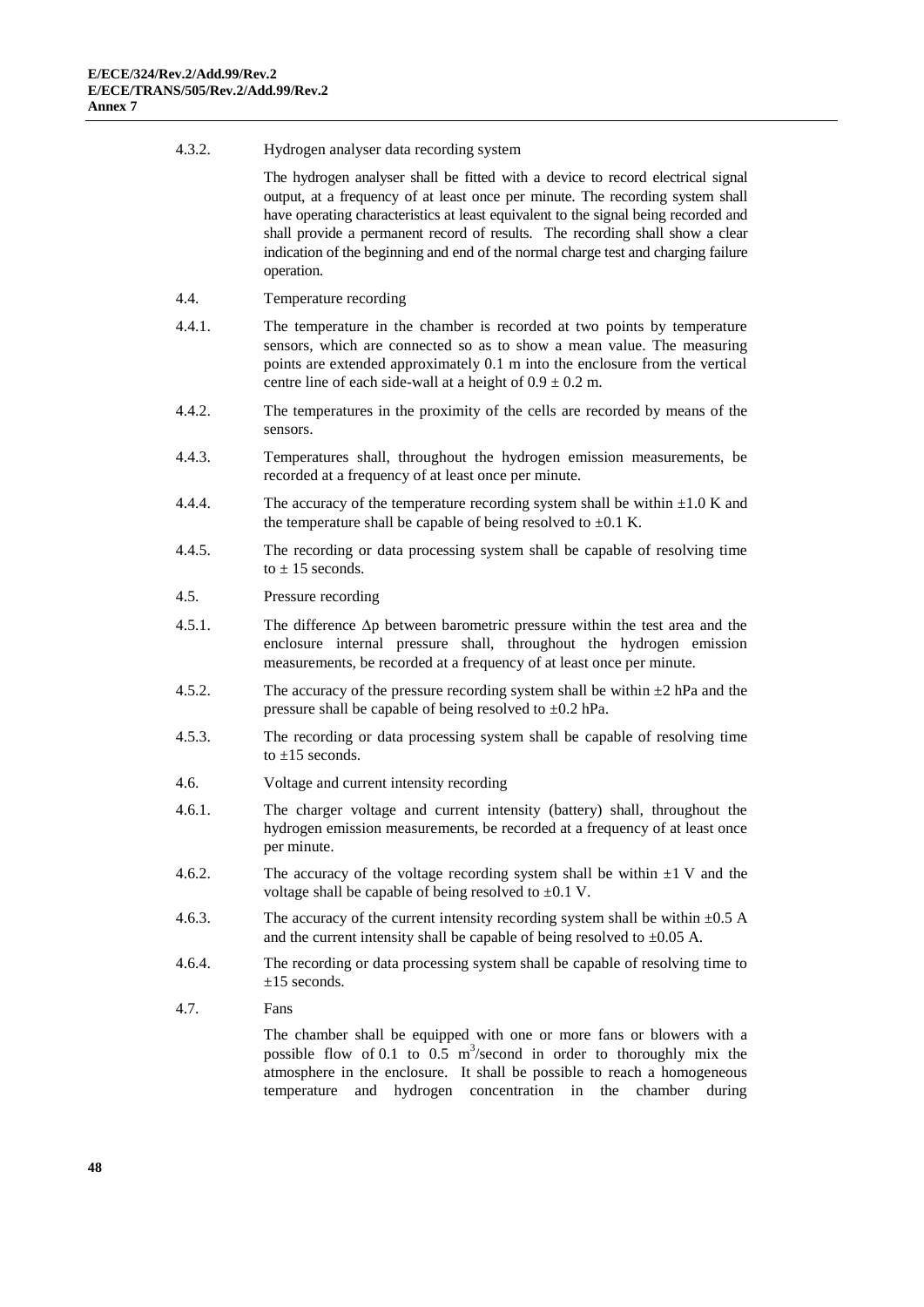measurements. The vehicle in the enclosure shall not be subjected to a direct stream of air from the fans or blowers.

- 4.8. Gases
- 4.8.1. The following pure gases shall be available for calibration and operation:
	- (a) Purified synthetic air (purity  $< 1$  ppm C<sub>1</sub> equivalent;  $< 1$  ppm CO;  $<$  400 ppm CO<sub>2</sub>;  $<$  0.1 ppm NO ); oxygen content between 18 and 21 per cent by volume,
	- (b) Hydrogen  $(H_2)$ , 99.5 per cent minimum purity.
- 4.8.2. Calibration and span gases shall contain mixtures of hydrogen  $(H<sub>2</sub>)$  and purified synthetic air. The real concentrations of a calibration gas shall be within  $\pm 2$  per cent of the nominal values. The accuracy of the diluted gases obtained when using a gas divider shall be within  $\pm 2$  per cent of the nominal value. The concentrations specified in Appendix 1 may also be obtained by a gas divider using synthetic air as the dilution gas.
- 5. Test procedure

The test consists in the five following steps:

- (a) Vehicle/REESS preparation;
- (b) Discharge of theREESS;
- (c) Determination of hydrogen emissions during a normal charge;
- (d) Discharge of the traction battery;
- (e) Determination of hydrogen emissions during a charge carried out with the charger failure.

If the vehicle/REESS has to be moved between two steps, it shall be pushed to the following test area.

- 5.1. Vehicle based test
- 5.1.1. Vehicle preparation

The ageing of REESS shall be checked, proving that the vehicle has performed at least 300 km during seven days before the test. During this period, the vehicle shall be equipped with the traction battery submitted to the hydrogen emission test. If this cannot be demonstrated then the following procedure will be applied.

5.1.1.1. Discharges and initial charges of the REESS

The procedure starts with the discharge of the REESS of the vehicle while driving on the test track or on a chassis dynamometer at a steady speed of 70 per cent  $\pm$  5 per cent of the maximum speed of the vehicle during 30 minutes.

Discharging is stopped:

- (a) When the vehicle is not able to run at 65 per cent of the maximum thirty minutes speed, or
- (b) When an indication to stop the vehicle is given to the driver by the standard on-board instrumentation, or
- (c) After having covered the distance of 100 km.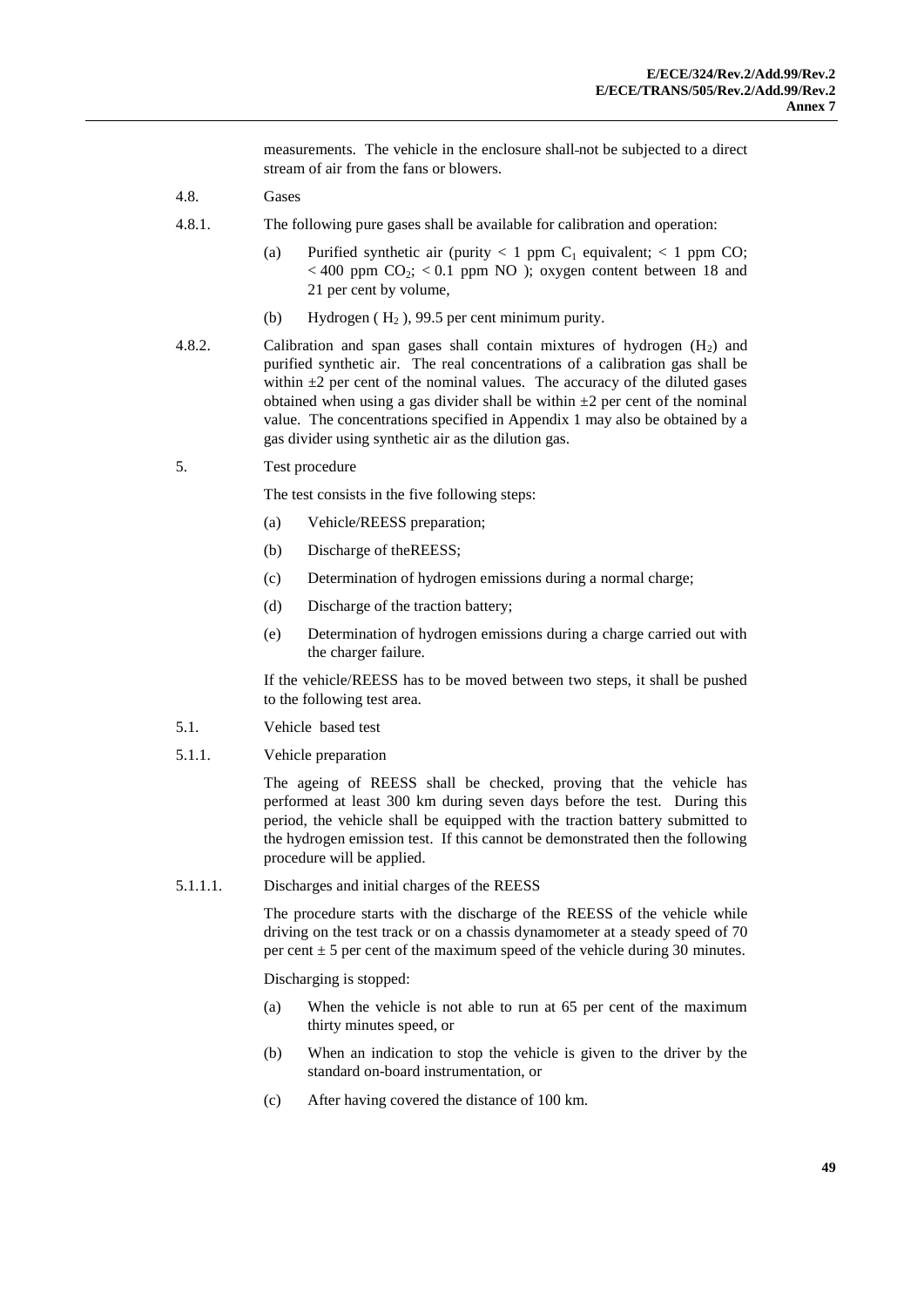5.1.1.2. Initial charge of the REESS

The charge is carried out:

- (a) With the charger;
- (b) In an ambient temperature between 293 K and 303 K.

The procedure excludes all types of external chargers.

The end of REESS charge criteria corresponds to an automatic stop given by the charger.

This procedure includes all types of special charges that could be automatically or manually initiated like, for instance, the equalisation charges or the servicing charges.

- 5.1.1.3. Procedure from paragraphs 5.1.1.1. and 5.1.1.2. shall be repeated two times.
- 5.1.2. Discharge of the REESS

The REESS is discharged while driving on the test track or on a chassis dynamometer at a steady speed of 70 per cent  $\pm$  5 per cent from the maximum thirty minutes speed of the vehicle.

Stopping the discharge occurs:

- (a) When an indication to stop the vehicle is given to the driver by the standard on-board instrumentation, or
- (b) When the maximum speed of the vehicle is lower than 20 km/h.
- 5.1.3. Soak

Within fifteen minutes of completing the battery discharge operation specified in paragraph 5.2., the vehicle is parked in the soak area. The vehicle is parked for a minimum of 12 hours and a maximum of 36 hours, between the end of the traction battery discharge and the start of the hydrogen emission test during a normal charge. For this period, the vehicle shall be soaked at 293 K  $\pm$  2 K.

- 5.1.4. Hydrogen emission test during a normal charge
- 5.1.4.1. Before the completion of the soak period, the measuring chamber shall be purged for several minutes until a stable hydrogen background is obtained. The enclosure mixing fan(s) shall also be turned on at this time.
- 5.1.4.2. The hydrogen analyser shall be zeroed and spanned immediately prior to the test.
- 5.1.4.3. At the end of the soak, the test vehicle, with the engine shut off and the test vehicle windows and luggage compartment opened shall be moved into the measuring chamber.
- 5.1.4.4. The vehicle shall be connected to the mains. The REESS is charged according to normal charge procedure as specified in paragraph 5.1.4.7. below.
- 5.1.4.5. The enclosure doors are closed and sealed gas-tight within two minutes from electrical interlock of the normal charge step.
- 5.1.4.6. The start of a normal charge for hydrogen emission test period begins when the chamber is sealed. The hydrogen concentration, temperature and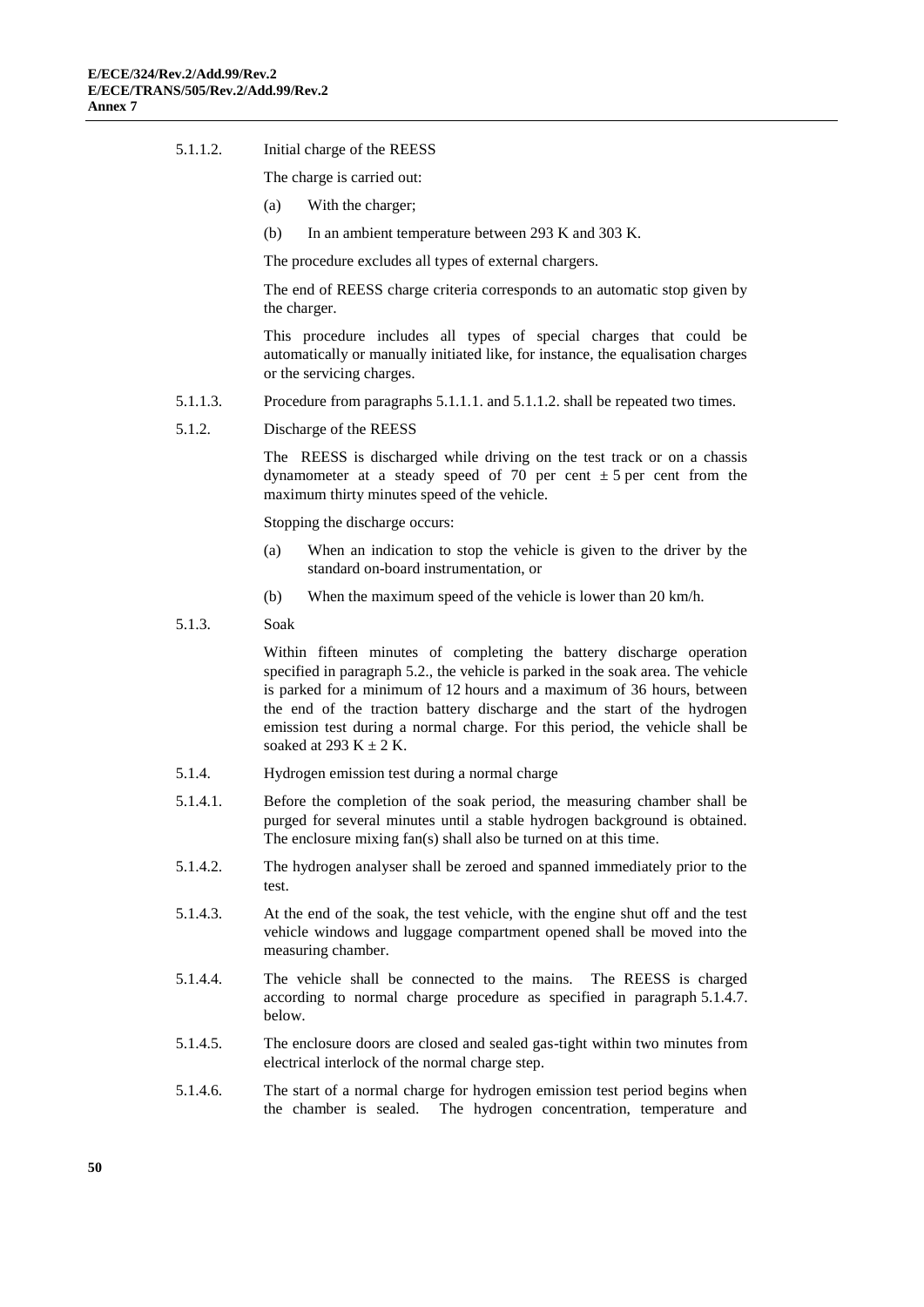barometric pressure are measured to give the initial readings  $C_{H2i}$ ,  $T_i$  and  $P_i$ for the normal charge test.

These figures are used in the hydrogen emission calculation (paragraph 6. of this annex). The ambient enclosure temperature T shall not be less than 291 K and no more than 295 K during the normal charge period.

5.1.4.7. Procedure of normal charge

The normal charge is carried out with the charger and consists of the following steps:

- (a) Charging at constant power during  $t_1$ ;
- (b) Over-charging at constant current during  $t_2$ . Over-charging intensity is specified by manufacturer and corresponds to the one used during equalisation charging.

The end of REESS charge criteria corresponds to an automatic stop given by the charger to a charging time of  $t_1 + t_2$ . This charging time will be limited to  $t_1$  + 5 h, even if a clear indication is given to the driver by the standard instrumentation that the battery is not yet fully charged.

- 5.1.4.8. The hydrogen analyser shall be zeroed and spanned immediately before the end of the test.
- 5.1.4.9. The end of the emission sampling period occurs  $t_1 + t_2$  or  $t_1 + 5$  hours after the beginning of the initial sampling, as specified in paragraph 5.1.4.6. of this annex. The different times elapsed are recorded. The hydrogen concentration, temperature and barometric pressure are measured to give the final readings  $C_{H2f}$ ,  $T_f$  and  $P_f$  for the normal charge test, used for the calculation in paragraph 6. of this annex.
- 5.1.5. Hydrogen emission test with the charger failure
- 5.1.5.1. Within seven days maximum after having completed the prior test, the procedure starts with the discharge of the REESS of the vehicle according to paragraph 5.1.2. of this annex.
- 5.1.5.2. The steps of the procedure in paragraph 5.1.3. of this annex shall be repeated.
- 5.1.5.3. Before the completion of the soak period, the measuring chamber shall be purged for several minutes until a stable hydrogen background is obtained. The enclosure mixing fan(s) shall also be turned on at this time.
- 5.1.5.4. The hydrogen analyser shall be zeroed and spanned immediately prior to the test.
- 5.1.5.5. At the end of the soak, the test vehicle, with the engine shut off and the test vehicle windows and luggage compartment opened shall be moved into the measuring chamber.
- 5.1.5.6. The vehicle shall be connected to the mains. The REESS is charged according to failure charge procedure as specified in paragraph 5.1.5.9. below.
- 5.1.5.7. The enclosure doors are closed and sealed gas-tight within two minutes from electrical interlock of the failure charge step.
- 5.1.5.8. The start of a failure charge for hydrogen emission test period begins when the chamber is sealed. The hydrogen concentration, temperature and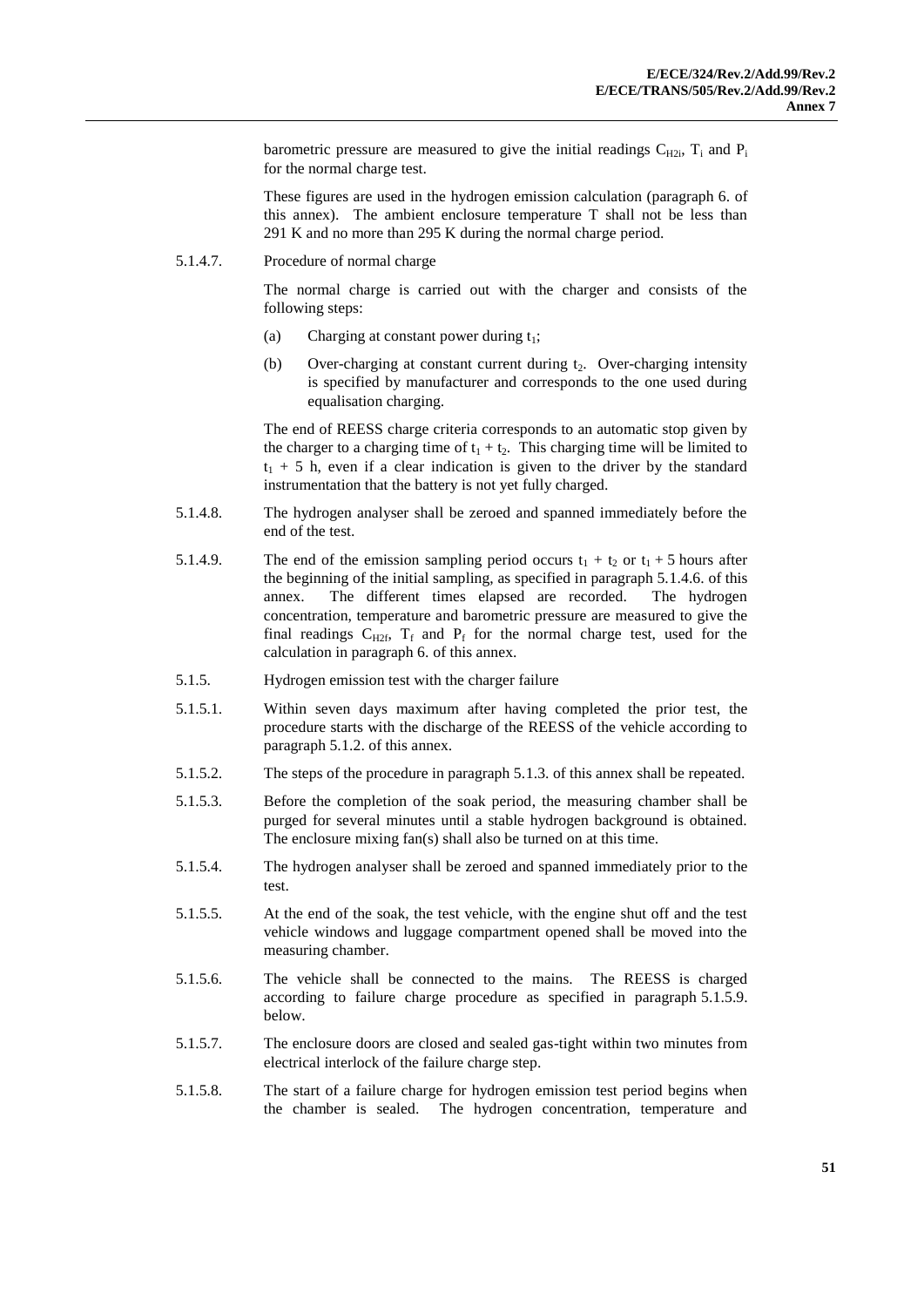barometric pressure are measured to give the initial readings  $C_{H2i}$ ,  $T_i$  and  $P_i$ for the failure charge test.

These figures are used in the hydrogen emission calculation (paragraph 6. of this annex). The ambient enclosure temperature T shall not be less than 291 K and no more than 295 K during the charging failure period.

5.1.5.9. Procedure of charging failure

The charging failure is carried out with the suitable charger and consists of the following steps:

- (a) Charging at constant power during  $t'$ <sub>1</sub>;
- (b) Charging at maximum current as recommended by the manufacturer during 30 minutes. During this phase, the charger shall supply maximum current as recommended by the manufacturer.
- 5.1.5.10. The hydrogen analyser shall be zeroed and spanned immediately before the end of the test.
- 5.1.5.11. The end of test period occurs  $t'_{1}$  + 30 minutes after the beginning of the initial sampling, as specified in paragraph 5.1.5.8. above. The times elapsed are recorded. The hydrogen concentration, temperature and barometric pressure are measured to give the final readings  $C_{H2f}$ ,  $T_f$  and  $P_f$  for the charging failure test, used for the calculation in paragraph 6. of this annex.
- 5.2. Component based test

#### 5.2.1. REESS preparation

The ageing of REESS shall be checked, to confirm that the REESS has performed at least 5 standard cycles (as specified in Annex 8, Appendix 1).

5.2.2. Discharge of the REESS

The REESS is discharged at 70 per cent  $\pm$  5 per cent of the nominal power of the system.

Stopping the discharge occurs when minimum SOC as specified by the manufacturer is reached.

5.2.3. Soak

Within 15 minutes of the end of the REESS discharge operation specified in paragraph 5.2.2. above, and before the start of the hydrogen emission test, the REESS shall be soaked at 293 K  $\pm$  2 K for a minimum period of 12 hours and a maximum of period of 36 hours.

- 5.2.4. Hydrogen emission test during a normal charge
- 5.2.4.1. Before the completion of the REESS's soak period, the measuring chamber shall be purged for several minutes until a stable hydrogen background is obtained. The enclosure mixing fan(s) shall also be turned on at this time.
- 5.2.4.2. The hydrogen analyser shall be zeroed and spanned immediately prior to the test.
- 5.2.4.3. At the end of the soak period, the REESS shall be moved into the measuring chamber.
- 5.2.4.4. The REESS shall be charged in accordance with the normal charge procedure as specified in paragraph 5.2.4.7. below.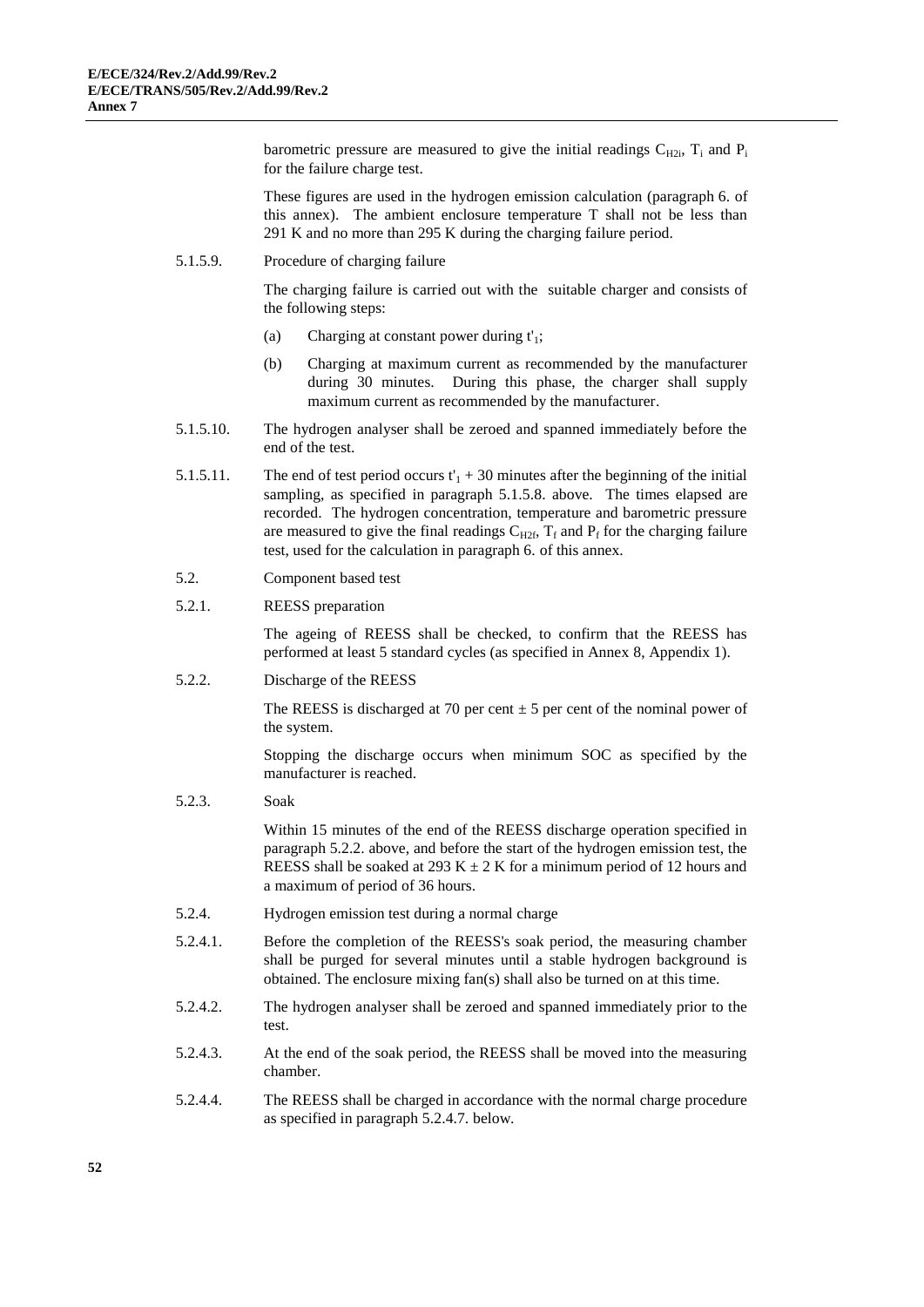- 5.2.4.5. The chamber shall be closed and sealed gas-tight within two minutes of the electrical interlock of the normal charge step.
- 5.2.4.6. The start of a normal charge for hydrogen emission test period shall begin when the chamber is sealed. The hydrogen concentration, temperature and barometric pressure are measured to give the initial readings  $C_{H2i}$ ,  $T_i$  and  $P_i$ for the normal charge test.

These figures are used in the hydrogen emission calculation (paragraph 6. of this annex). The ambient enclosure temperature T shall not be less than 291 K and no more than 295 K during the normal charge period.

5.2.4.7. Procedure of normal charge

The normal charge is carried out with a suitable charger and consists of the following steps:

- (a) Charging at constant power during t**1**;
- (a) Over-charging at constant current during t**2**. Over-charging intensity is specified by manufacturer and corresponding to that used during equalisation charging.

The end of REESS charge criteria corresponds to an automatic stop given by the charger to a charging time of  $t_1 + t_2$ . This charging time will be limited to  $t_1$  + 5 h, even if a clear indication is given by a suitable instrumentation that the REESS is not yet fully charged.

- 5.2.4.8. The hydrogen analyser shall be zeroed and spanned immediately before the end of the test.
- 5.2.4.9. The end of the emission sampling period occurs  $t_1 + t_2$  or  $t_1 + 5$  h after the beginning of the initial sampling, as specified in paragraph 5.2.4.6. above. The different times elapsed are recorded. The hydrogen concentration, temperature and barometric pressure are measured to give the final readings  $C_{H2f}$ ,  $T_f$  and  $P_f$  for the normal charge test, used for the calculation in paragraph 6. of this annex
- 5.2.5. Hydrogen emission test with the charger failure
- 5.2.5.1. The test procedure shall start within a maximum of seven days after having completed the test in paragraph 5.2.4. above, the procedure shall start with the discharge of the REESS of the vehicle in accordance with paragraph 5.2.2. above.
- 5.2.5.2. The steps of the procedure in paragraph 5.2.3. above shall be repeated.
- 5.2.5.3. Before the completion of the soak period, the measuring chamber shall be purged for several minutes until a stable hydrogen background is obtained. The enclosure mixing fan(s) shall also be turned on at this time.
- 5.2.5.4. The hydrogen analyser shall be zeroed and spanned immediately prior to the test.
- 5.2.5.5. At the end of the soak the REESS shall be moved into the measuring chamber.
- 5.2.5.6. The REESS shall be charged according to the failure charge procedure as specified in paragraph 5.2.5.9. below.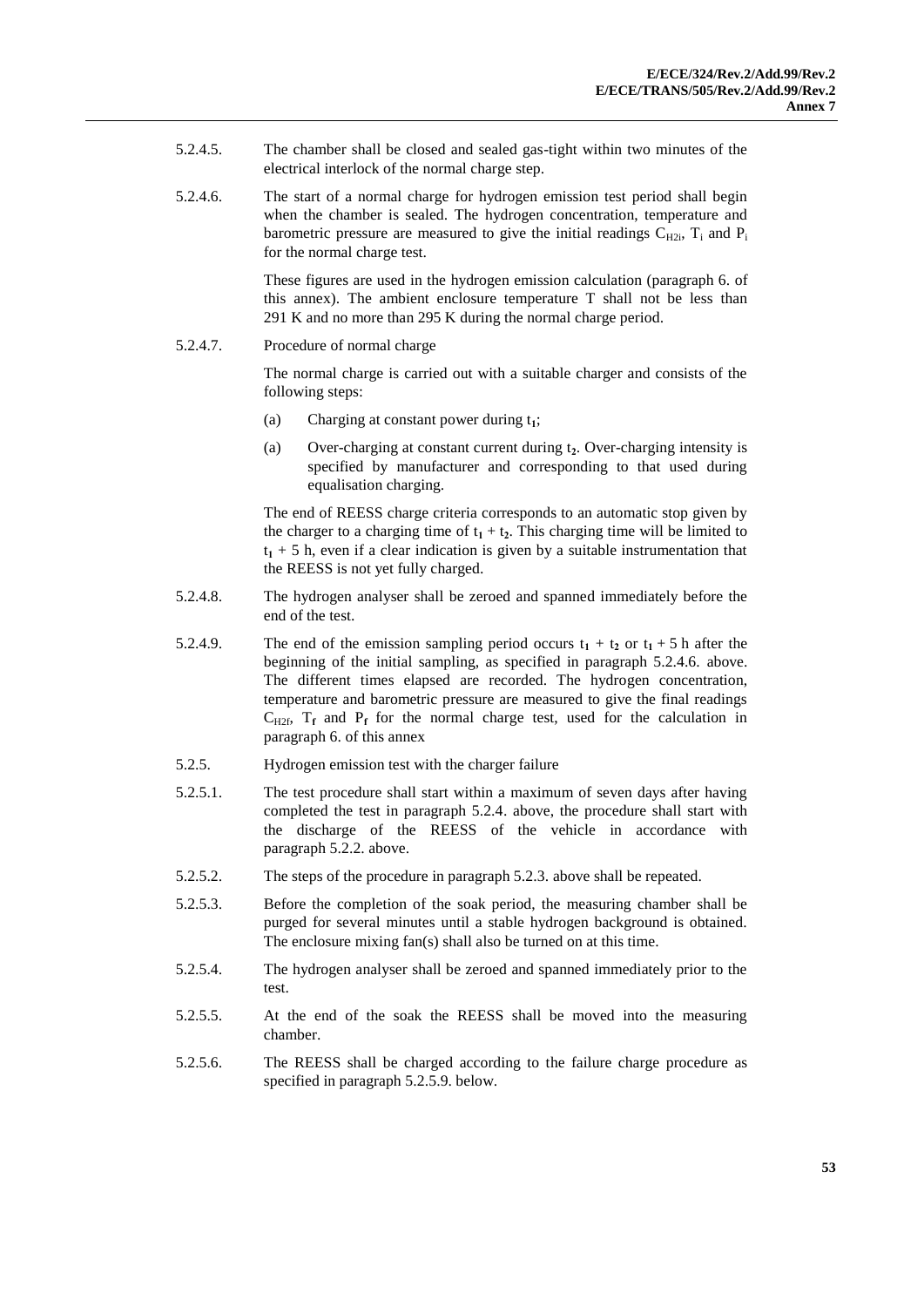- 5.2.5.7. The chamber shall be closed and sealed gas-tight within two minutes from electrical interlock of the failure charge step.
- 5.2.5.8. The start of a failure charge for hydrogen emission test period begins when the chamber is sealed. The hydrogen concentration, temperature and barometric pressure are measured to give the initial readings  $C_{H2i}$ ,  $T_i$  and  $P_i$ for the failure charge test.

These figures are used in the hydrogen emission calculation (paragraph 6. of this annex). The ambient enclosure temperature T shall not be less than 291 K and no more than 295 K during the charging failure period.

5.2.5.9. Procedure of charging failure

The charging failure is carried out with a suitable charger and consists of the following steps:

- (a) Charging at constant power during t'**1**,
- (b) Charging at maximum current as recommended by the manufacturer during 30 minutes. During this phase, the charger shall supply maximum current as recommended by the manufacturer.
- 5.2.5.10. The hydrogen analyser shall be zeroed and spanned immediately before the end of the test.
- 5.2.5.11. The end of test period occurs  $t'_{1}$  + 30 minutes after the beginning of the initial sampling, as specified in paragraph 5.2.5.8. above. The times elapsed are recorded. The hydrogen concentration, temperature and barometric pressure are measured to give the final readings  $C_{H2f}$ ,  $T_f$  and  $P_f$  for the charging failure test, used for the calculation in paragraph 6. below.
- 6. Calculation

The hydrogen emission tests described in paragraph 5. above allow the calculation of the hydrogen emissions from the normal charge and charging failure phases. Hydrogen emissions from each of these phases are calculated using the initial and final hydrogen concentrations, temperatures and pressures in the enclosure, together with the net enclosure volume.

The formula below is used:

$$
M_{_{H2}} = k \times V \times 10^{-4} \times \left(\frac{(1 + \frac{V_{_{out}}}{V}) \times C_{_{H2f}} \times P_{_{f}}}{T_{_{f}}} - \frac{C_{_{H2i}} \times P_{_{i}}}{T_{_{i}}}\right)
$$

Where:

 $M_{H2}$  = hydrogen mass, in grams

- $C_{H2}$  = measured hydrogen concentration in the enclosure, in ppm volume
- $V =$  net enclosure volume in cubic metres  $(m<sup>3</sup>)$  corrected for the volume of the vehicle, with the windows and the luggage compartment open. If the volume of the vehicle is not determined a volume of  $1.42 \text{ m}^3$  is subtracted.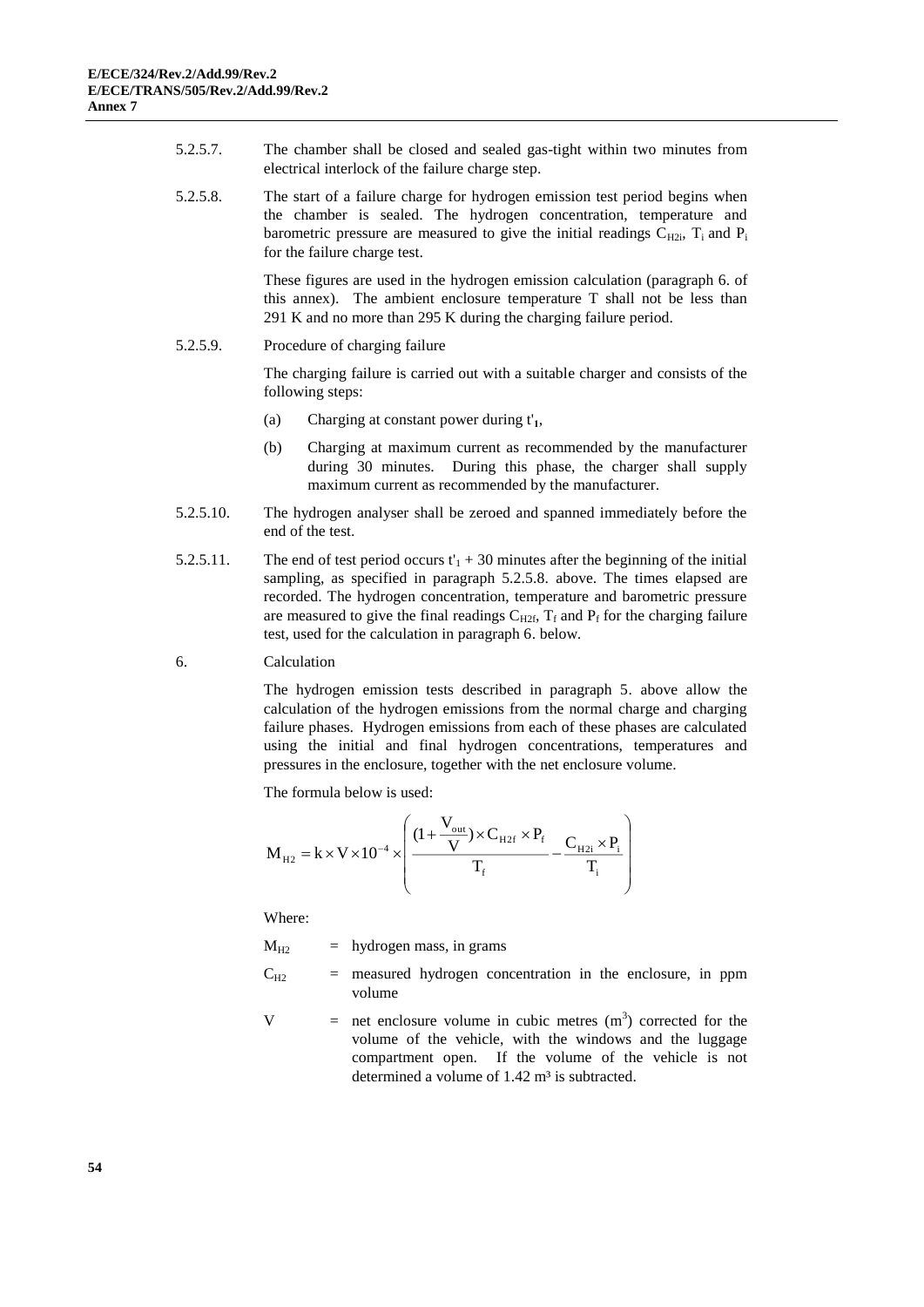$V_{\text{out}}$  = compensation volume in m<sup>3</sup>, at the test temperature and pressure  $T =$  ambient chamber temperature, in K P = absolute enclosure pressure, in kPa  $k = 2.42$ Where: i is the initial reading f is the final reading 6.1. Results of test The hydrogen mass emissions for the REESS are:

 $M_N$  = hydrogen mass emission for normal charge test, in grams

 $M_D$  = hydrogen mass emission for charging failure test, in grams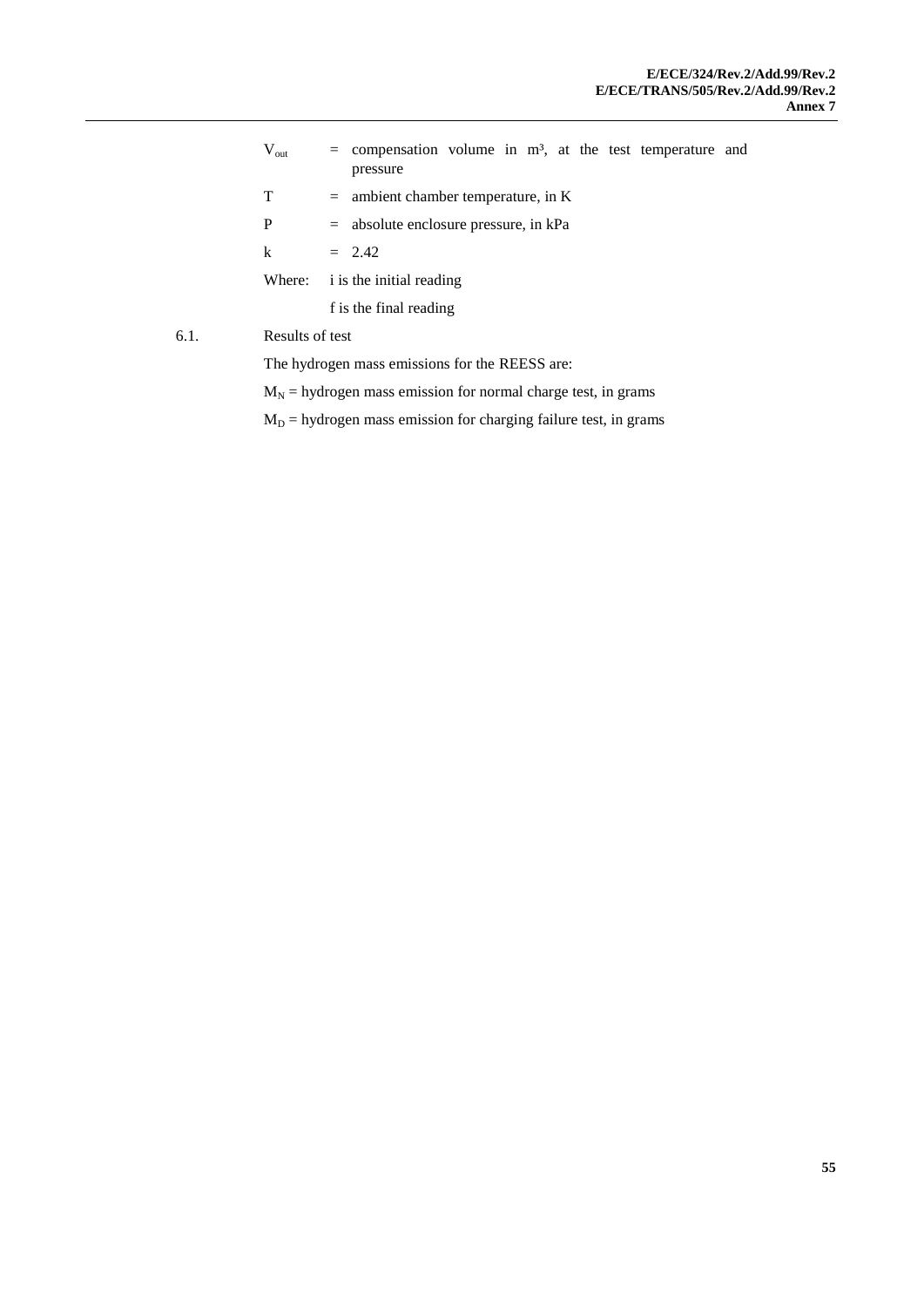### **Annex 7 - Appendix 1**

### **Calibration of equipment for hydrogen emission testing**

1. Calibration frequency and methods

All equipment shall be calibrated before its initial use and then calibrated as often as necessary and in any case in the month before type approval testing. The calibration methods to be used are described in this appendix.

- 2. Calibration of the enclosure
- 2.1. Initial determination of enclosure internal volume
- 2.1.1. Before its initial use, the internal volume of the chamber shall be determined as follows. The internal dimensions of the chamber are carefully measured, taking into account any irregularities such as bracing struts. The internal volume of the chamber is determined from these measurements.

The enclosure shall be latched to a fixed volume when the enclosure is held at an ambient temperature of 293 K. This nominal volume shall be repeatable within  $\pm 0.5$  per cent of the reported value.

- 2.1.2. The net internal volume is determined by subtracting  $1.42 \text{ m}^3$  from the internal volume of the chamber. Alternatively the volume of the test vehicle with the luggage compartment and windows open or REESS may be used instead of the  $1.42 \text{ m}^3$ .
- 2.1.3. The chamber shall be checked as in paragraph 2.3. of this annex. If the hydrogen mass does not agree with the injected mass to within  $\pm 2$  per cent then corrective action is required.
- 2.2. Determination of chamber background emissions

This operation determines that the chamber does not contain any materials that emit significant amounts of hydrogen. The check shall be carried out at the enclosure's introduction to service, after any operations in the enclosure which may affect background emissions and at a frequency of at least once per year.

- 2.2.1. Variable-volume enclosure may be operated in either latched or unlatched volume configuration, as described in paragraph 2.1.1. above. Ambient temperature shall be maintained at 293 K  $\pm$  2 K, throughout the four-hour period mentioned below.
- 2.2.2. The enclosure may be sealed and the mixing fan operated for a period of up to 12 hours before the four-hour background-sampling period begins.
- 2.2.3. The analyser (if required) shall be calibrated, then zeroed and spanned.
- 2.2.4. The enclosure shall be purged until a stable hydrogen reading is obtained, and the mixing fan turned on if not already on.
- 2.2.5. The chamber is then sealed and the background hydrogen concentration, temperature and barometric pressure are measured. These are the initial readings  $C_{H2i}$ ,  $T_i$  and  $P_i$  used in the enclosure background calculation.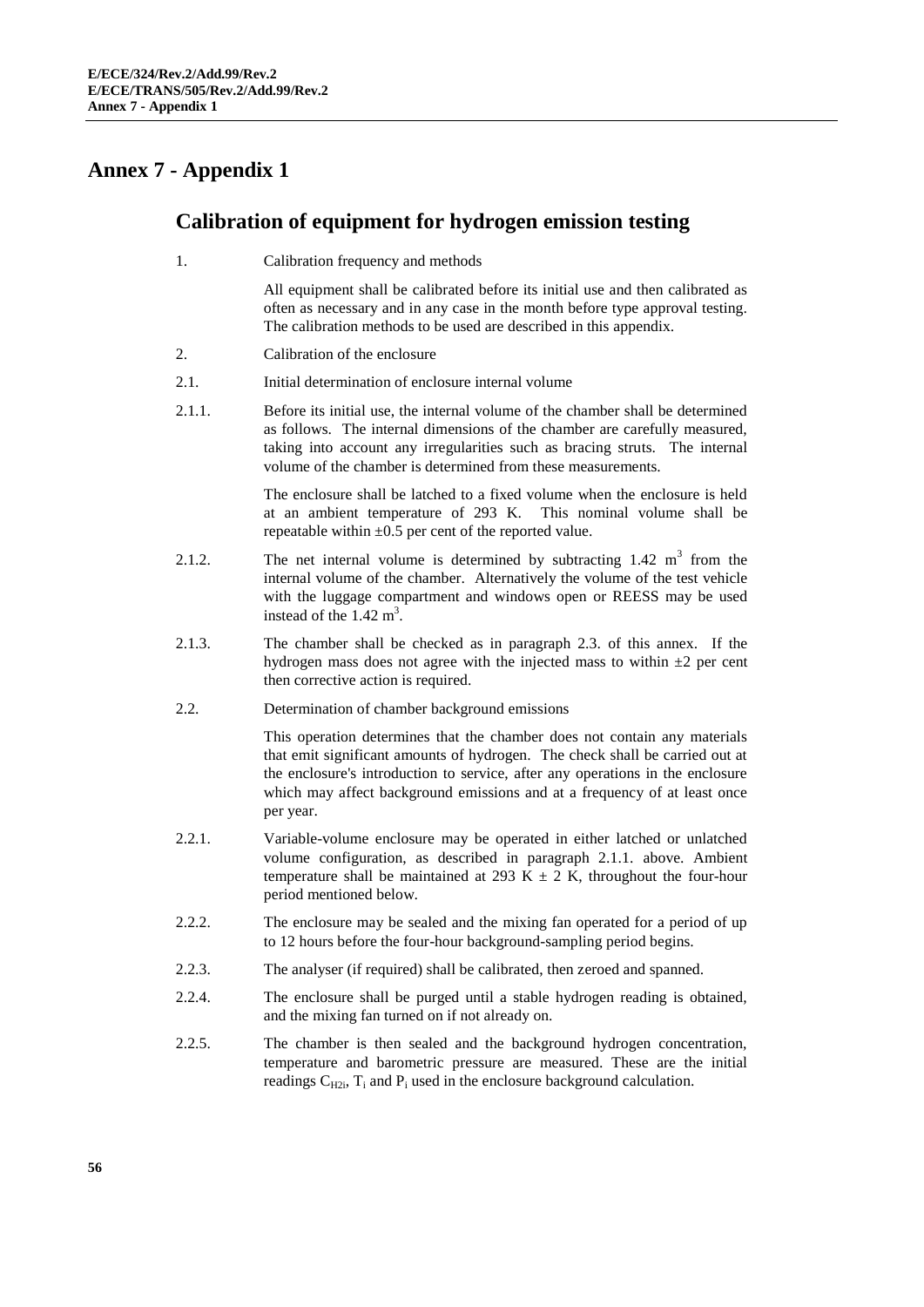- 2.2.6. The enclosure is allowed to stand undisturbed with the mixing fan on for a period of four hours.
- 2.2.7. At the end of this time the same analyser is used to measure the hydrogen concentration in the chamber. The temperature and the barometric pressure are also measured. These are the final readings  $C_{H2f}$ ,  $T_f$  and  $P_f$ .
- 2.2.8. The change in mass of hydrogen in the enclosure shall be calculated over the time of the test in accordance with paragraph 2.4. of this annex and shall not exceed 0.5 g.
- 2.3. Calibration and hydrogen retention test of the chamber

The calibration and hydrogen retention test in the chamber provides a check on the calculated volume (paragraph 2.1. above) and also measures any leak rate. The enclosure leak rate shall be determined at the enclosure's introduction to service, after any operations in the enclosure which may affect the integrity of the enclosure, and at least monthly thereafter. If six consecutive monthly retention checks are successfully completed without corrective action, the enclosure leak rate may be determined quarterly thereafter as long as no corrective action is required.

- 2.3.1. The enclosure shall be purged until a stable hydrogen concentration is reached. The mixing fan is turned on, if not already switched on. The hydrogen analyser is zeroed, calibrated if required, and spanned.
- 2.3.2. The enclosure shall be latched to the nominal volume position.
- 2.3.3. The ambient temperature control system is then turned on (if not already on) and adjusted for an initial temperature of 293 K.
- 2.3.4. When the enclosure temperature stabilizes at 293 K  $\pm$  2 K, the enclosure is sealed and the background concentration, temperature and barometric pressure measured. These are the initial readings  $C_{H2i}$ ,  $T_i$  and  $P_i$  used in the enclosure calibration.
- 2.3.5. The enclosure shall be unlatched from the nominal volume.
- 2.3.6. A quantity of approximately 100 g of hydrogen is injected into the enclosure. This mass of hydrogen shall be measured to an accuracy of  $\pm 2$  per cent of the measured value.
- 2.3.7. The contents of the chamber shall be allowed to mix for five minutes and then the hydrogen concentration, temperature and barometric pressure are measured. These are the final readings  $C_{H2f}$ ,  $T_f$  and  $P_f$  for the calibration of the enclosure as well as the initial readings  $C_{H2i}$ ,  $T_i$  and  $P_i$  for the retention check.
- 2.3.8. On the basis of the readings taken in paragraphs 2.3.4 and 2.3.7 above and the formula in paragraph 2.4. below, the mass of hydrogen in the enclosure is calculated. This shall be within  $\pm 2$  per cent of the mass of hydrogen measured in paragraph 2.3.6. above.
- 2.3.9. The contents of the chamber shall be allowed to mix for a minimum of 10 hours. At the completion of the period, the final hydrogen concentration, temperature and barometric pressure are measured and recorded. These are the final readings  $C_{H2f}$ ,  $T_f$  and  $P_f$  for the hydrogen retention check.
- 2.3.10. Using the formula in paragraph 2.4. below, the hydrogen mass is then calculated from the readings taken in paragraphs 2.3.7 and 2.3.9. above. This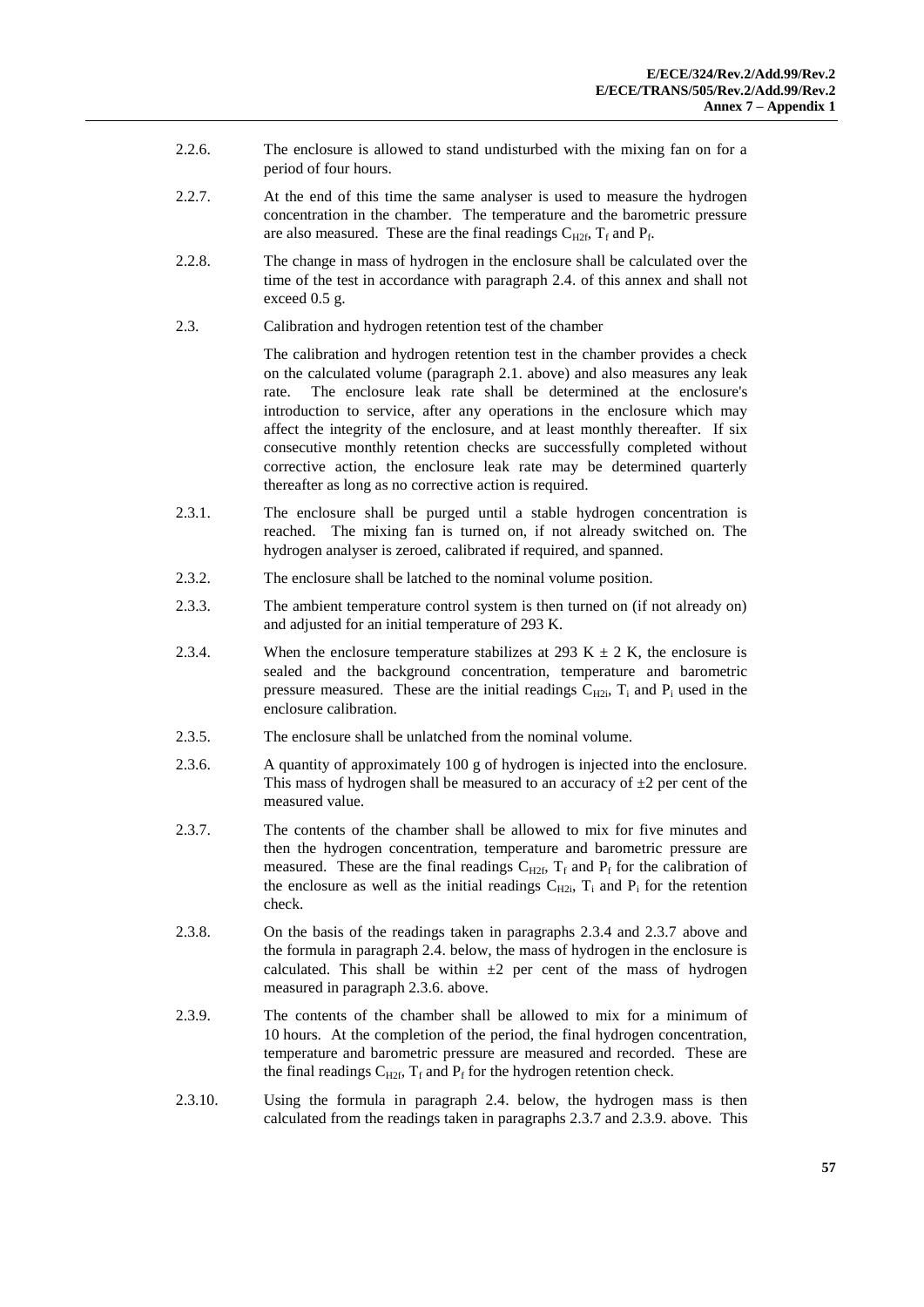mass may not differ by more than 5 per cent from the hydrogen mass given by paragraph 2.3.8. above.

2.4. Calculation

The calculation of net hydrogen mass change within the enclosure is used to determine the chamber's hydrocarbon background and leak rate. Initial and final readings of hydrogen concentration, temperature and barometric pressure are used in the following formula to calculate the mass change.

$$
M_{_{\rm H2}} = k \! \times \! V \! \times \! 10^{-4} \! \times \!\! \left(\! \frac{ (1\! +\! \frac{V_{_{\rm out}}}{V}) \! \times \! C_{_{\rm H2f}} \! \times \! P_{_{\rm f}}}{T_{_{\rm f}}} \! -\! \frac{C_{_{\rm H2i}} \! \times \! P_{_{\rm i}}}{T_{_{\rm i}}}\right)
$$

Where:

 $M_{H2}$  = hydrogen mass, in grams

 $C_{H2}$  = measured hydrogen concentration into the enclosure, in ppm volume

- V = enclosure volume in cubic metres  $(m<sup>3</sup>)$  as measured in paragraph 2.1.1. above.
- $V_{\text{out}}$  = compensation volume in m<sup>3</sup>, at the test temperature and pressure

 $T =$  ambient chamber temperature, in K

P = absolute enclosure pressure, in kPa

k = 2.42

Where: i is the initial reading

f is the final reading

3. Calibration of the hydrogen analyser

The analyser should be calibrated using hydrogen in air and purified synthetic air. See paragraph 4.8.2. of Annex 7.

Each of the normally used operating ranges are calibrated by the following procedure:

- 3.1. Establish the calibration curve by at least five calibration points spaced as evenly as possible over the operating range. The nominal concentration of the calibration gas with the highest concentrations to be at least 80 per cent of the full scale.
- 3.2. Calculate the calibration curve by the method of least squares. If the resulting polynomial degree is greater than three, then the number of calibration points shall be at least the number of the polynomial degree plus two.
- 3.3. The calibration curve shall not differ by more than two per cent from the nominal value of each calibration gas.
- 3.4. Using the coefficients of the polynomial derived from paragraph 3.2. above, a table of analyser readings against true concentrations shall be drawn by steps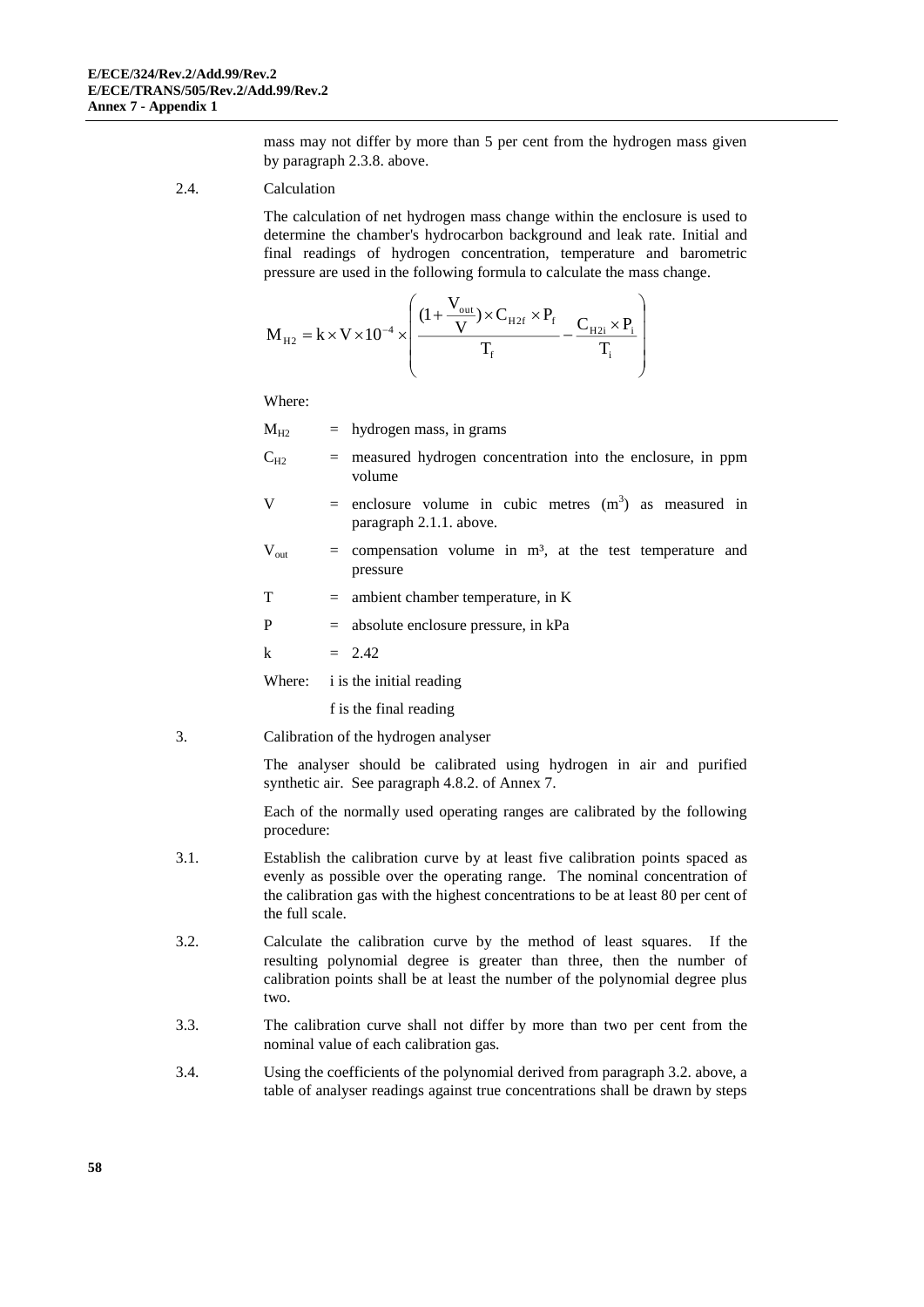no greater than 1 per cent of full scale. This is to be carried out for each analyser range calibrated.

This table shall also contain other relevant data such as:

- (a) Date of calibration;
- (b) Span and zero potentiometer readings (where applicable);
- (c) Nominal scale;
- (d) Reference data of each calibration gas used;
- (e) Real and indicated value of each calibration gas used together with the percentage differences;
- (f) Calibration pressure of analyser.
- 3.5. Alternative methods (e.g. computer, electronically controlled range switch) can be used if it is proven to the technical service that these methods give equivalent accuracy.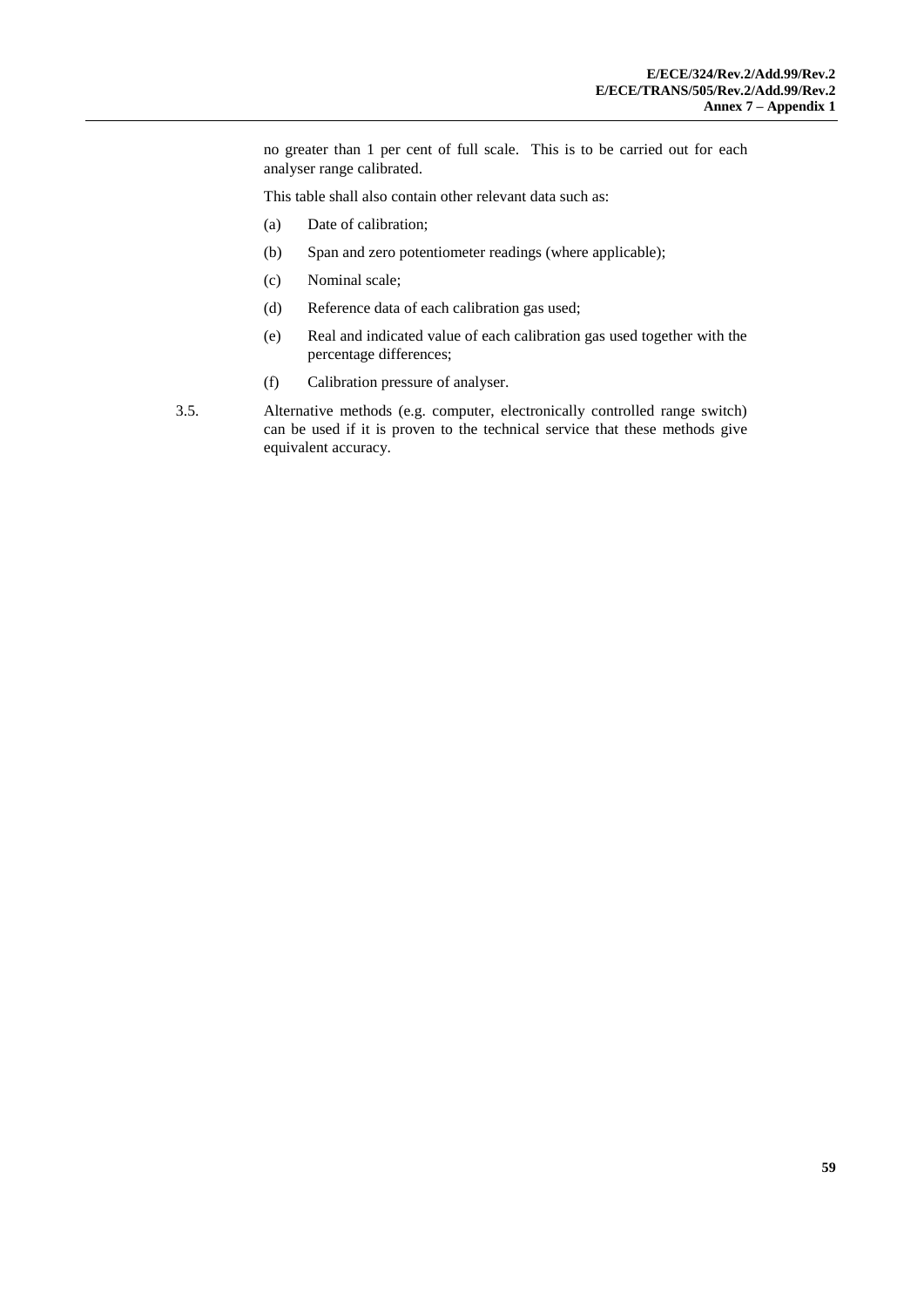### **Annex 7 - Appendix 2**

#### **Essential characteristics of the vehicle family**

1. Parameters defining the family relative to hydrogen emissions

The family may be defined by basic design parameters which shall be common to vehicles within the family. In some cases there may be interaction of parameters. These effects shall also be taken into consideration to ensure that only vehicles with similar hydrogen emission characteristics are included within the family.

2. To this end, those vehicle types whose parameters described below are identical are considered to belong to the same hydrogen emissions.

REESS:

- (a) Trade name or mark of theREESS;
- (b) Indication of all types of electrochemical couples used;
- (c) Number of REESS cells;
- (d) Number of REESS subsystems;
- (e) Nominal voltage of the REESS (V);
- (f) REESS energy (kWh);
- (g) Gas combination rate (in per cent);
- (h) Type(s) of ventilation for REESS subsystem(s);
- (i) Type of cooling system (if any).

On-board charger:

- (a) Make and type of different charger parts;
- (b) Output nominal power (kW);
- (c) Maximum voltage of charge (V);
- (d) Maximum intensity of charge (A);
- (e) Make and type of control unit (if any);
- (f) Diagram of operating, controls and safety;
- (g) Characteristics of charge periods.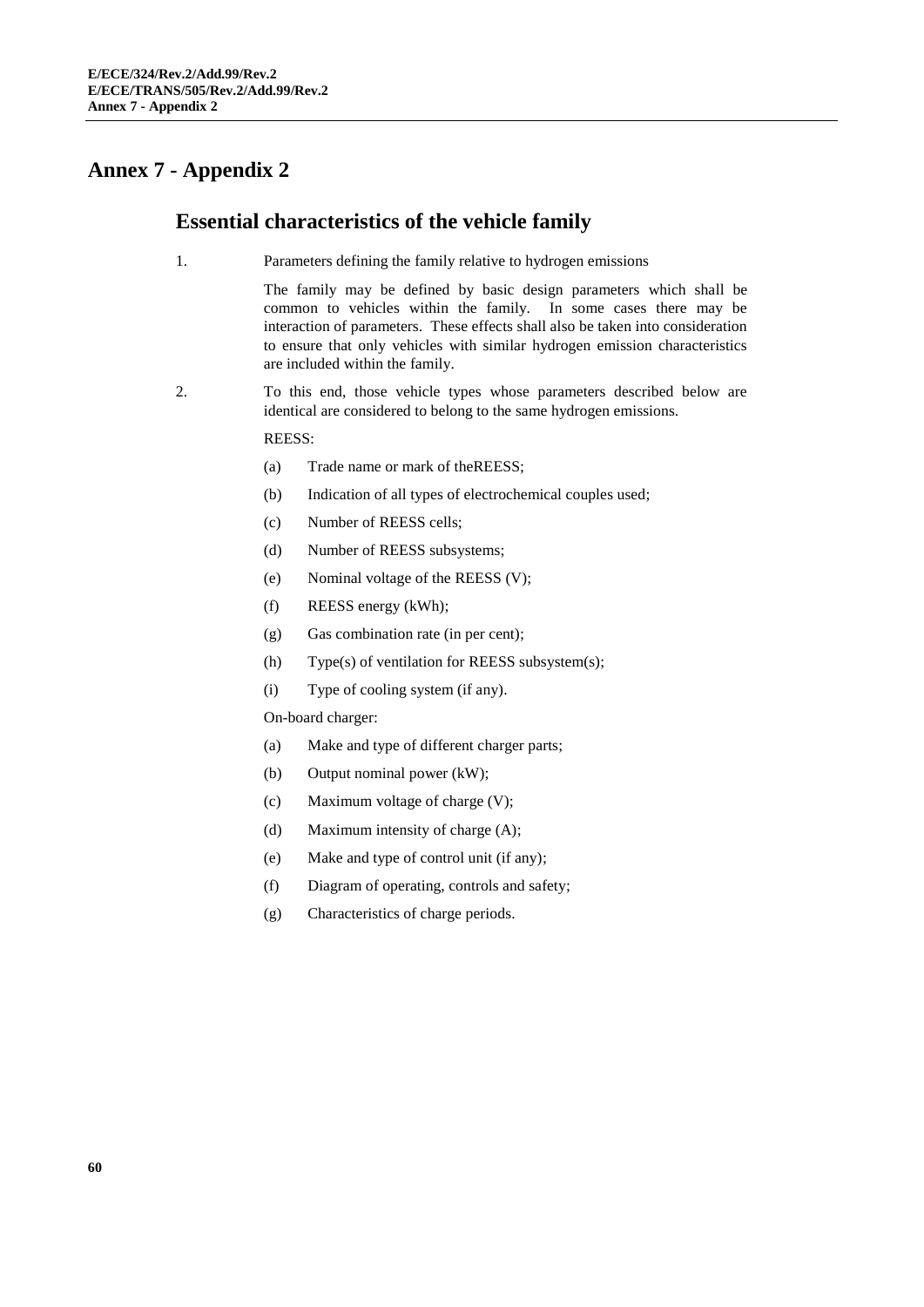**Annex 8**

**REESS test procedures**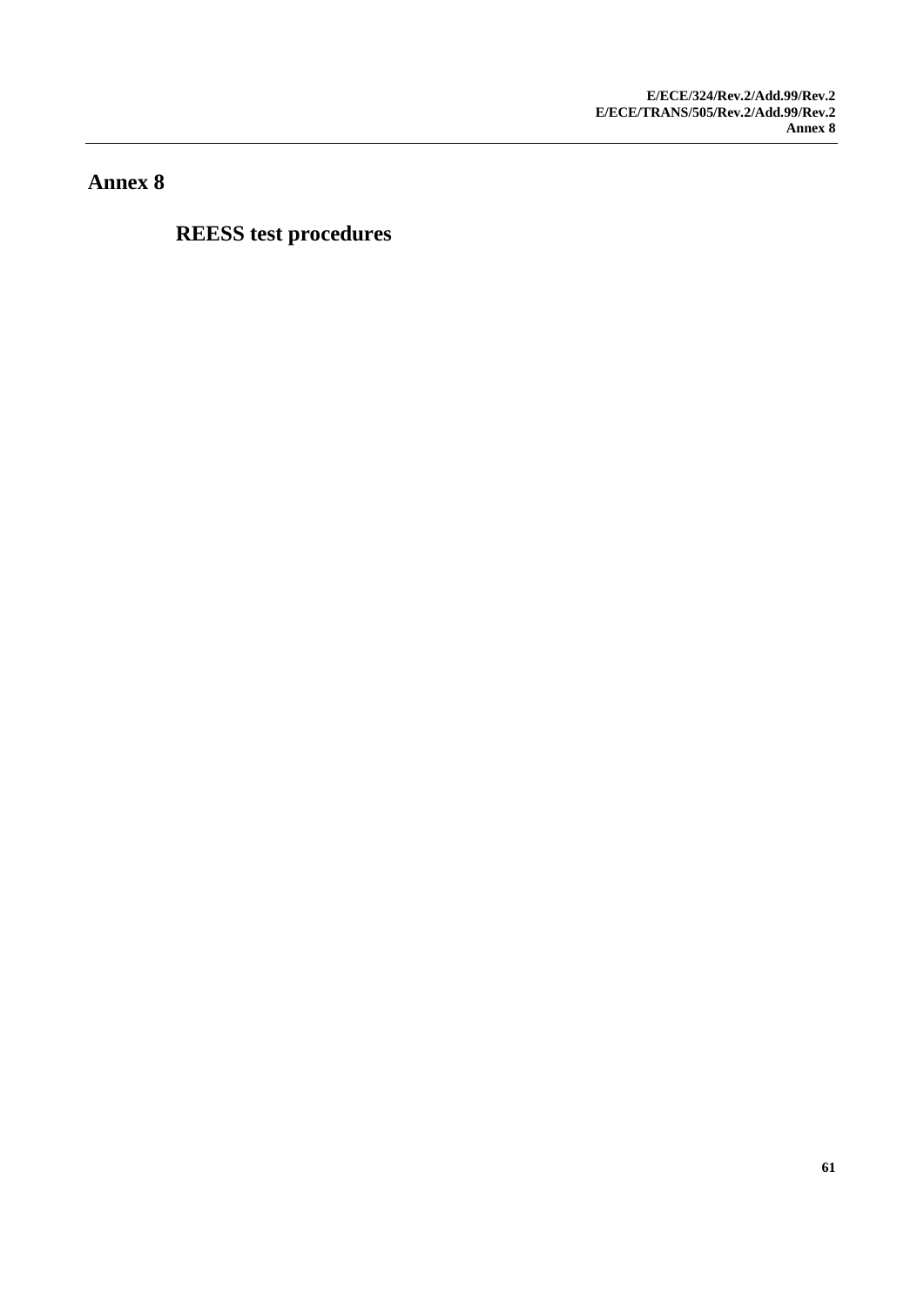# **Annex 8 - Appendix 1**

# **Procedure for conducting a standard cycle**

A standard cycle will start with a standard discharge followed by a standard charge.

Standard discharge:

| Discharge rate:                | The discharge procedure including termination criteria<br>shall be defined by the manufacturer. If not specified,<br>then it shall be a discharge with 1C current. |
|--------------------------------|--------------------------------------------------------------------------------------------------------------------------------------------------------------------|
| Discharge limit (end voltage): | Specified by the manufacturer                                                                                                                                      |
| Rest period after discharge:   | Minimum 30 min                                                                                                                                                     |
| Standard charge:               | The charge procedure including termination criteria<br>shall be defined by the manufacturer. If not specified,<br>then it shall be a charge with C/3 current.      |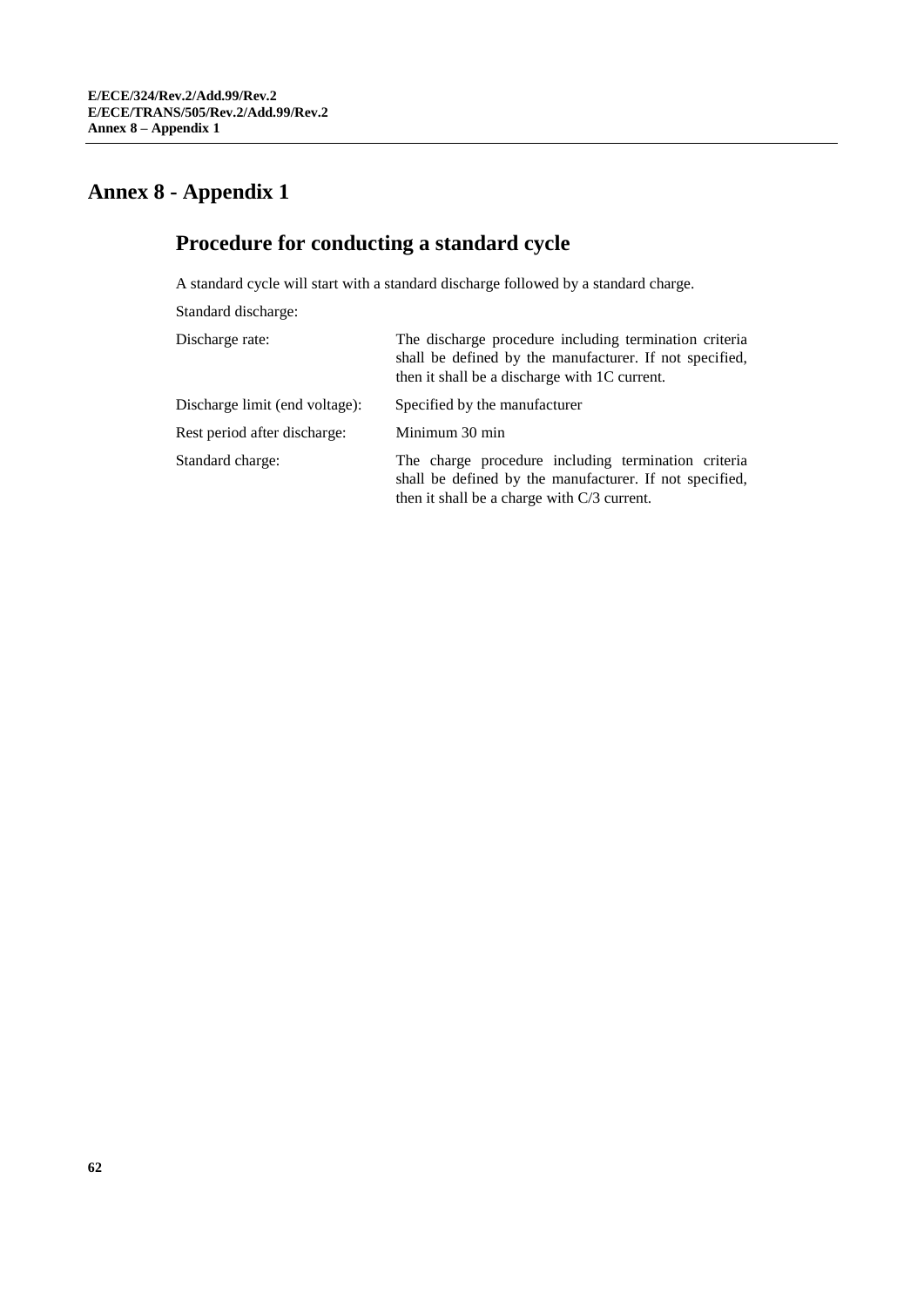### **Annex 8A**

#### **Vibration test**

1. Purpose

The purpose of this test is to verify the safety performance of the REESS under a vibration environment which the REESS will likely experience during the normal operation of the vehicle.

- 2. Installations
- 2.1. This test shall be conducted either with the complete REESS or with a-related REESS subsystem(s) including the cells and their electrical connections. If the manufacturer chooses to test with related subsystem(s), the manufacturer shall demonstrate that the test result can reasonably represent the performance of the complete REESS with respect to its safety performance under the same conditions. If the electronic management unit for the REESS is not integrated in the casing enclosing the cells, then the electronic management unit may be omitted from installation on the tested-device if so requested by the manufacturer.
- 2.2. The tested-device shall be firmly secured to the platform of the vibration machine in such a manner as to ensure that the vibrations are directly transmitted to the tested-device.
- 3. Procedures
- 3.1. General test conditions

The following conditions shall apply to the tested-device:

- (a) The test shall be conducted at an ambient temperature of  $20 \pm 10^{\circ}$ C;
- (b) At the beginning of the test, the SOC shall be adjusted to a value in the upper 50 per cent of the normal operating SOC range of the testeddevice;
- (c) At the beginning of the test, all protection devices which affect the function(s) of the tested-device that are relevant to the outcome of the test shall be operational.
- 3.2. Test procedures

The tested-devices shall be subjected to a vibration having a sinusoidal waveform with a logarithmic sweep between 7 Hz and 50 Hz and back to 7 Hz traversed in 15 minutes. This cycle shall be repeated 12 times for a total of 3 hours in the vertical direction of the mounting orientation of the REESS as specified by the manufacturer.

The correlation between frequency and acceleration shall be as shown in Table 1: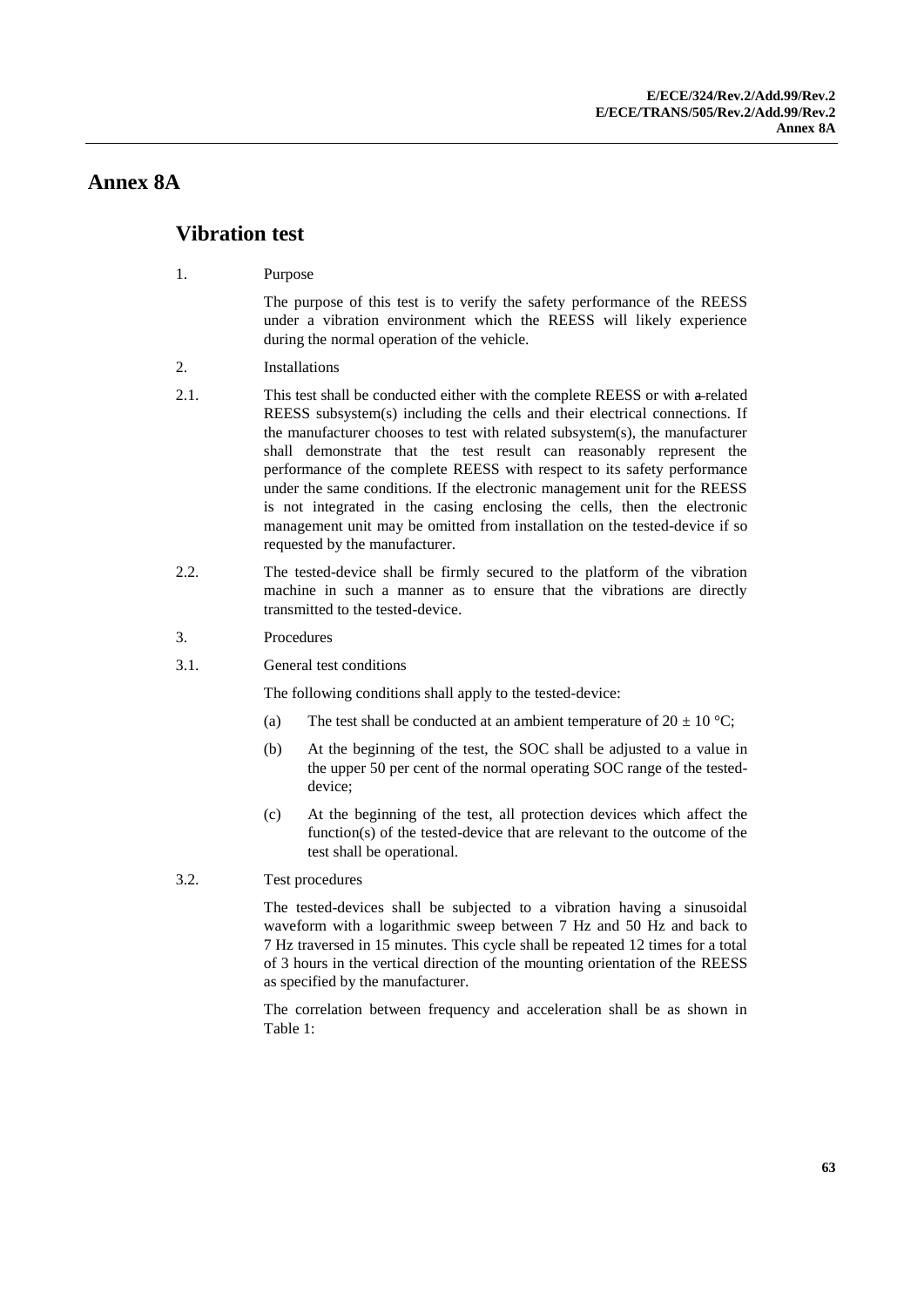#### Table 1 **Frequency and acceleration**

| Frequency $(Hz)$ | Acceleration(m/s2)             |
|------------------|--------------------------------|
| $7 - 18$         | 10                             |
| $18 - 30$        | gradually reduced from 10 to 2 |
| $30 - 50$        |                                |

At the request of the manufacturer, a higher acceleration level as well as a higher maximum frequency may be used.

At the request of the manufacturer a vibration test profile determined by the vehicle-manufacturer, verified for the vehicle application and agreed with the Technical Service may be used as a substitute for the frequency - acceleration correlation of Table 1. The approval of a REESS tested according to this condition shall be limited to approvals for a specific vehicle type.

After the vibration, a standard cycle as described in Annex 8, Appendix 1 shall be conducted, if not inhibited by the tested-device.

The test shall end with an observation period of 1 h at the ambient temperature conditions of the test environment.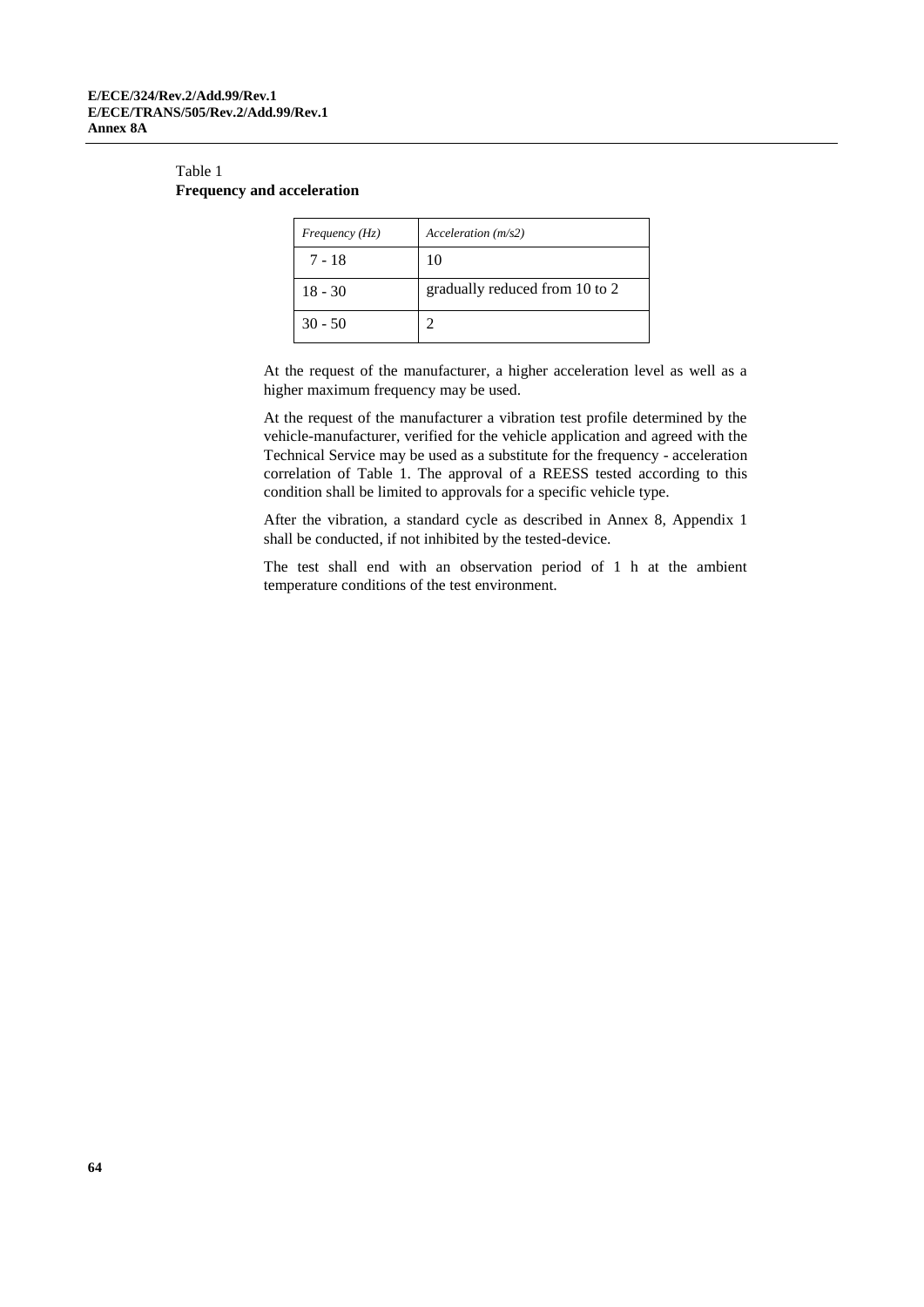#### **Annex 8B**

#### **Thermal shock and cycling test**

1. Purpose

The purpose of this test is to verify the resistance of the REESS to sudden changes in temperature. The REESS shall undergo a specified number of temperature cycles, which start at ambient temperature followed by high and low temperature cycling. It simulates a rapid environmental temperature change which a REESS would likely experience during its life.

2. Installations

This test shall be conducted either with the complete REESS or with related REESS subsystem(s) of the REESS including the cells and their electrical connections. If the manufacturer chooses to test with related subsystem(s), the manufacturer shall demonstrate that the test result can reasonably represent the performance of the complete REESS with respect to its safety performance under the same conditions. If the electronic management unit for the REESS is not integrated in the casing enclosing the cells, then the electronic management unit may be omitted from installation on the testeddevice if so requested by the manufacturer.

- 3. Procedures
- 3.1. General test conditions

The following conditions shall apply to the tested-device at the start of the test:

- (a) The SOC shall be adjusted to a value in the upper 50 per cent of the normal operating SOC range;
- (b) All protection devices, which would affect the function of the testeddevice and which are relevant to the outcome of the test shall be operational.
- 3.2. Test procedure

The tested-device shall be stored for at least six hours at a test temperature equal to  $60 \pm 2$  °C or higher if requested by the manufacturer, followed by storage for at least six hours at a test temperature equal to  $-40 \pm 2$  °C or lower if requested by the manufacturer. The maximum time interval between test temperature extremes shall be 30 minutes. This procedure shall be repeated until a minimum of 5 total cycles are completed, after which the tested-device shall be stored for 24 hours at an ambient temperature of  $20 \pm 10$  °C.

After the storage for 24 hours, a standard cycle as described in Annex 8, Appendix 1 shall be conducted, if not inhibited by the tested-device.

The test shall end with an observation period of 1 h at the ambient temperature conditions of the test environment.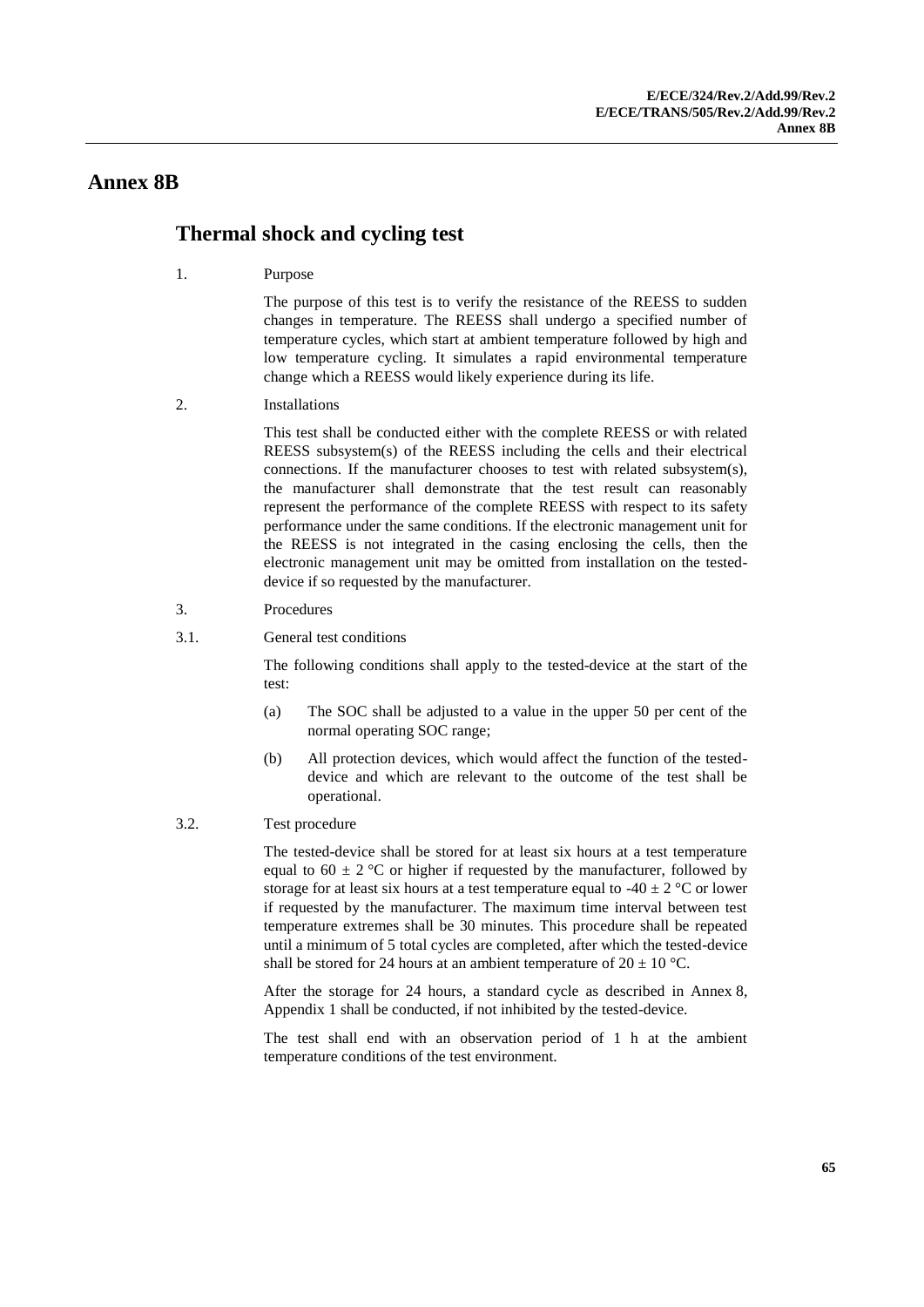#### **Annex 8C**

### **Mechanical shock**

1. Purpose

The purpose of this test is to verify the safety performance of the REESS under inertial loads which may occur during a vehicle crash.

- 2. Installation
- 2.1. This test shall be conducted either with the complete REESS or with related REESS subsystem(s) including the cells and their electrical connections. If the manufacturer chooses to test with related subsystem(s), the manufacturer shall demonstrate that the test result can reasonably represent the performance of the complete REESS with respect to its safety performance under the same conditions. If the electronic management unit for the REESS is not integrated in the casing enclosing the cells, then the electronic management unit may be omitted from installation on the tested-device if so requested by the manufacturer
- 2.2. The tested-device shall be connected to the test fixture only by the intended mountings provided for the purpose of attaching the REESS or REESS subsystem to the vehicle.
- 3. Procedures
- 3.1. General test conditions and requirements

The following condition shall apply to the test:

- (a) The test shall be conducted at an ambient temperature of  $20 \pm 10$  °C,
- (b) At the beginning of the test, the SOC shall be adjusted to a value in the upper 50 per cent of the normal operating SOC range;
- (c) At the beginning of the test, all protection devices which effect the function of the tested-device and which are relevant to the outcome of the test, shall be operational.
- 3.2. Test procedure

The tested-device shall be decelerated or, at the choice of the applicant, accelerated in compliance with the acceleration corridors which are specified in Tables 1 to 3. The Technical Service in consultation with the manufacturer shall decide whether the tests shall be conducted in either the positive or negative direction or both.

For each of the test pulses specified, a separate tested-device may be used.

The test pulse shall be within the minimum and maximum value as specified in Tables 1 to 3. A higher shock level and /or longer duration as described in the maximum value in Tables 1 to 3 can be applied to the tested-device if recommended by the manufacturer.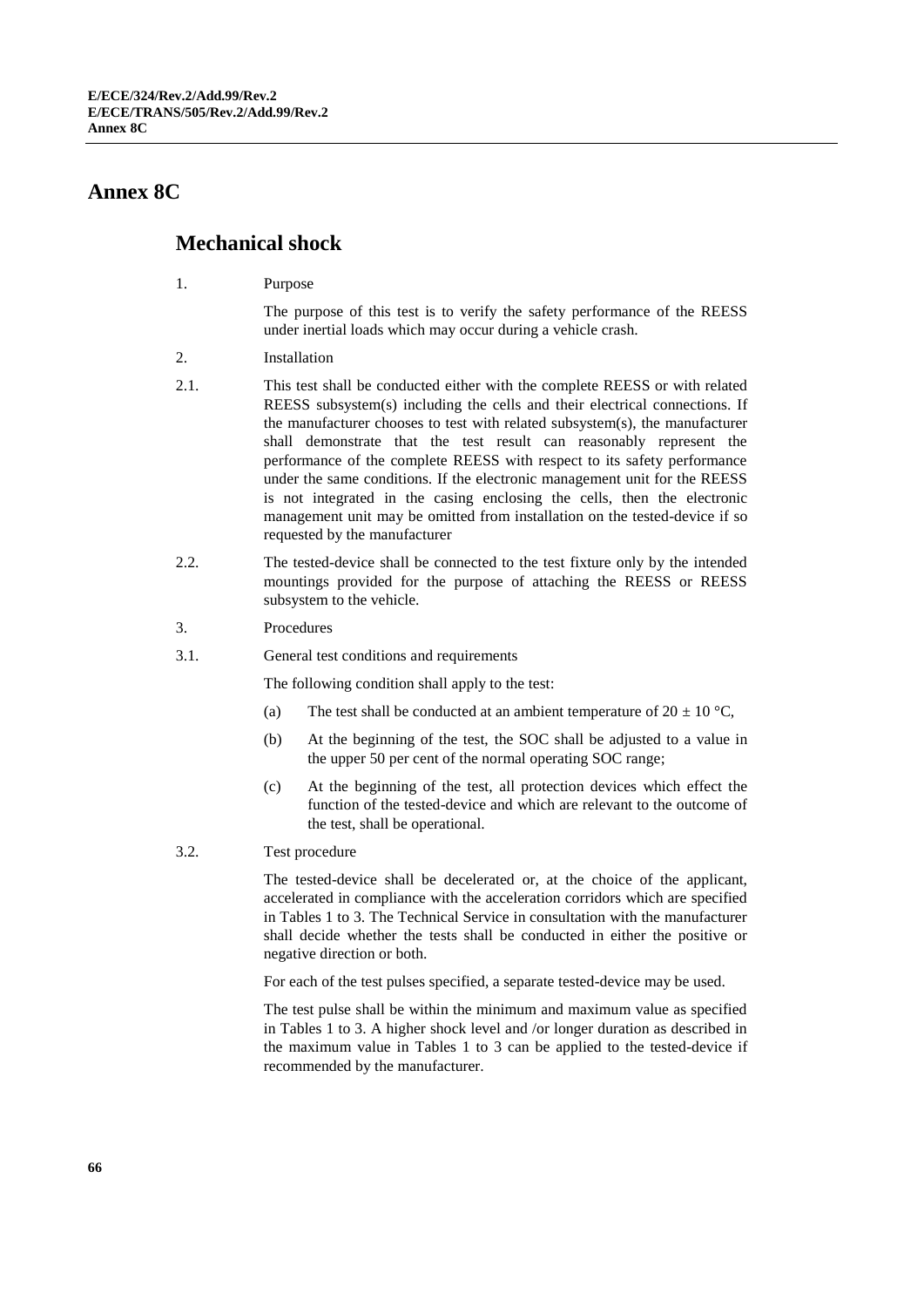Figure 1 **Generic description of test pulses**



Table 1 for  $M_1$  and  $N_1$  vehicles:

| Point          | Time (ms) | Acceleration(g) |            |
|----------------|-----------|-----------------|------------|
|                |           | Longitudinal    | Transverse |
| A              | 20        | 0               | 0          |
| B              | 50        | 20              | 8          |
| $\overline{C}$ | 65        | 20              | 8          |
| D              | 100       | 0               | 0          |
| E              | 0         | 10              | 4.5        |
| $\mathbf{F}$   | 50        | 28              | 15         |
| G              | 80        | 28              | 15         |
| $H_{\rm}$      | 120       | 0               | 0          |

Table 2 for  $M_2$  and  $N_2$  vehicles:

| Point | Time (ms) | Acceleration(g) |                   |
|-------|-----------|-----------------|-------------------|
|       |           | Longitudinal    | <i>Transverse</i> |
|       | 20        |                 |                   |
| В     | 50        | 10              |                   |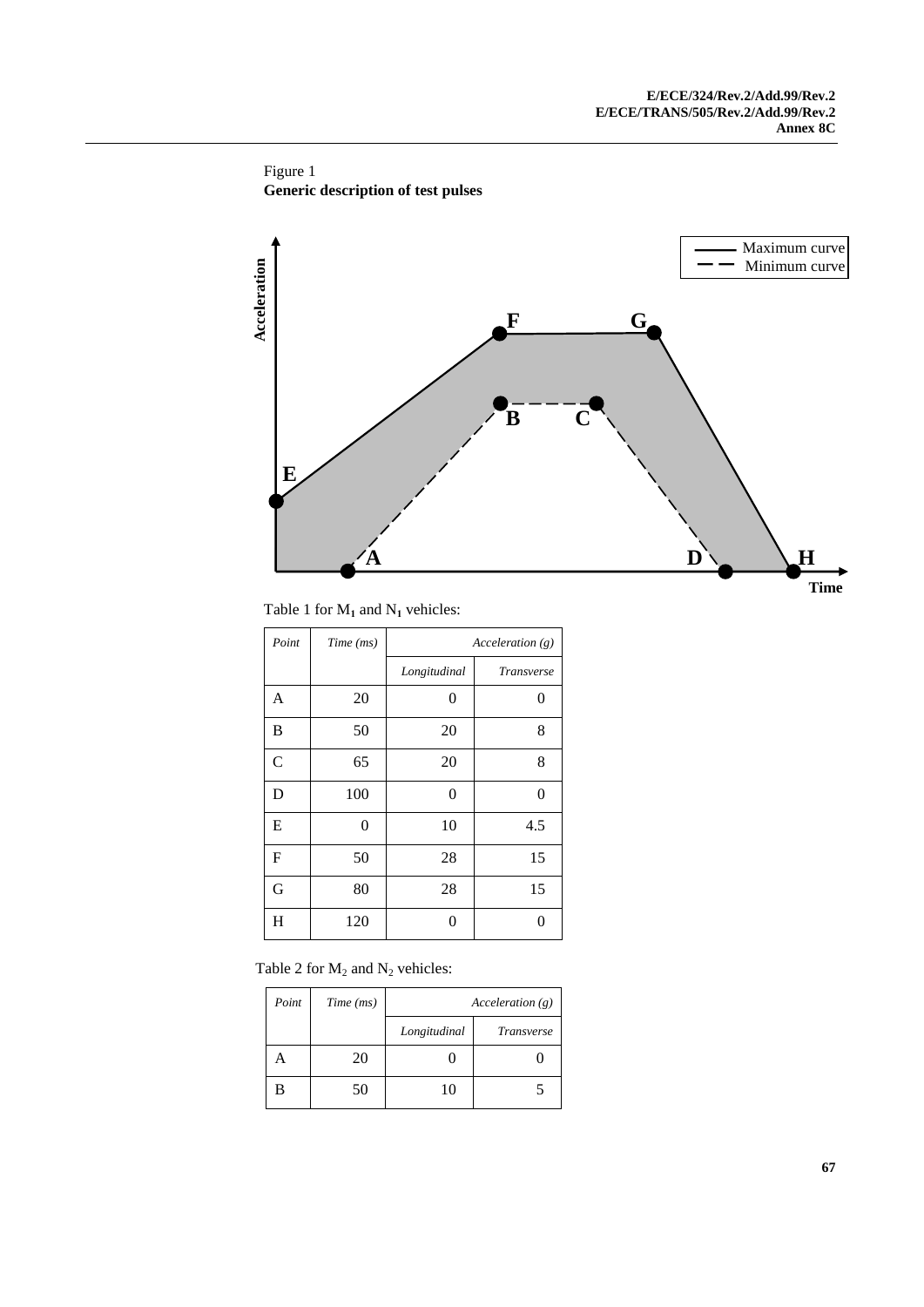#### **E/ECE/324/Rev.2/Add.99/Rev.2 E/ECE/TRANS/505/Rev.2/Add.99/Rev.2 Annex 8C**

| $\overline{C}$ | 65  | 10 | 5   |
|----------------|-----|----|-----|
| D              | 100 | 0  |     |
| E              | 0   | 5  | 2.5 |
| $\overline{F}$ | 50  | 17 | 10  |
| G              | 80  | 17 | 10  |
| H              | 120 | 0  |     |

Table 3 for  $M_3$  and  $N_3$  vehicles:

| Point          | Time (ms)      | Acceleration(g) |            |
|----------------|----------------|-----------------|------------|
|                |                | Longitudinal    | Transverse |
| A              | 20             | 0               | 0          |
| B              | 50             | 6,6             | 5          |
| $\overline{C}$ | 65             | 6,6             | 5          |
| D              | 100            | 0               | 0          |
| E              | $\overline{0}$ | 4               | 2.5        |
| $\mathbf{F}$   | 50             | 12              | 10         |
| G              | 80             | 12              | 10         |
| $H_{\rm}$      | 120            | 0               | 0          |

The test shall end with an observation period of 1 h at the ambient temperature conditions of the test environment.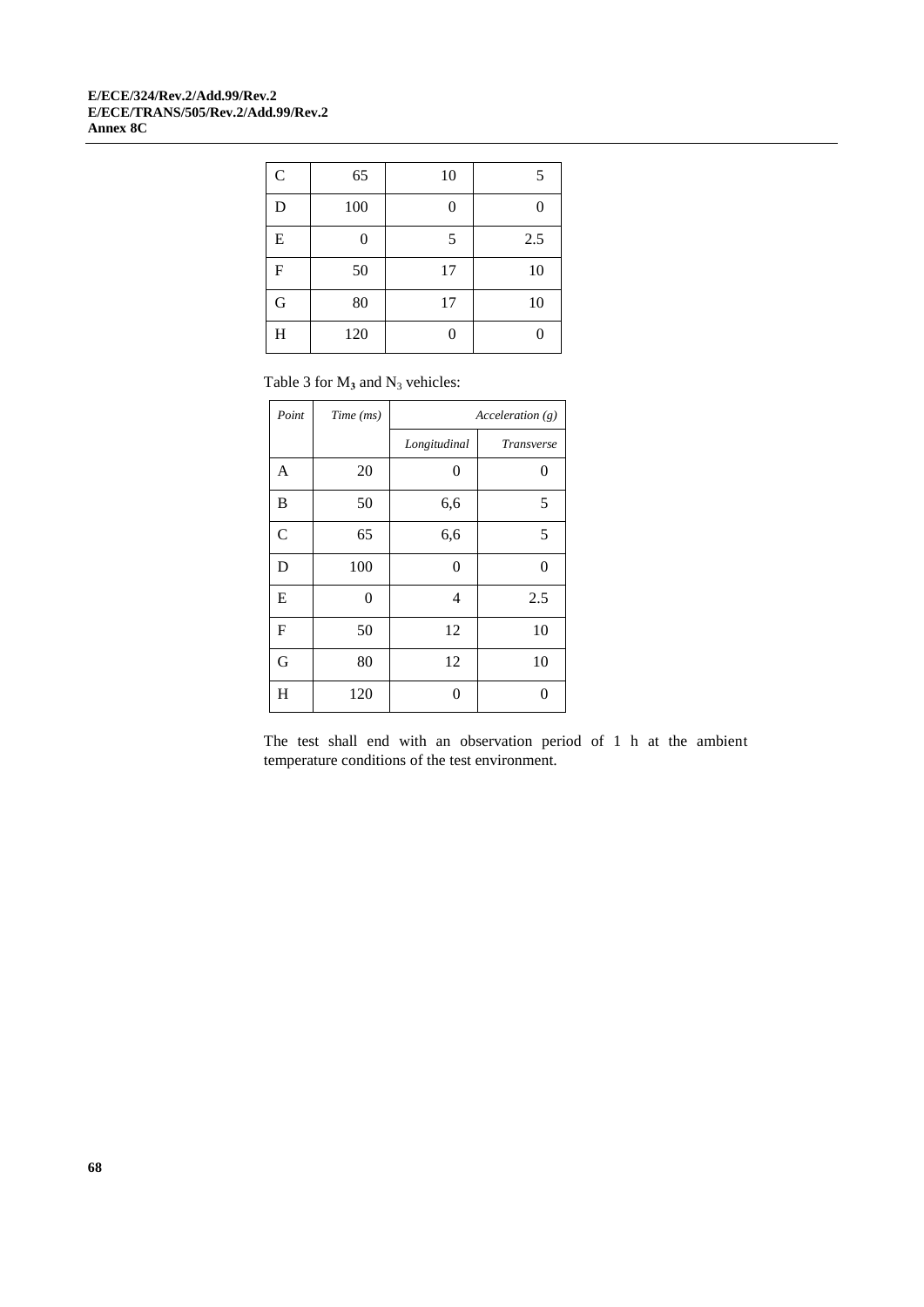### **Annex 8D**

### **Mechanical integrity**

1. Purpose

The purpose of this test is to verify the safety performance of the REESS under contact loads which may occur during vehicle crash situation.

- 2. Installations
- 2.1. This test shall be conducted with either the complete REESS or with a related REESS subsystem(s) including the cells and their electrical connections. If the manufacturer chooses to test with related subsystem(s), the manufacturer shall demonstrate that the test result can reasonably represent the performance of the complete REESS with respect to its safety performance under the same conditions. If the electronic management unit for the REESS is not integrated in the casing enclosing the cells, then the electronic management unit may be omitted from installation on the tested-device if so requested by the manufacturer.
- 2.2. The tested-device shall be connected to the test fixture as recommended by the manufacturer.
- 3. Procedures
- 3.1. General test conditions

The following condition and requirements shall apply to the test:

- (a) The test shall be conducted at an ambient temperature of  $20 \pm 10$  °C;
- (b) At the beginning of the test, the SOC shall be adjusted to a value in the upper 50 per cent of the normal operating SOC range;
- (c) At the beginning of the test, all internal and external protection devices which would affect the function of the tested-device and which are relevant to the outcome of the test shall be operational.
- 3.2. Crush test
- 3.2.1. Crush force

The tested-device shall be crushed between a resistance and a crush plate as described in Figure 1 with a force of at least 100 kN, but not exceeding 105 kN, unless otherwise specified in accordance with paragraph 6.4.2. of this Regulation, with an onset time less than 3 minutes and a hold time of at least 100 ms but not exceeding 10 s.

Figure 1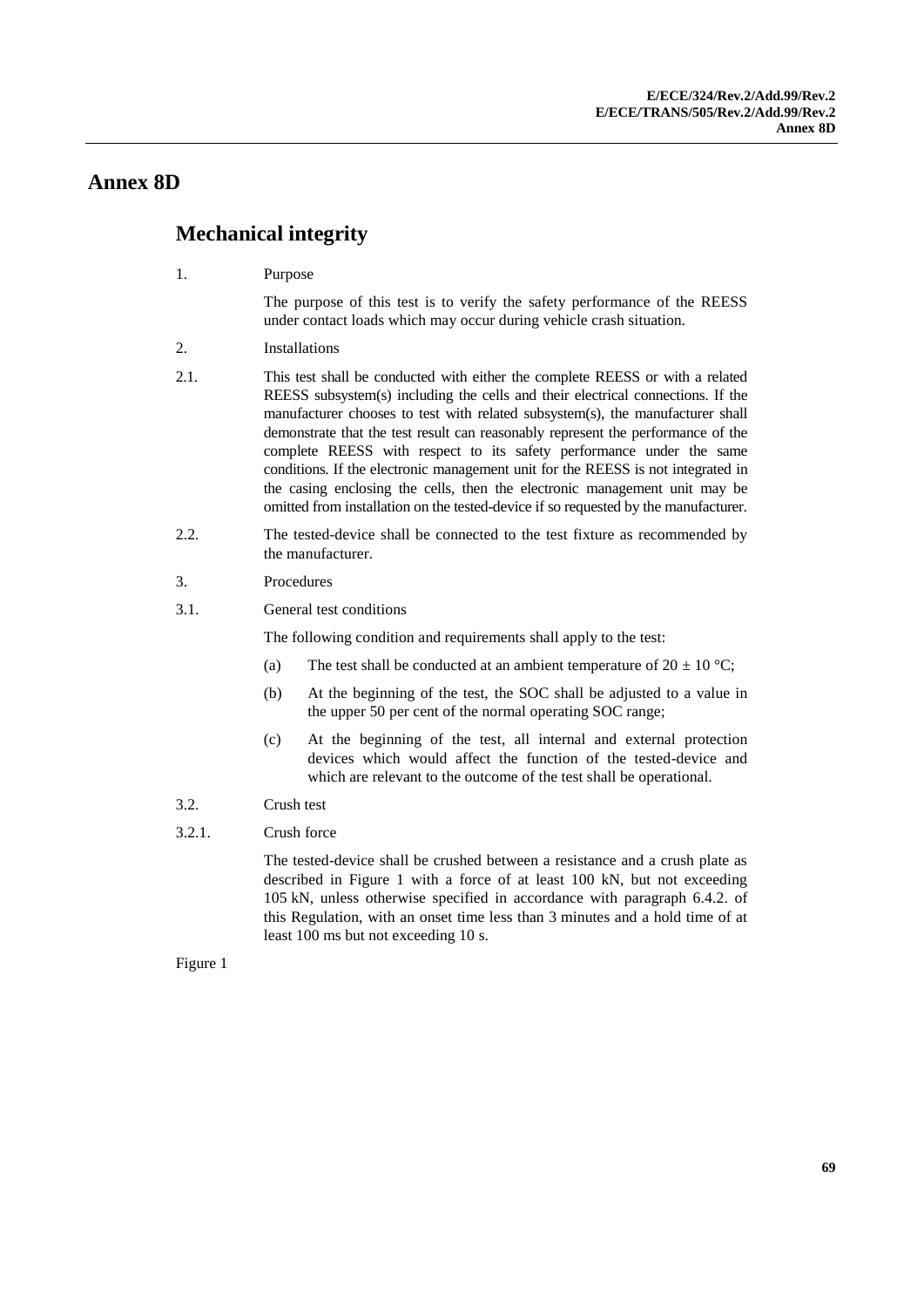

Dimension of the crush plate: 600 mm x 600 mm or smaller

A higher crush force, a longer onset time, a longer hold time, or a combination of these, may be applied at the request of the manufacturer.

The application of the force shall be decided by the manufacturer together with the Technical Service having consideration to the direction of travel of the REESS relative to its installation in the vehicle. The application force being applied horizontally and perpendicular to the direction of travel of the REESS.

The test shall end with an observation period of 1 h at the ambient temperature conditions of the test environment.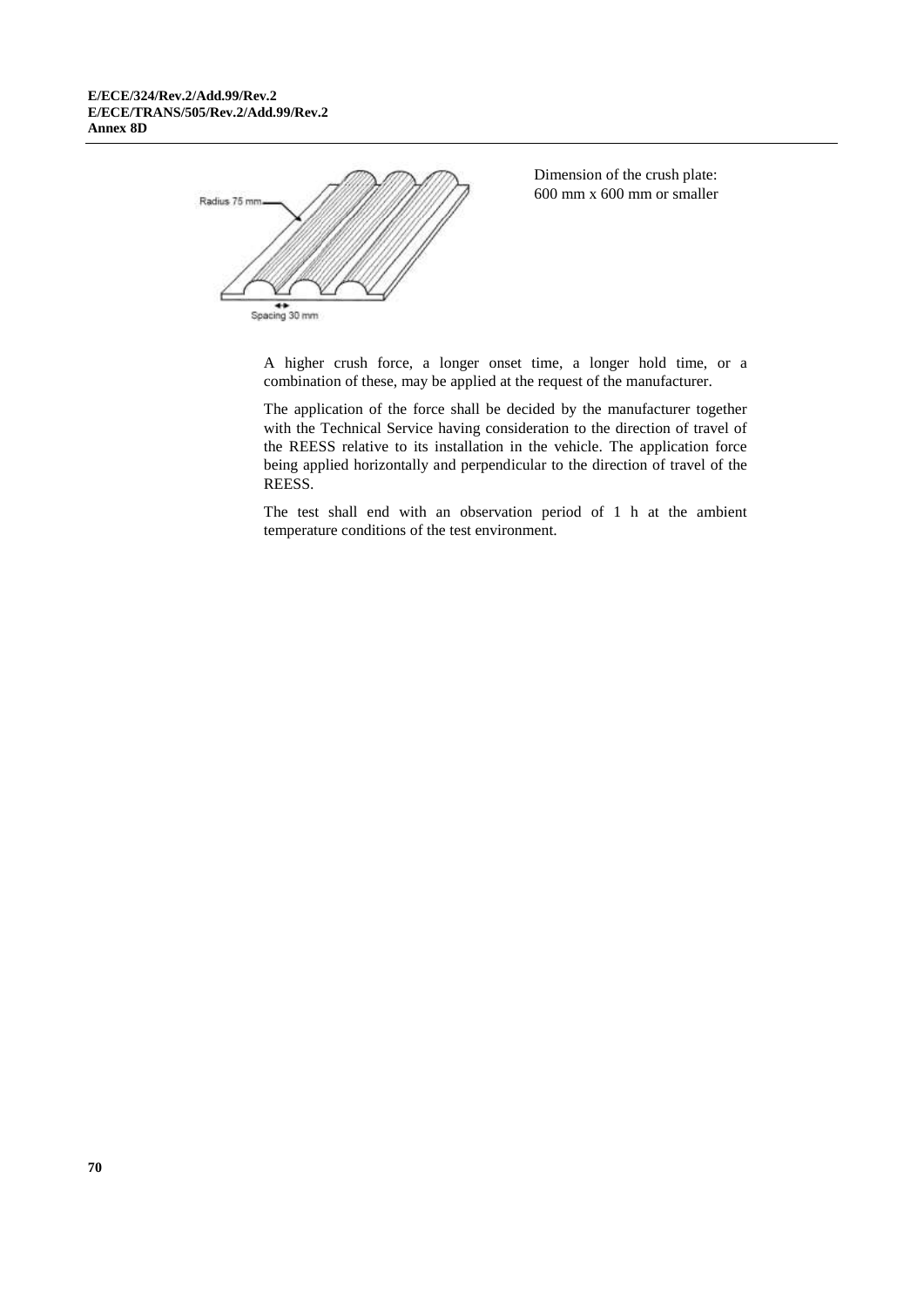### **Annex 8E**

#### **Fire resistance**

1. Purpose

The purpose of this test is to verify the resistance of the REESS, against exposure to fire from outside of the vehicle due to e.g. a fuel spill from a vehicle (either the vehicle itself or a nearby vehicle). This situation should leave the driver and passengers with enough time to evacuate.

- 2. Installations
- 2.1. This test shall be conducted either with the complete REESS or with related REESS subsystem(s) including the cells and their electrical connections. If the manufacturer chooses to test with related subsystem(s), the manufacturer shall demonstrate that the test result can reasonably represent the performance of the complete REESS with respect to its safety performance under the same conditions. If the electronic management unit for the REESS is not integrated in the casing enclosing the cells, then the electronic management unit may be omitted from installation on the tested-device if so requested by the manufacturer. Where the relevant REESS subsystems are distributed throughout the vehicle, the test may be conducted on each relevant of the REESS subsystem.
- 3. Procedures
- 3.1. General test conditions

The following requirements and conditions shall apply to the test:

- (a) The test shall be conducted at a temperature of at least  $0^{\circ}C$ ;
- (b) At the beginning of the test, the SOC shall be adjusted to a value in the upper 50 per cent of the normal operating SOC range;
- (c) At the beginning of the test, all protection devices which effect the function of the tested-device and are relevant for the outcome of the test shall be operational.
- 3.2. Test procedure

A vehicle based test or a component based test shall be performed at the discretion of the manufacturer:

3.2.1. Vehicle based test

The tested-device shall be mounted in a testing fixture simulating actual mounting conditions as far as possible; no combustible material should be used for this with the exception of material that is part of the REESS. The method whereby the tested-device is fixed in the fixture shall correspond to the relevant specifications for its installation in a vehicle. In the case of a REESS designed for a specific vehicle use, vehicle parts which affect the course of the fire in any way shall be taken into consideration.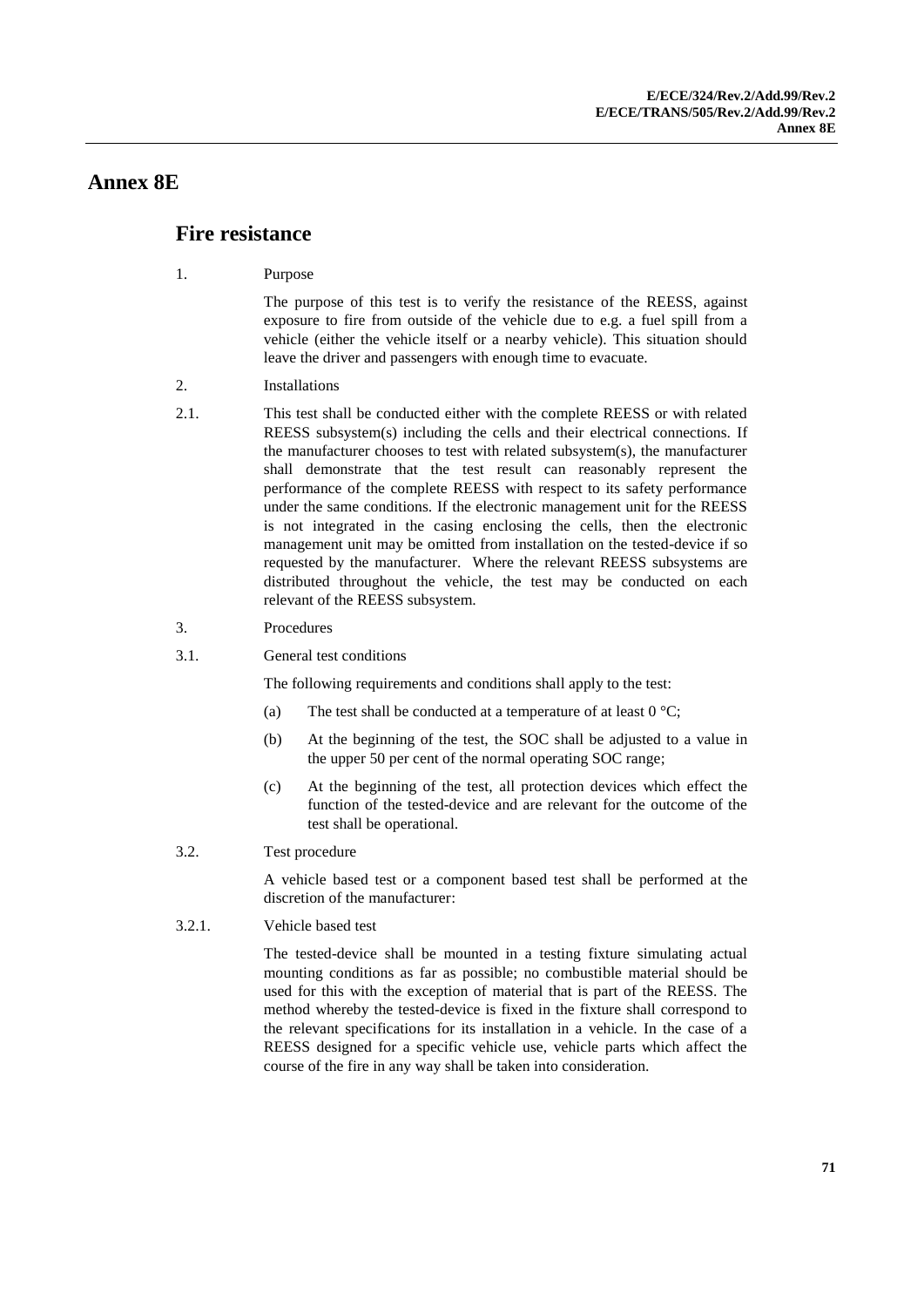#### 3.2.2. Component based test

The tested-device shall be placed on a grating table positioned above the pan, in an orientation according to the manufacturer's design intent.

The grating table shall be constructed by steel rods, diameter 6-10 mm, with 4-6 cm in between. If needed the steel rods could be supported by flat steel parts.

3.3. The flame to which the tested-device is exposed shall be obtained by burning commercial fuel for positive-ignition engines (hereafter called "fuel") in a pan. The quantity of fuel shall be sufficient to permit the flame, under freeburning conditions, to burn for the whole test procedure.

> The fire shall cover the whole area of the pan during whole fire exposure. The pan dimensions shall be chosen so as to ensure that the sides of the tested-device are exposed to the flame. The pan shall therefore exceed the horizontal projection of the tested-device by at least 20 cm, but not more than 50 cm. The sidewalls of the pan shall not project more than 8 cm above the level of the fuel at the start of the test.

- 3.4. The pan filled with fuel shall be placed under the tested-device in such a way that the distance between the level of the fuel in the pan and the bottom of the tested-device corresponds to the design height of the tested-device above the road surface at the unladen mass if paragraph 3.2.1. above is applied or approximately 50 cm if paragraph 3.2.2. above is applied. Either the pan, or the testing fixture, or both, shall be freely movable.
- 3.5. During phase C of the test, the pan shall be covered by a screen. The screen shall be placed  $3 \text{ cm } +/- 1 \text{ cm}$  above the fuel level measured prior to the ignition of the fuel. The screen shall be made of a refractory material, as prescribed in Annex 8E - Appendix 1. There shall be no gap between the bricks and they shall be supported over the fuel pan in such a manner that the holes in the bricks are not obstructed. The length and width of the frame shall be 2 cm to 4 cm smaller than the interior dimensions of the pan so that a gap of 1 cm to 2 cm exists between the frame and the wall of the pan to allow ventilation. Before the test the screen shall be at least at the ambient temperature. The firebricks may be wetted in order to guarantee repeatable test conditions.
- 3.6. If the tests are carried out in the open air, sufficient wind protection shall be provided and the wind velocity at pan level shall not exceed 2.5 km/h.
- 3.7. The test shall comprise of three phases B-D, if the fuel is at least at temperature of 20 °C. Otherwise the test shall comprise four phases A–D.
- 3.7.1. Phase A: Pre-heating (Figure 1)

The fuel in the pan shall be ignited at a distance of at least 3 m from the tested-device. After 60 seconds pre-heating, the pan shall be placed under the tested-device. If the size of the pan is too large to be moved without risking liquid spills etc. then the tested-device and test rig can be moved over the pan instead.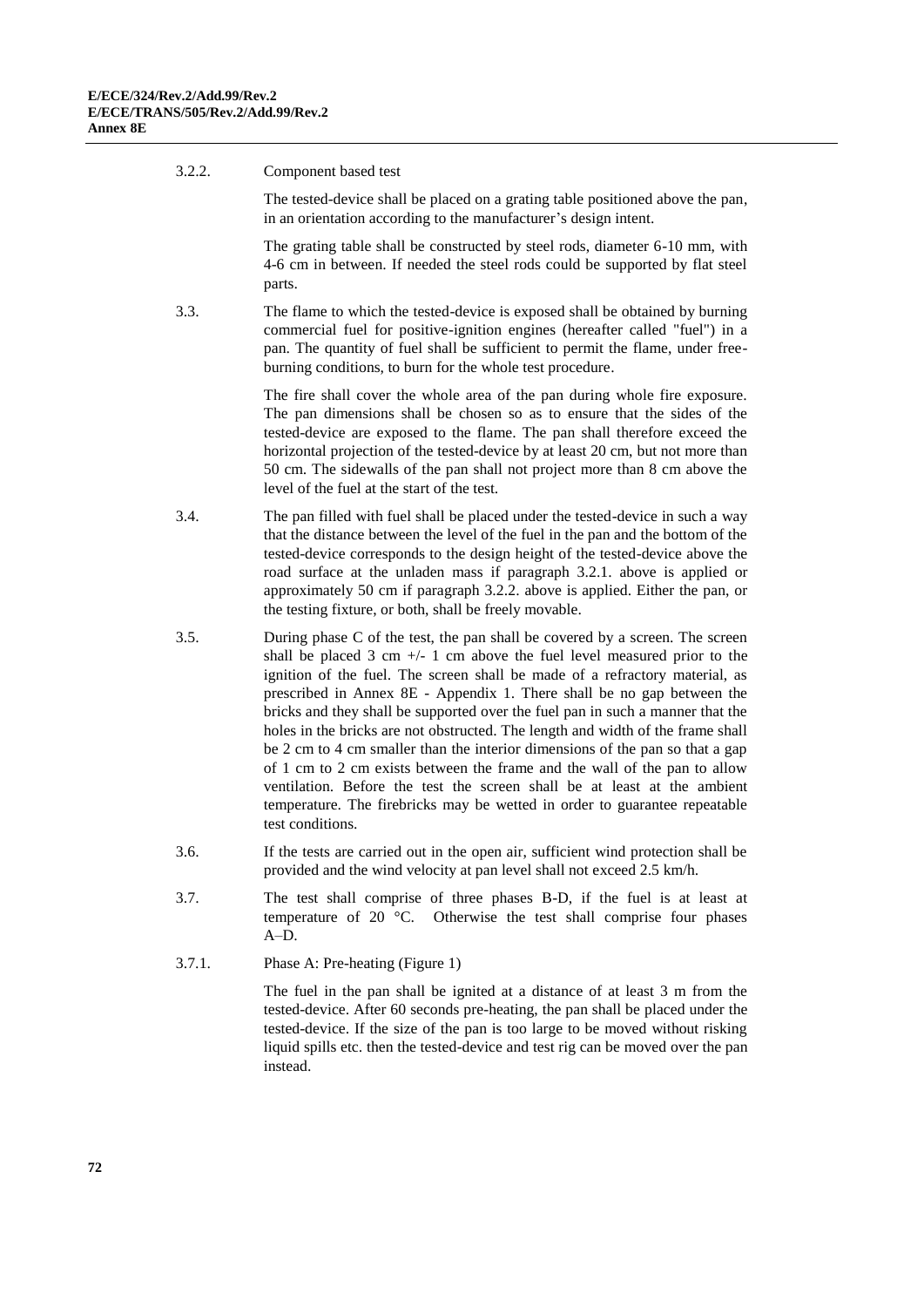#### Figure 1 **Phase A: Pre-heating**



3.7.2. Phase B: Direct exposure to flame (Figure 2)

The tested-device shall be exposed to the flame from the freely burning fuel for 70 seconds.

3

#### Figure 2 **Phase B: Direct exposure to flame**



3.7.3. Phase C: Indirect exposure to flame (Figure 3)

As soon as phase B has been completed, the screen shall be placed between the burning pan and the tested-device. The tested-device shall be exposed to this reduced flame for a further 60 seconds.

Instead of conducting phase C of the test, phase B may at the manufacturer's discretion be continued for an additional 60 seconds.

However this shall only be permitted where it is demonstrable to the satisfaction of the Technical Service that it will not result in a reduction in the severity of the test.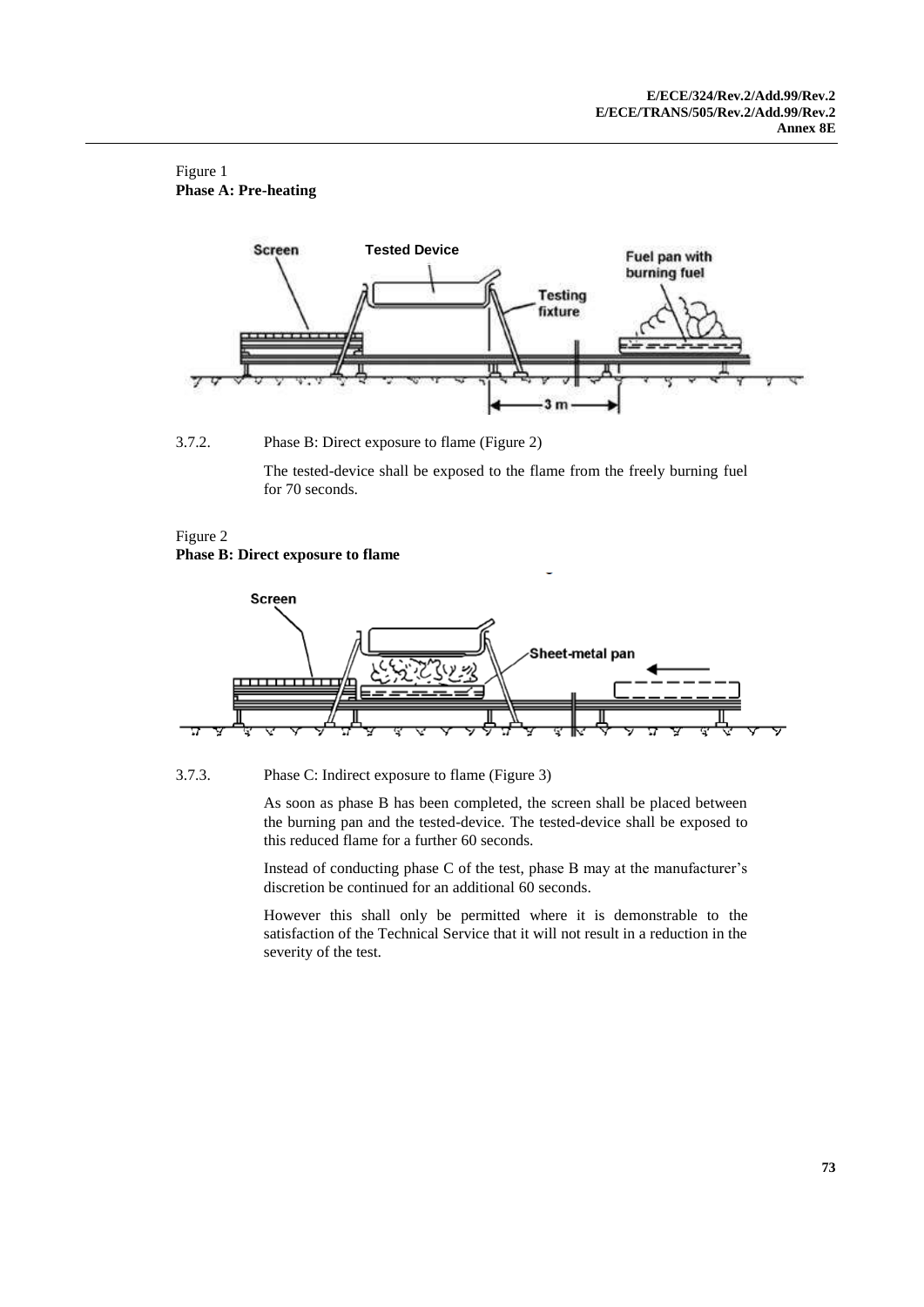#### Figure 3

#### **Phase C: Indirect exposure to flame**



#### 3.7.4. Phase D: End of test (Figure 4)

The burning pan covered with the screen shall be moved back to the position described in phase A. No extinguishing of the tested-device shall be done. After removal of the pan the tested-device shall be observed until such time as the surface temperature of the tested-device has decreased to ambient temperature or has been decreasing for a minimum of 3 hours.

#### Figure 4 **Phase D: End of test**

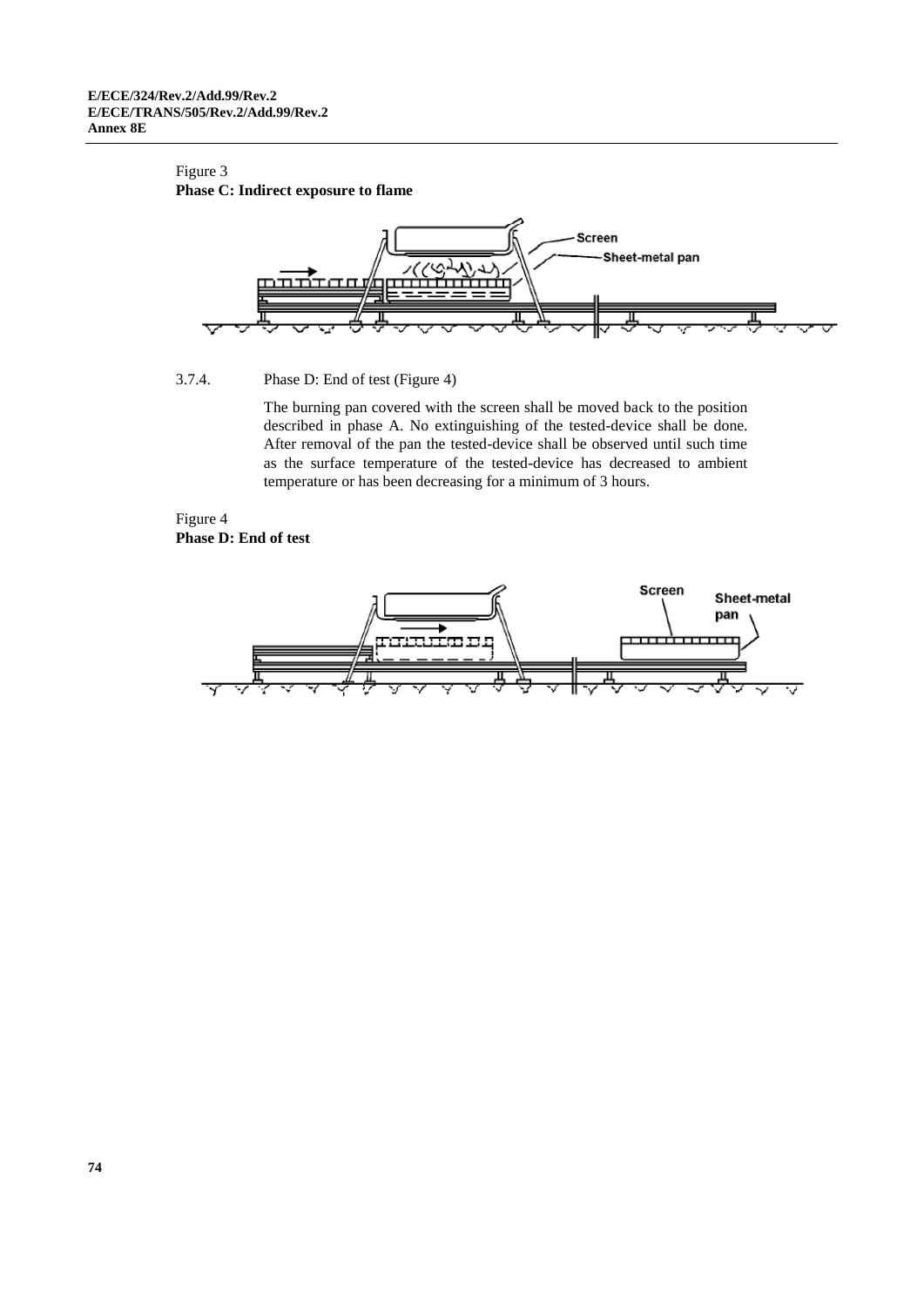## **Annex 8E - Appendix 1**

# **Dimension and technical data of firebricks**



| Fire resistance:      | (Seger-Kegel) SK 30     |
|-----------------------|-------------------------|
| Al2O3 content:        | 30 - 33 per cent        |
| Open porosity (Po):   | $20 - 22$ per cent vol. |
| Density:              | $1,900 - 2,000$ kg/m3   |
| Effective holed area: | 44.18 per cent          |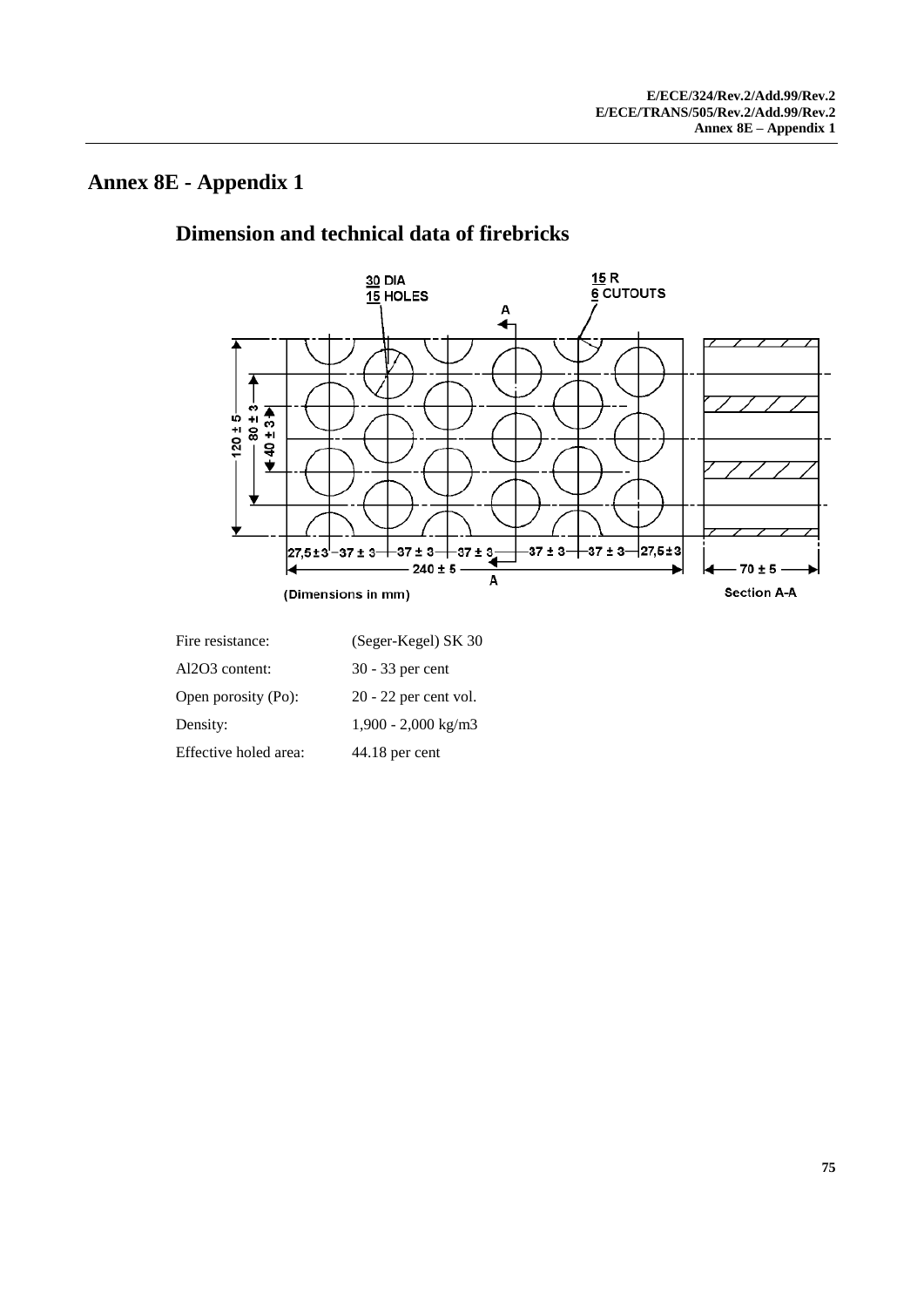### **Annex 8F**

## **External short circuit protection**

1. Purpose

The purpose of this test is to verify the performance of the short circuit protection. This functionality, if implemented, shall interrupt or limit the short circuit current to prevent the REESS from any further related severe events caused by short circuit current.

2. Installations

This test shall be conducted either with the complete REESS or with related REESS subsystem(s), including the cells and their electrical connections. If the manufacturer chooses to test with related subsystem(s), the manufacturer shall demonstrate that the test result can reasonably represent the performance of the complete REESS with respect to its safety performance under the same conditions. If the electronic management unit for the REESS is not integrated in the casing enclosing the cells, then the electronic management unit may be omitted from installation on the tested-device if so requested by the manufacturer.

- 3. Procedures
- 3.1. General test conditions

The following condition shall apply to the test:

- (a) The test shall be conducted at a ambient temperature of  $20 \pm 10$  °C or at higher temperature if requested by the manufacturer;
- (b) At the beginning of the test, the SOC shall be adjusted to a value in the upper 50 per cent of the normal operating SOC range;
- (c) At the beginning of the test, all protection devices which would affect the function of the tested-device and which are relevant to the outcome of the test shall be operational.
- 3.2. Short circuit

At the start of the test all relevant main contactors for charging and discharging shall be closed to represent the active driving possible mode as well as the mode to enable external charging. If this cannot be completed in a single test, then two or more tests shall be conducted.

The positive and negative terminals of the tested-device shall be connected to each other to produce a short circuit. The connection used for this purpose shall have a resistance not exceeding 5 m $\Omega$ .

The short circuit condition shall be continued until the operation of the REESS´s protection function to interrupt or limit the short circuit current is confirmed, or for at least one hour after the temperature measured on the casing of the tested-device has stabilised, such that the temperature gradient varies by a less than 4 °C through 1 hour.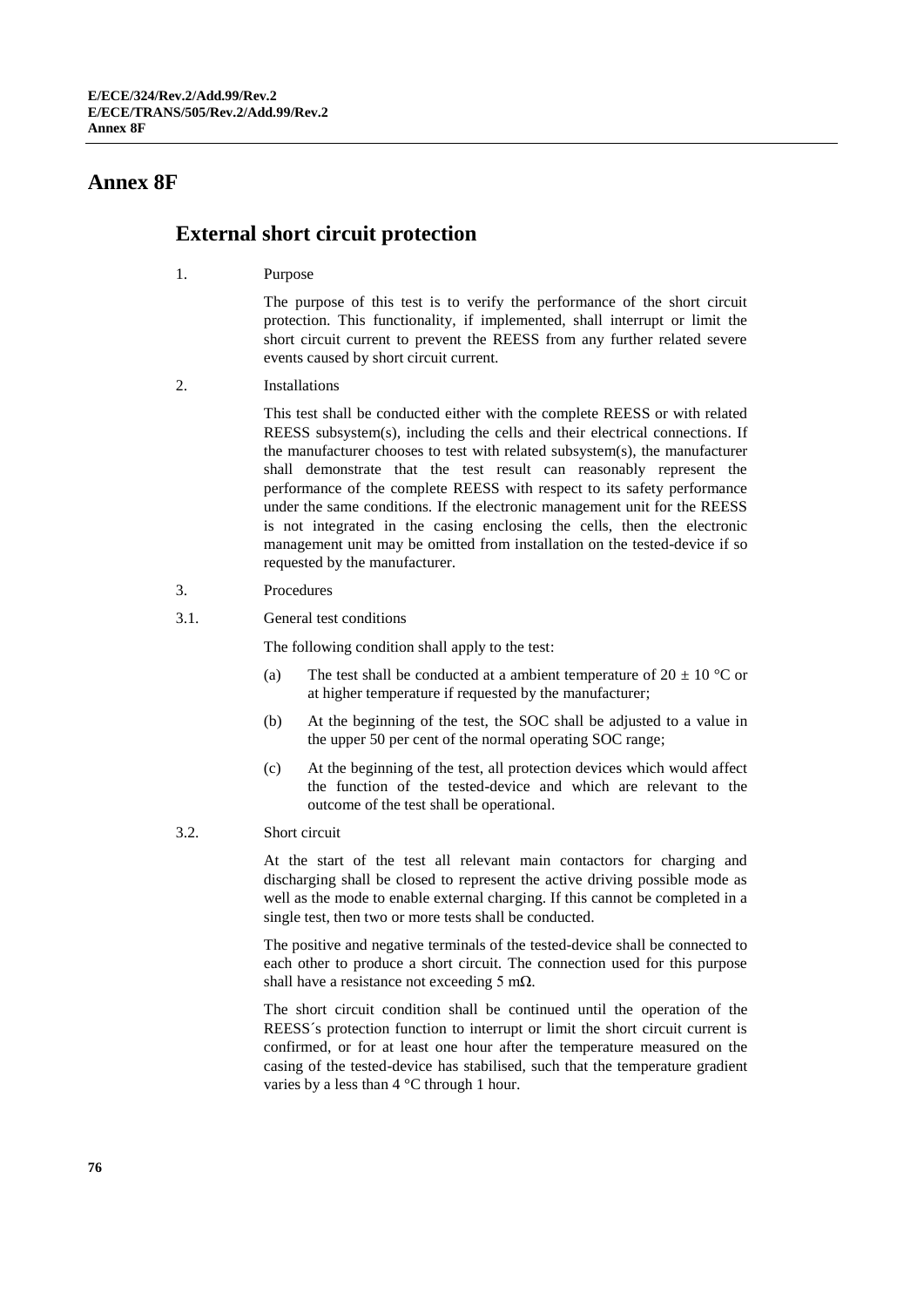3.3. Standard cycle and observation period

Directly after the termination of the short circuit a standard cycle as described in Annex 8, Appendix 1 shall be conducted, if not inhibited by the testeddevice.

The test shall end with an observation period of 1 h at the ambient temperature conditions of the test environment.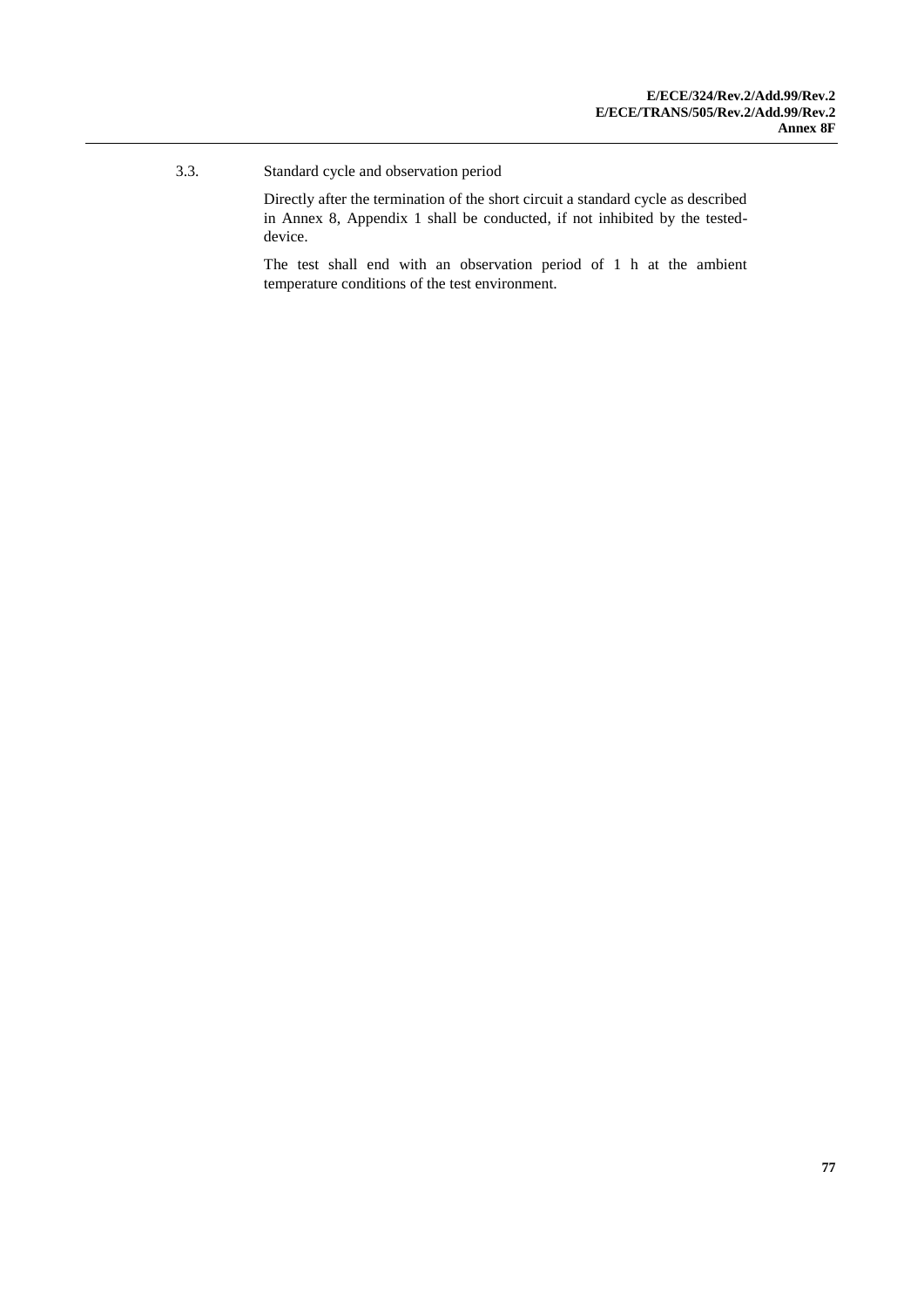## **Annex 8G**

## **Overcharge protection**

1. Purpose

The purpose of this test is to verify the performance of the overcharge protection.

2. Installations

This test shall be conducted, under standard operating conditions, either with the complete REESS (this maybe a complete vehicle) or with related REESS subsystem(s), including the cells and their electrical connections. If the manufacturer chooses to test with related subsystem(s), the manufacturer shall demonstrate that the test result can reasonably represent the performance of the complete REESS with respect to its safety performance under the same conditions.

The test may be performed with a modified tested-device as agreed by the manufacturer and the Technical Service. These modifications shall not influence the test results.

- 3. Procedures
- 3.1. General test conditions

The following requirements and conditions shall apply to the test:

- (a) The test shall be conducted at an ambient temperature of  $20 \pm 10$  °C or at higher temperature if requested by the manufacturer;
- (b) At the beginning of the test, all protection devices which would affect the function of the tested-device and which are relevant to the outcome of the test shall be operational.
- 3.2. Charging

At the beginning all relevant main contactors for charging shall be closed.

The charge control limits of the test equipment shall be disabled.

The tested-device shall be charged with a charge current of at least 1/3C rate but not exceeding the maximum current within the normal operating range as specified by the manufacturer.

The charging shall be continued until the tested-device (automatically) interrupts or limits the charging. Where an automatic interrupt function fails to operate, or if there is no such function the charging shall be continued until the tested-device is charged to twice of its rated charge capacity.

3.3. Standard cycle and observation period

Directly after the termination of charging a standard cycle as described in Annex 8, Appendix 1 shall be conducted, if not inhibited by the testeddevice.

The test shall end with an observation period of 1 h at the ambient temperature conditions of the test environment.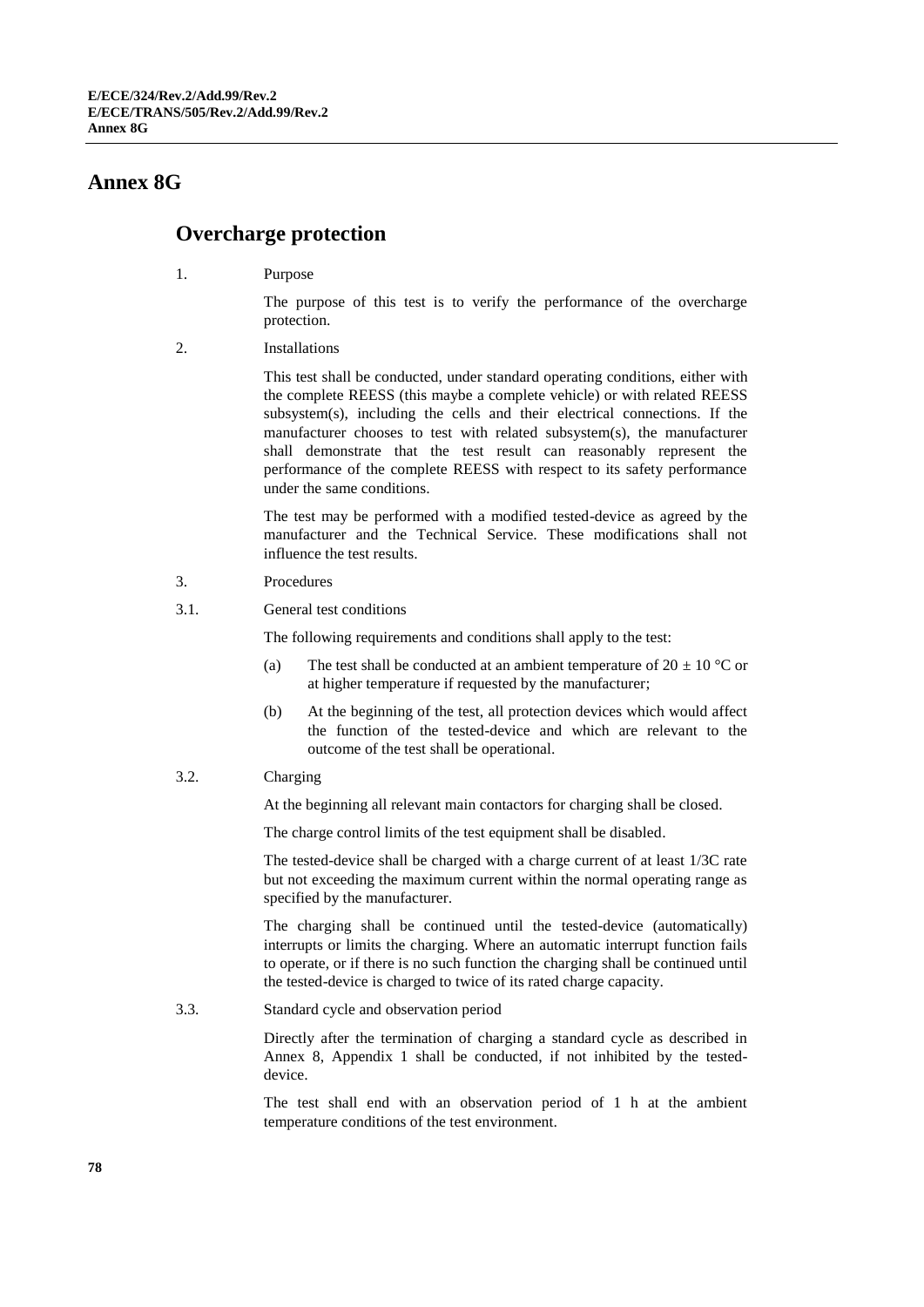#### **Annex 8H**

## **Over-discharge protection**

1. Purpose

The purpose of this test is to verify the performance of the over-discharge protection. This functionality, if implemented, shall interrupt or limit the discharge current to prevent the REESS from any severe events caused by a too low SOC as specified by the manufacturer.

2. Installations

This test shall be conducted, under standard operating conditions, either with the complete REESS (this maybe a complete vehicle) or with related REESS subsystem(s), including the cells and their electrical connections. If the manufacturer chooses to test with related subsystem(s), the manufacturer shall demonstrate that the test result can reasonably represent the performance of the complete REESS with respect to its safety performance under the same conditions.

The test may be performed with a modified tested-device as agreed by the manufacturer and the Technical Service. These modifications shall not influence the test results.

- 3. Procedures
- 3.1. General test conditions

The following requirements and condition shall apply to the test:

- (a) The test shall be conducted at an ambient temperature of  $20 \pm 10$  °C or at higher temperature if requested by the manufacturer;
- (b) At the beginning of the test, all protection devices which would affect the function of the tested-device and which are relevant for the outcome of the test shall be operational.
- 3.2. Discharging

At the beginning of the test, all relevant main contactors shall be closed.

A discharge shall be performed with at least 1/3 C rate but shall not exceed the maximum current within the normal operating range as specified by the manufacturer.

The discharging shall be continued until the tested-device (automatically) interrupts or limits the discharging. Where an automatic interrupt function fails to operate, or if there is no such function then the discharging shall be continued until the tested-device is discharged to 25 per cent of its nominal voltage level.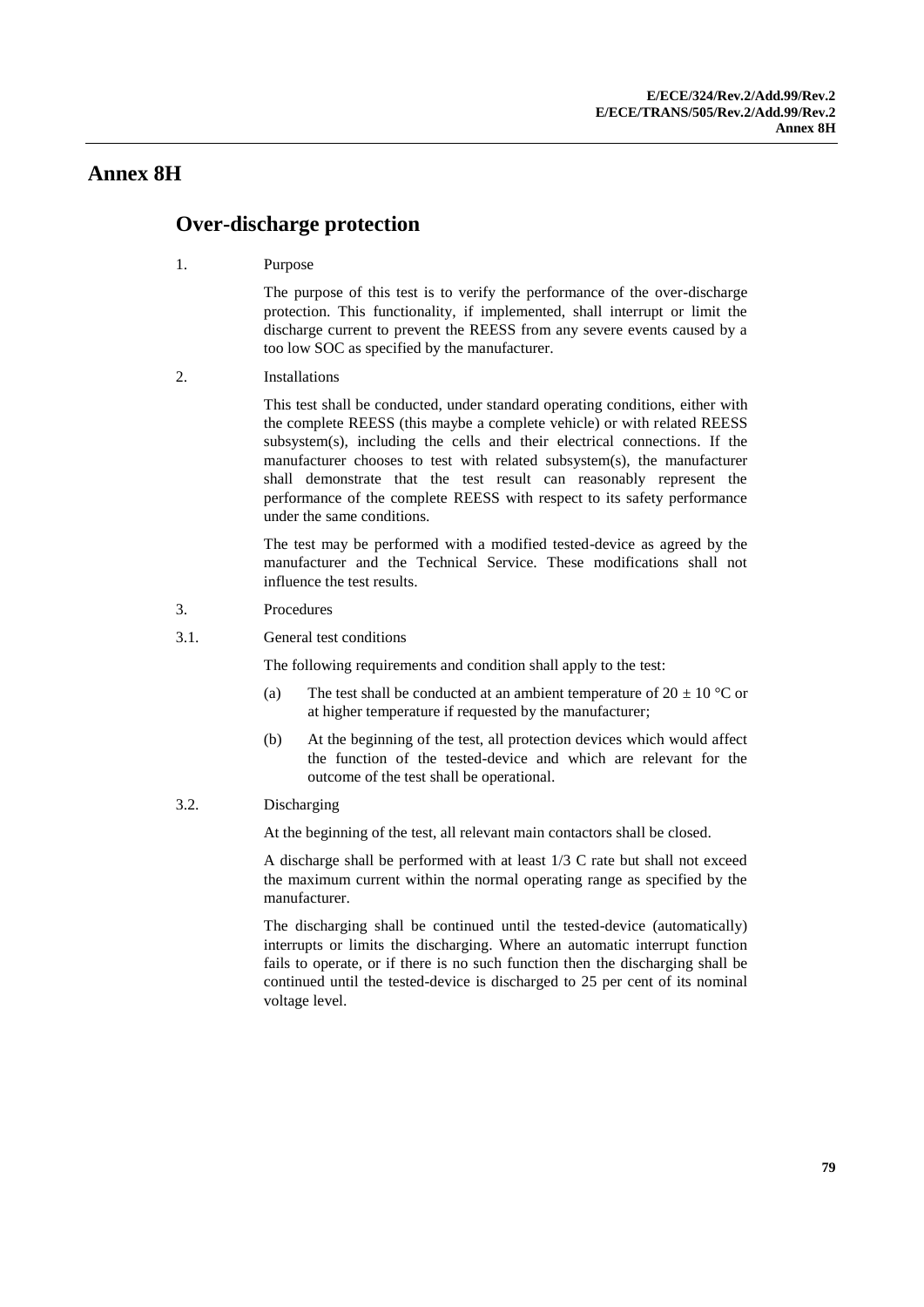3.3. Standard charge and observation period

Directly after termination of the discharging the tested-device shall be charged with a standard charge as specified in Annex 8, Appendix 1 if not inhibited by the tested-device.

The test shall end with an observation period of 1 h at the ambient temperature conditions of the test environment.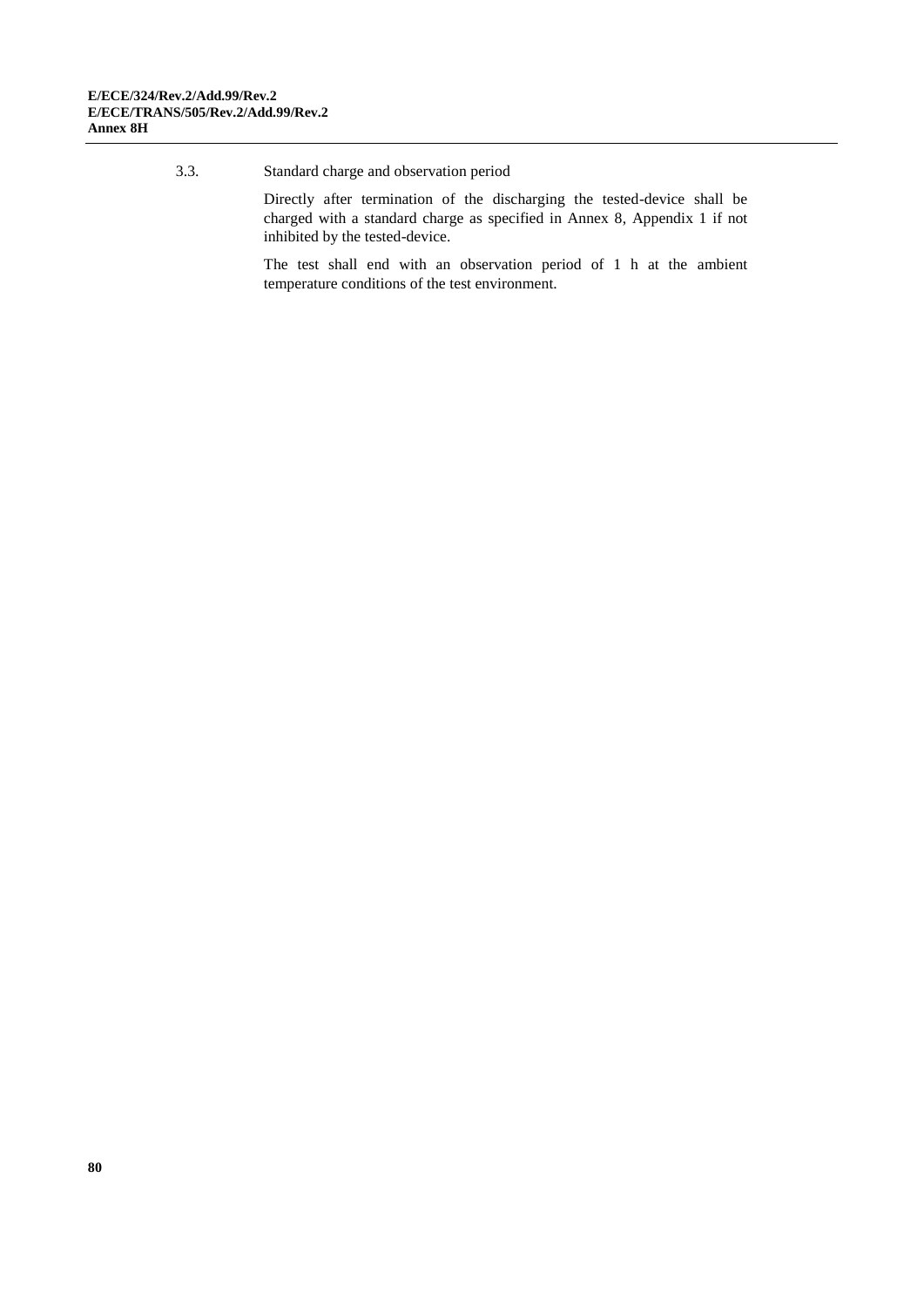## **Annex 8I**

## **Over-temperature protection**

1. Purpose

The purpose of this test is to verify the performance of the protection measures of the REESS against internal overheating during the operation, even under the failure of the cooling function if applicable. In the case that no specific protection measures are necessary to prevent the REESS from reaching an unsafe state due to internal over-temperature, this safe operation must be demonstrated.

- 2. Installations
- 2.1. The following test may be conducted with the complete REESS (maybe as a complete vehicle) or with related REESS subsystem(s), including the cells and their electrical connections. If the manufacturer chooses to test with related subsystem(s), the manufacturer shall demonstrate that the test result can reasonably represent the performance of the complete REESS with respect to its safety performance under the same conditions. The test may be performed with a modified tested-device as agreed by the manufacturer and the Technical Service. These modifications shall not influence the test results.
- 2.2. Where a REESS is fitted with a cooling function and where the REESS will remain functional without a cooling function system being operational, the cooling system shall be deactivated for the test.
- 2.3. The temperature of the tested-device shall be continuously measured inside the casing in the proximity of the cells during the test in order to monitor the changes of the temperature. The onboard sensor if existing may be used. The manufacturer and Technical Service shall agree on the location of the temperature sensor(s) used.

#### 3. Procedures

- 3.1. At the beginning of the test, all protection devices which affect the function of the tested-device and are relevant to the outcome of the test shall be operational, except for any system deactivation implemented in accordance with paragraph 2.2. above.
- 3.2. During the test, the tested-device shall be continuously charged and discharged with a steady current that will increase the temperature of cells as rapidly as possible within the range of normal operation as defined by the manufacturer.
- 3.3. The tested-device shall be placed in a convective oven or climatic chamber. The temperature of the chamber or oven shall be gradually increased until it reaches the temperature determined in accordance with paragraph 3.3.1. or 3.3.2. below as applicable, and then maintained at a temperature that is equal to or higher than this, until the end of the test.